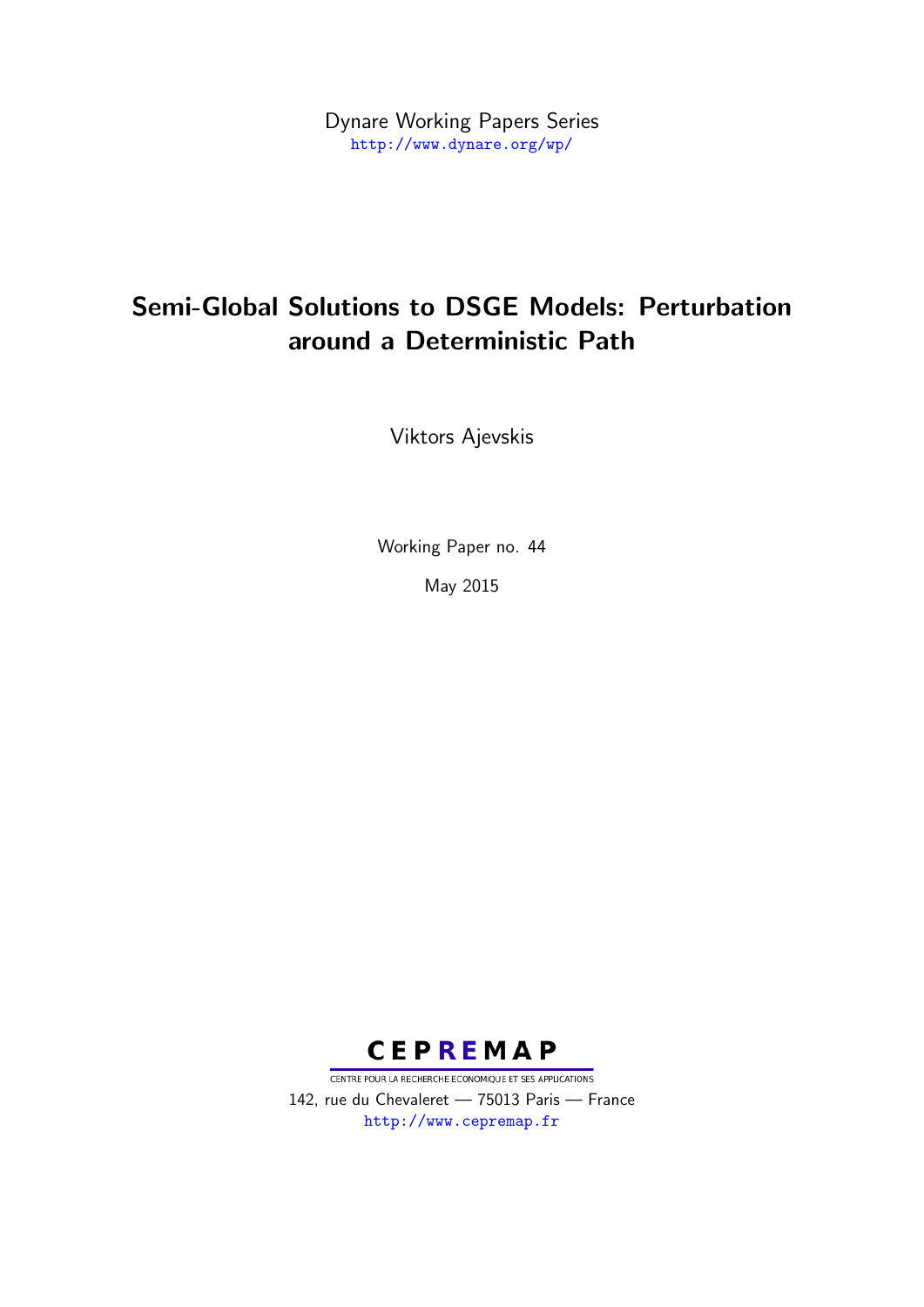# Semi-Global Solutions to DSGE Models: Perturbation around a Deterministic Path

Viktors Ajevskis<sup>1</sup>

Bank of Latvia, Kr. Valdemara Street, 2A, Riga, Latvia, LV-1050

### Abstract

This study presents an approach based on a perturbation technique to construct global solutions to dynamic stochastic general equilibrium models (DSGE). The main idea is to expand a solution in a series of powers of a small parameter scaling the uncertainty in the economy around a global solution to the deterministic model, i.e. the model where the volatility of the shocks vanishes. Under the assumption that a deterministic path is already known the higher order terms in the expansion are obtained recursively by solving linear rational expectations models with time-varying parameters. The present work proposes a method based on backward recursion for solving this type of models. The conditions under which the solutions exist are found.

Keywords: DSGE, perturbation, rational expectations, time-varying parameters, backward induction JEL: C62, D58, D84

### 1. Introduction

Perturbation methods are the most popular approach to solve nonlinear DSGE models owing to their ability to deal with medium and large-size models for reasonable computational time. Perturbations applied in macroeconomics are used to expand the exact solution around a deterministic steady state in powers of state variables and a small parameter scaling the uncertainty in the economy. The solutions based on the Taylor series expansion

<sup>1</sup> email: Viktors.Ajevskis@bank.lv, Tel.: +371-67022287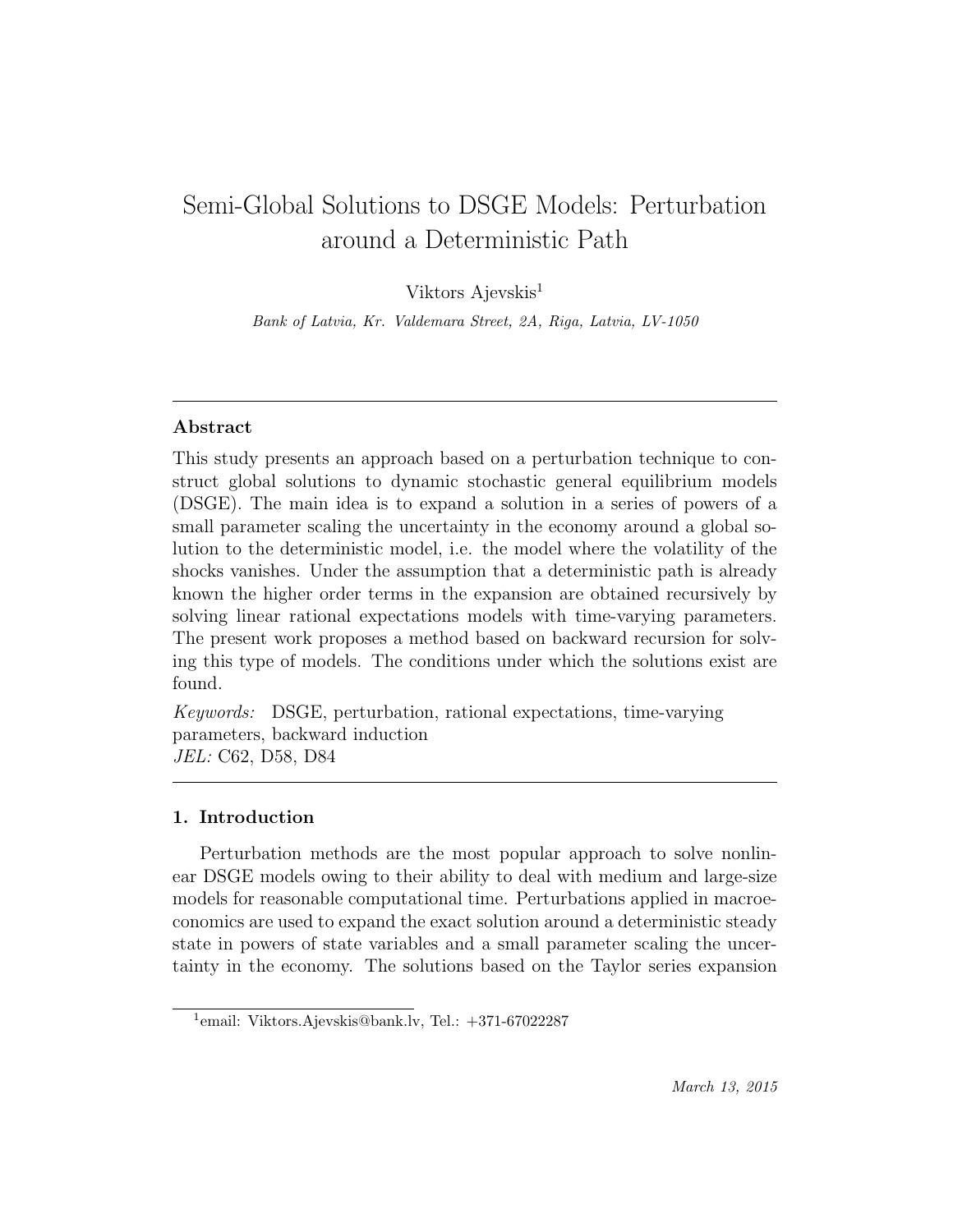are intrinsically local, i.e. they are accurate in some neighborhood (presumably small) of the deterministic steady state [\(Kim et al.](#page-33-0) [\(2008\)](#page-33-0); [Den Haan,](#page-32-0) [and De Wind](#page-32-0) [\(2012\)](#page-32-0)). Out of the neighborhood the solutions may behave odd, for example, can imply explosive dynamics. The other problem with the perturbation method is that we do not know a priori for non-trivial models how small the neighborhood must be to achieve a given level of accuracy.

The recent crisis has renewed an interest in methods that provide global solutions to DSGE models, i.e. the solutions some points of which are far away from the steady state. This may occur after a big shock hitting the economy, or if the initial conditions are far away from the steady state, the examples of this situation are the economies in transition and developing economies.

This study presents an approach based on a perturbation technique to construct global solutions to DSGE models. The proposed solutions are represented as a series in powers of a small parameter  $\sigma$  scaling the covariance matrix of the shocks. The zero order approximation corresponds to the solution to the deterministic model, because all shocks vanish as  $\sigma = 0$ . Global solutions to deterministic models can be obtained reasonably fast by effective numerical methods<sup>[2](#page-2-0)</sup> even for large size models [\(Hollinger](#page-33-1)  $(2008)$ ). For this reason the next stages of the method are implemented assuming that the solution to the deterministic model under given initial conditions is known.

Higher-order systems depend only on quantities of lower orders, hence they can be solved recursively. The homogeneous part of these systems is the same for all orders and depends on the deterministic solution. Consequently, each system can be represented as a rational expectation model with timevarying parameters. In the case of rational expectations models with constant parameters the stable block of equations can be isolated and solved forward. This is not possible for models with time-varying parameters.

The present work proposes a method for solving this type of models and determines the conditions under which the solutions of the method exist. The method starts with finding a finite-horizon solution by using backward recursion. Next we prove that as the horizon tends to infinity the finite-

<span id="page-2-0"></span><sup>2</sup>The algorithms incorporated in the widely-used software such as Dynare (and less available Troll) find a stacked-time solution and are based on Newton's method combined with sparse-matrix techniques (Adjemian, Bastani, Juillard, Karamé, Mihoubi, Perendial, [Pfeifer, Ratto, and Villemot](#page-32-1) [\(2011\)](#page-32-1)).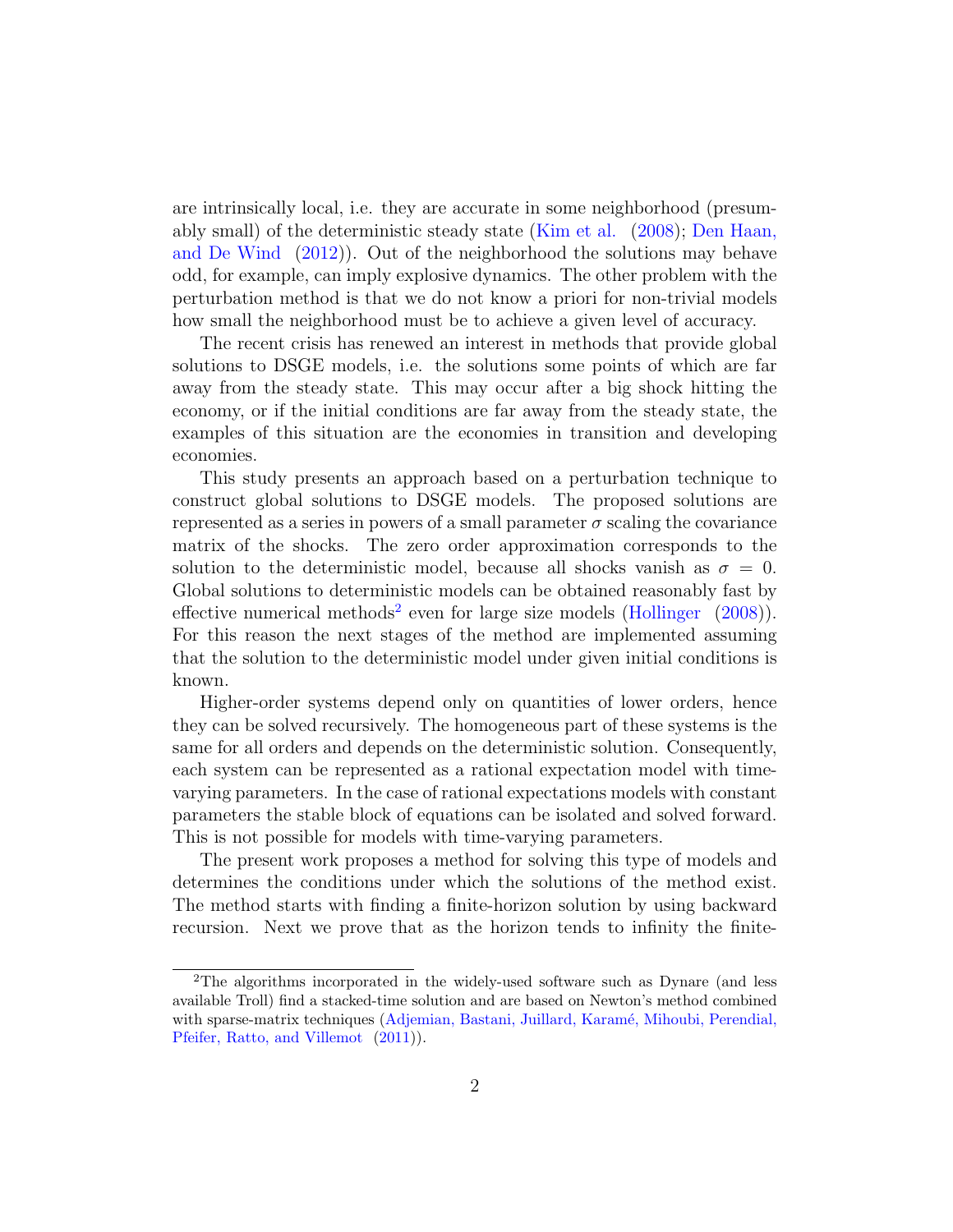horizon solutions approach to a limit solution that is bounded for all positive time.

Notice that whenever the deterministic solution is global in state variables so is the approximate solution to the stochastic problem. For this reason, we shall call this approach semi-global. In addition, the method can handle the stochastic simulation of models with anticipated structural and policy change.

To illustrating how the method works in practice, we apply it to the asset pricing model of [Burnside](#page-32-2) [\(1998\)](#page-32-2). The simplicity of the model allows for obtaining the approximations in an analytical form. We compare the policy functions of the second order solution of the semi-global method with the local Taylor series expansion of order two (Schmitt-Grohé, and Uribe [\(2004\)](#page-34-0)). In contrast to local Taylor series expansion the semi-global method inherits global properties from the exact solution such as monotonicity.

This paper contributes to a growing literature on using the perturbation technique for solving DSGE models. The perturbation methodology in economics has been advanced by Judd and co-authors as in [Judd](#page-33-2) [\(1998\)](#page-33-2); [Gaspar, and Judd](#page-33-3) [\(1997\)](#page-33-3); [Judd, and Guu](#page-33-4) [\(1997\)](#page-33-4). [Jin, and Judd](#page-33-5) [\(2002\)](#page-33-5) give a theoretical basis for using perturbation methods in DSGE modeling; namely, applying the implicit function theorem, they prove that the perturbed rational expectations solution continuously depends on a parameter and therefore tends to the deterministic solution as the parameter tends to zero.

Almost all of the literature is concerned with the approximations around the steady state as in [Collard, and Juillard](#page-32-3) [\(2001\)](#page-32-3); Schmitt-Grohé, and Uribe [\(2004\)](#page-34-0); [Kim et al.](#page-33-0) [\(2008\)](#page-33-0); [Gomme, and Klein](#page-33-6) [\(2011\)](#page-33-6). [Lombardo](#page-34-1) [\(2010\)](#page-34-1) and [Lombardo, and Uhlig](#page-34-2) [\(2014\)](#page-34-2) make use of series expansion in powers of  $\sigma$ to provide a theoretical foundation for pruning methods [\(Kim et al.](#page-33-0) [\(2008\)](#page-33-0)), which is aimed to avoid the explosive behaviour of a solution. Lombardo and Uhlig's approach can be treated as a special case of the method proposed in this study, namely a deterministic solution around which the expansion is used is only the steady state. However, the solution obtained by the pruning procedure remains local, and as such may provide a first few impulse responses with wrong signs under a sufficiently large shock. This case seems even worse than the explosive dynamics since the impulse responses for a first few periods are most interesting and relevant for theoretical implications of a model as well as a policy analysis; therefore, their incorrect signs could mislead a researcher or a policymaker.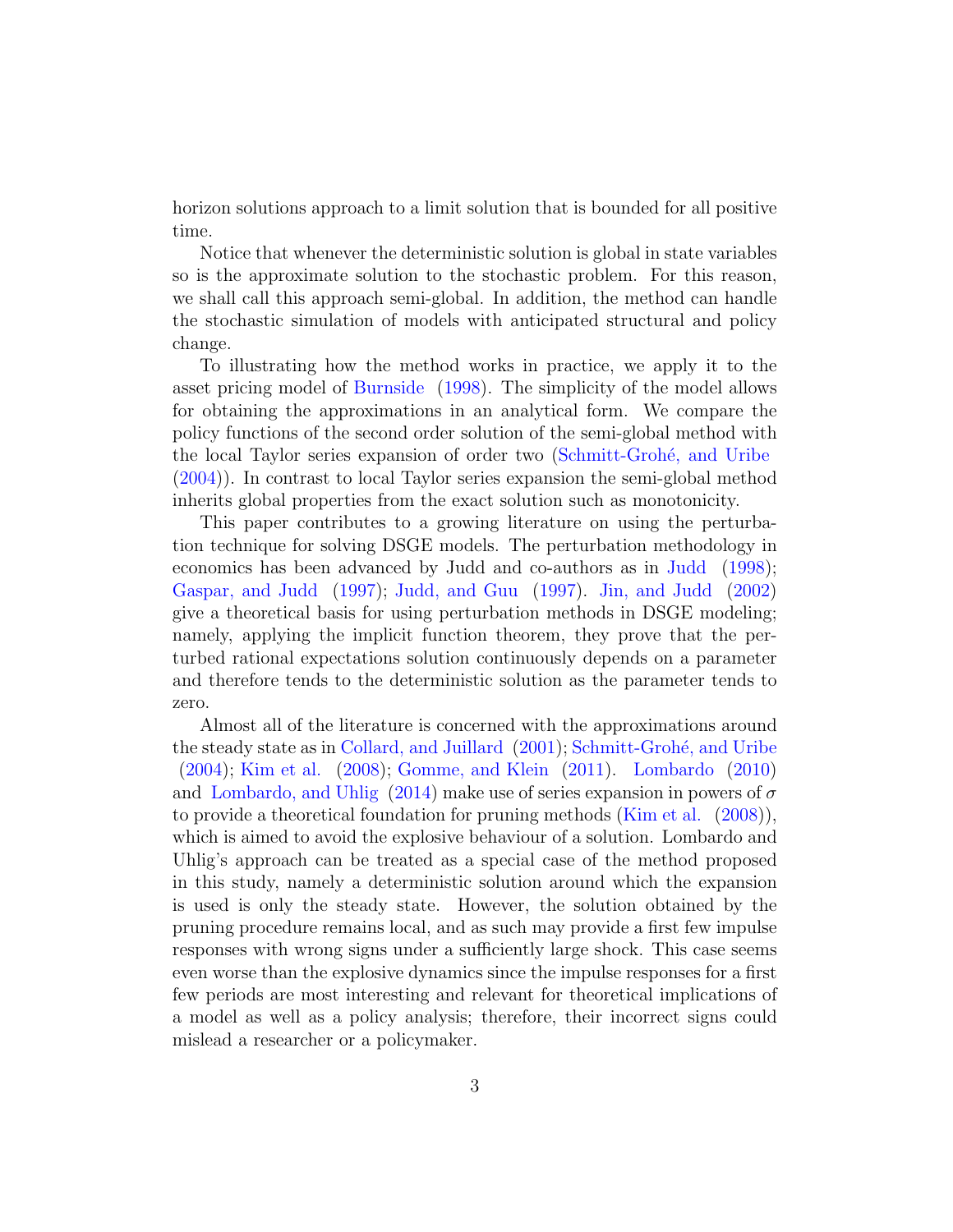The rest of the paper is organized as follows. The next section presents the model set-up. Section [3](#page-4-0) provides a detailed exposition of series expansions for DSGE models. In Section [4](#page-7-0) we transform the model into a convenient form to deal with. Section [5](#page-10-0) presents the method for solving rational expectations models for time-varying parameters. The proposed method is applied to an asset pricing model in Section [6,](#page-17-0) where it is also compared with the local Taylor series expansions. Conclusions are presented in Section [7.](#page-22-0)

### 2. The Model

DSGE models usually have the form

<span id="page-4-1"></span>
$$
E_t f(y_{t+1}, y_t, x_{t+1}, x_t, z_{t+1}, z_t) = 0,
$$
\n(1)

$$
z_{t+1} = \Lambda z_t + \sigma \varepsilon_{t+1},\tag{2}
$$

where  $E_t$  denotes the conditional expectations operator,  $x_t$  is an  $n_x \times 1$  vector containing the *t*-period endogenous state variables;  $y_t$  is an  $n_y \times 1$  vector containing the t-period endogenous variables that are not state variables;  $z_t$ is an  $n_z \times 1$  vector containing the *t*-period exogenous state variables;  $\varepsilon_t$  is the vector with the corresponding innovations; and the  $n_z \times n_z$  covariance matrix  $\Omega$ ; f maps  $\mathbb{R}^{n_y} \times \mathbb{R}^{n_y} \times \mathbb{R}^{n_x} \times \mathbb{R}^{n_x} \times \mathbb{R}^{n_z} \times \mathbb{R}^{n_z}$  into  $\mathbb{R}^{n_y} \times \mathbb{R}^{n_x}$  and is assumed to be sufficiently smooth. The scalar  $\sigma$  ( $\sigma > 0$ ) is a scaling parameter for the disturbance terms  $\varepsilon_t$ . We assume that all mixed moments of  $\varepsilon_t$  are finite. All eigenvalues of the matrix  $\Lambda$  have modulus less than one.

The problem is to find a stable solution  $(x_t, y_t)$  to  $(1)$  for a given initial condition  $(x_0, z_0)$ . A process is stable if its unconditional expectations are bounded [\(Klein](#page-34-3) [\(2000\)](#page-34-3)).

### <span id="page-4-0"></span>3. Series Expansion

In this section we shall follow the perturbation methodology used in applied mathematics (see, for example, [Nayfeh](#page-34-4) [\(1973\)](#page-34-4) and [Holmes](#page-33-7) [\(2013\)](#page-33-7)) to derive an approximate solution to the model  $(1)-(2)$  $(1)-(2)$  $(1)-(2)$ . For small  $\sigma$ , we assume that the solution has a particular form of expansions

<span id="page-4-2"></span>
$$
y_t = y_t^{(0)} + \sigma y_t^{(1)} + \sigma^2 y_t^{(2)} + \cdots
$$
 (3)

<span id="page-4-3"></span>
$$
x_t = x_t^{(0)} + \sigma x_t^{(1)} + \sigma^2 x_t^{(2)} + \cdots \tag{4}
$$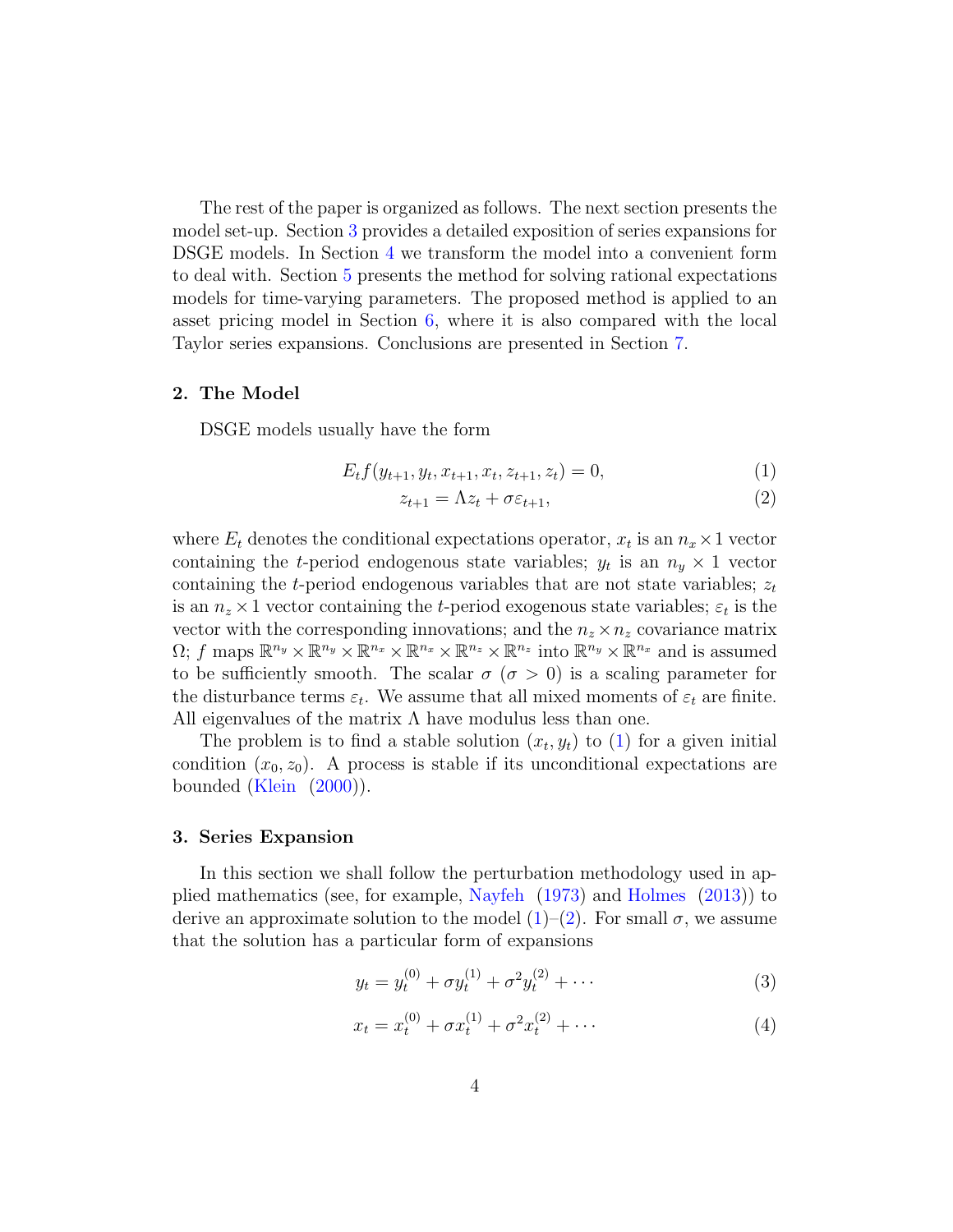The exogenous process  $z_t$  can also easily be represented in the form of expansion in  $\sigma$ 

<span id="page-5-0"></span>
$$
z_t = z_t^{(0)} + \sigma z_t^{(1)}.
$$
\n(5)

Indeed, plugging  $(5)$  into  $(2)$  gives

$$
z_{t+1} = z_{t+1}^{(0)} + \sigma z_{t+1}^{(1)} = \Lambda (z_t^{(0)} + \sigma z_t^{(1)}) + \sigma \varepsilon_{t+1}.
$$

Collecting the terms of like powers of  $\sigma$  and equating them to zero, we get

<span id="page-5-3"></span>
$$
z_{t+1}^{(0)} = \Lambda z_t^{(0)},\tag{6}
$$

$$
z_{t+1}^{(1)} = \Lambda z_t^{(1)} + \varepsilon_{t+1}.\tag{7}
$$

Since the expansion [\(5\)](#page-5-0) must be valid for all  $\sigma$  at the initial time  $t = 0$ , the initial conditions are

<span id="page-5-6"></span>
$$
z_0^{(0)} = z_0 \quad \text{and} \quad z_0^{(1)} = 0. \tag{8}
$$

Then substituting  $(3)$ ,  $(4)$  and  $(5)$  into  $(1)$ , we have

<span id="page-5-1"></span>
$$
E_t f(y_{t+1}^{(0)} + \sigma y_{t+1}^{(1)} + \sigma^2 y_{t+1}^{(2)} + \cdots, y_t^{(0)} + \sigma y_t^{(1)} + \sigma^2 y_t^{(2)} + \cdots, x_{t+1}^{(0)} + \sigma x_{t+1}^{(1)} + \sigma^2 x_{t+1}^{(2)} + \cdots, x_t^{(0)} + \sigma x_t^{(1)} + \sigma^2 x_t^{(2)} + \cdots, z_{t+1}^{(0)} + \sigma z_{t+1}^{(1)}, z_t^{(0)} + \sigma z_t^{(1)}) = 0.
$$
\n(9)

Expanding the left hand side of [\(9\)](#page-5-1) for small  $\sigma$ , collecting the terms of like powers of  $\sigma$  and setting their coefficients to zero, we obtain

Coefficient of  $\sigma^0$ 

<span id="page-5-2"></span>
$$
f(y_{t+1}^{(0)}, y_t^{(0)}, x_{t+1}^{(0)}, x_t^{(0)}, z_{t+1}^{(0)}, z_t^{(0)}) = 0.
$$
 (10)

The requirement that [\(4\)](#page-4-3) and [\(5\)](#page-5-0) must hold for all arbitrary small  $\sigma$  implies that the initial conditions for [\(10\)](#page-5-2) are

<span id="page-5-4"></span>
$$
z_0^{(0)} = z_0 \quad \text{and} \quad x_0^{(0)} = x_0. \tag{11}
$$

The terminal conditions for  $y_{\infty}^{(0)}$  and  $x_{\infty}^{(0)}$  are the deterministic steady states

<span id="page-5-5"></span>
$$
y_{\infty}^{(0)} = \bar{y}
$$
 and  $x_{\infty}^{(0)} = \bar{x}$ . (12)

The system of equations  $(6)$  and  $(10)$  is a deterministic model since it corresponds to the model  $(1)$  and  $(2)$ , where all shocks vanish (for this reason we omit the expectations operator in  $(10)$ ). The deterministic model  $(6)$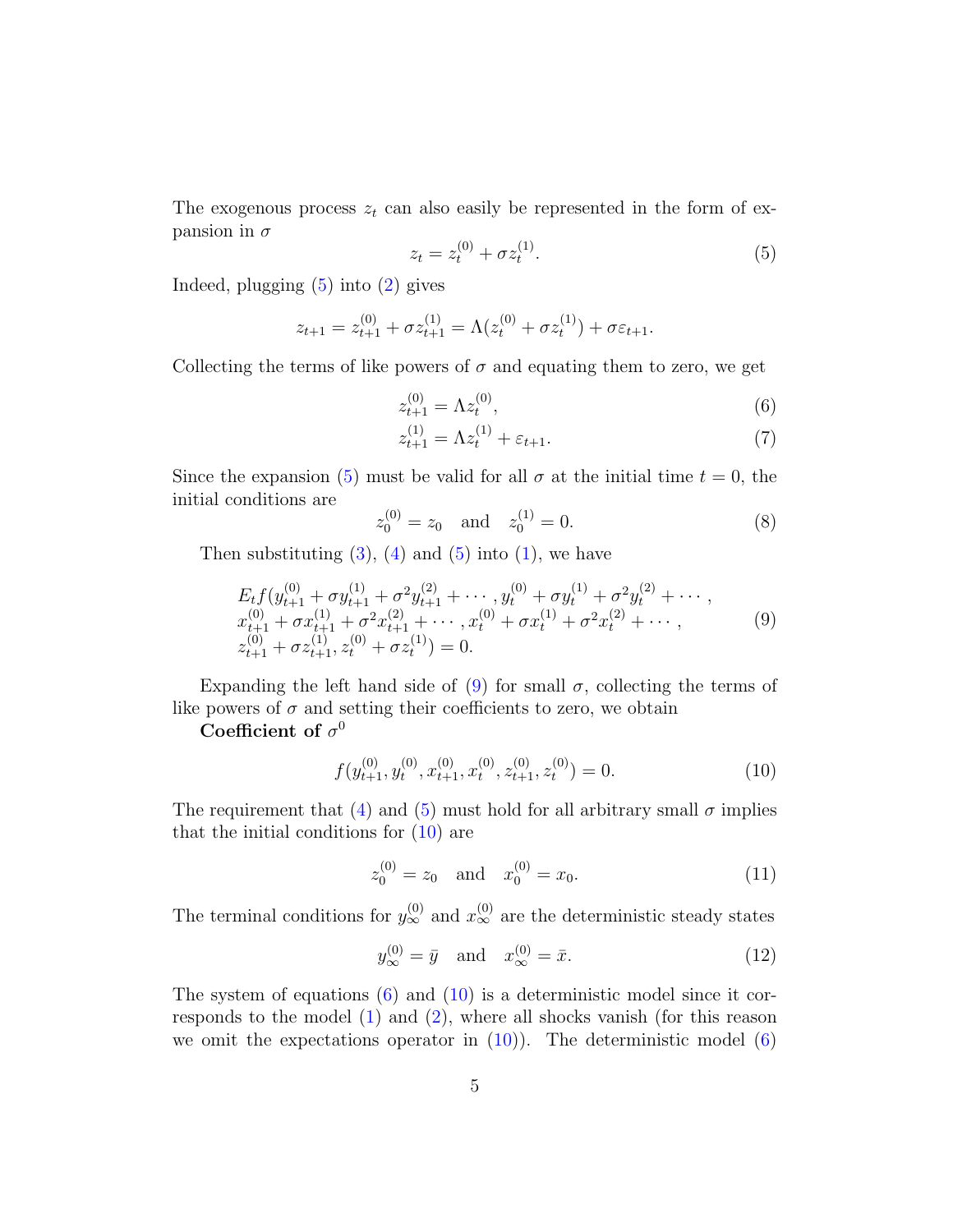and  $(10)$  with the initial and terminal conditions  $(11)$  and  $(12)$ , respectively, can be solved globally by a number of effective algorithms, for example the extended path method ( [Fair, and Taylor](#page-33-8) [\(1983\)](#page-33-8)) or a Newton-like method (for example, [Juillard](#page-33-9) [\(1996\)](#page-33-9)). As this study is primarily concerned with stochastic models, in what follows we suppose that the deterministic model is already solved and its solution is known.

Coefficient of  $\sigma$ <sup>1</sup>

$$
E_t \left\{ f_{1,t} \cdot y_{t+1}^{(1)} + f_{2,t} \cdot y_t^{(1)} + f_{3,t} x_{t+1}^{(1)} + f_{4,t} x_t^{(1)} + f_{5,t} z_{t+1}^{(1)} + f_{6,t} z_t^{(1)} \right\} = 0.
$$
\n(13)

The matrices

$$
f_{i,t} = f_i\left(y_{t+1}^{(0)}, y_t^{(0)}, x_{t+1}^{(0)}, x_t^{(0)}, z_{t+1}^{(0)}, z_t^{(0)}\right), i = 1, \ldots, 6,
$$

are the Jacobian matrices of the mapping  $f$  with respect to the *i*th argument (that is  $y_{t+1}$ ,  $y_t$ ,  $x_{t+1}$ ,  $x_t$ ,  $z_{t+1}$ , and  $z_t$ , respectively), at the point  $\left(y_{t+1}^{(0)}, y_t^{(0)}\right)$  $x_{t+1}^{(0)}, x_{t+1}^{(0)}, x_t^{(0)}$  $t^{(0)}, z_{t+1}^{(0)}, z_t^{(0)}$  $t<sub>t</sub><sup>(0)</sup>$ ). The requirement that [\(4\)](#page-4-3) must hold for all arbitrary small  $\sigma$  implies that the initial condition for [\(15\)](#page-6-0) is

<span id="page-6-2"></span>
$$
x_0^{(1)} = 0.\t\t(14)
$$

Coefficient of  $\sigma^n$ ,  $n > 1$ 

<span id="page-6-0"></span>
$$
E_t \left\{ f_{1,t} \cdot y_{t+1}^{(n)} + f_{2,t} \cdot y_t^{(n)} + f_{3,t} \cdot x_{t+1}^{(n)} + f_{4,t} \cdot x_t^{(n)} + \eta_{t+1}^{(n)} \right\} = 0. \tag{15}
$$

The requirement that [\(4\)](#page-4-3) must hold for all arbitrary small  $\sigma$  implies that the initial condition for [\(15\)](#page-6-0) is

<span id="page-6-1"></span>
$$
x_0^{(n)} = 0.\t(16)
$$

A nice feature of the set of systems of equations [\(15\)](#page-6-0) is that the linear homogeneous part  $f_{i,t}$  is the same for all  $n > 0$ . The difference is only in the non-homogeneous terms  $E_t \eta_{t+1}^{(n)}$  that are some mappings for which the set of arguments includes only quantities of order less than  $n$ 

$$
\left(y_{t+1}^{(0)}, y_t^{(0)}, x_{t+1}^{(0)}, x_t^{(0)}, \ldots, y_{t+1}^{(n-1)}, y_t^{(n-1)}, x_{t+1}^{(n-1)}, x_t^{(n-1)}, z_{t+1}^{(0)}, z_{t+1}^{(0)}, z_{t+1}^{(1)}, z_t^{(1)}\right).
$$

Particularly, for  $n = 1, 2$  we have

$$
E_t \eta_{t+1}^{(1)} = (f_{5,t} \Lambda + f_{6,t}) z_t^{(1)},
$$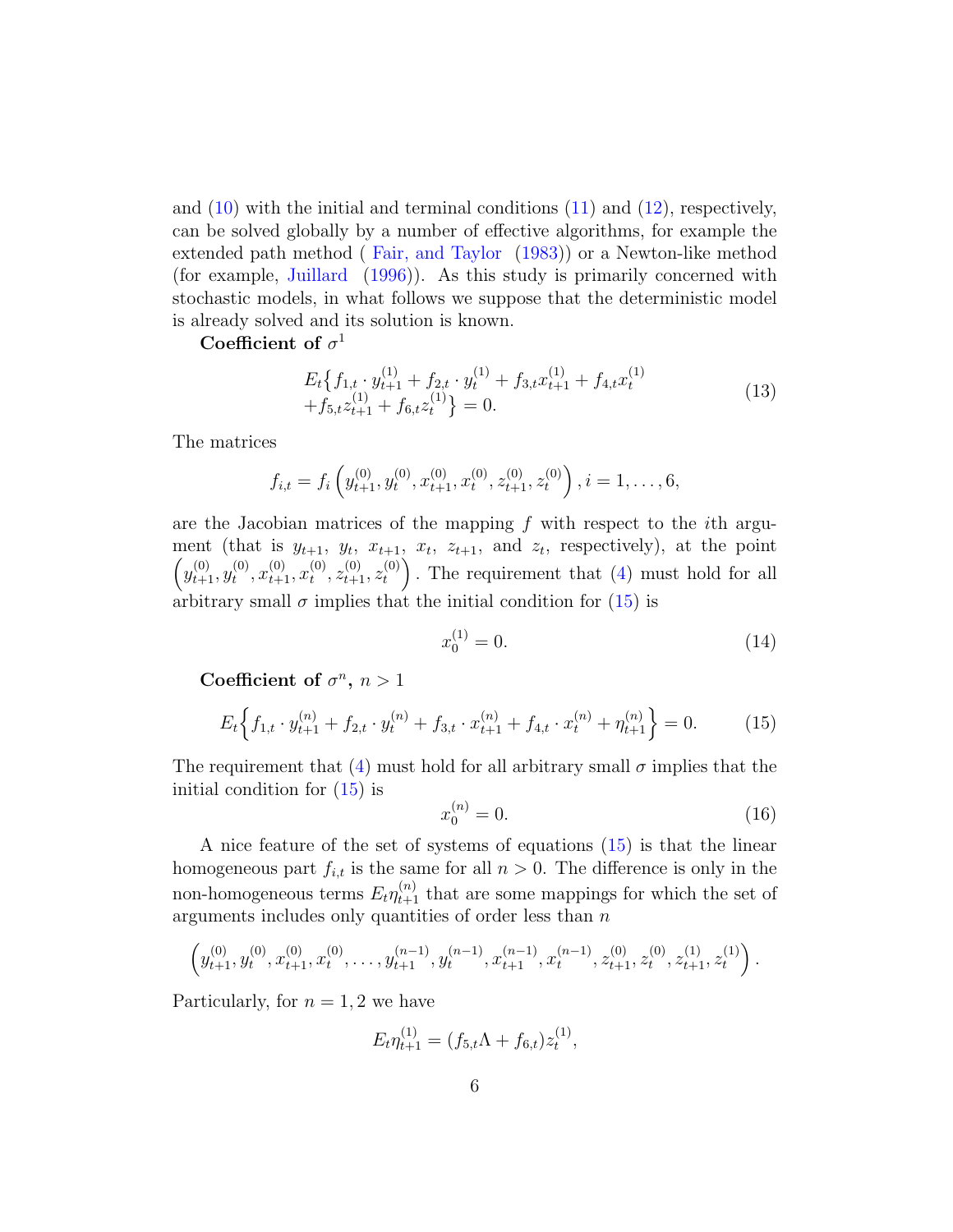and

<span id="page-7-3"></span>
$$
E_{t}\eta_{t+1}^{(2)} = E_{t}\left\{\frac{1}{2}f_{11,t}\left(y_{t+1}^{(1)}\right)^{2} + \frac{1}{2}f_{22,t}\left(y_{t}^{(1)}\right)^{2} + \frac{1}{2}f_{33,t}\left(x_{t+1}^{(1)}\right)^{2} + \frac{1}{2}f_{44,t}\left(x_{t}^{(1)}\right)^{2} + \frac{1}{2}f_{55,t}\left(z_{t+1}^{(1)}\right)^{2} + \frac{1}{2}f_{66,t}\left(z_{t}^{(1)}\right)^{2} + f_{12,t}y_{t+1}^{(1)}y_{t}^{(1)} + f_{13,t}y_{t+1}^{(1)}x_{t+1}^{(1)} + f_{14,t}y_{t+1}^{(1)}x_{t}^{(1)} + f_{15,t}y_{t+1}^{(1)}z_{t+1}^{(1)} + f_{16,t}y_{t+1}^{(1)}z_{t}^{(1)} + f_{23,t}y_{t}^{(1)}x_{t+1}^{(1)} + f_{24,t}y_{t}^{(1)}x_{t}^{(1)} + f_{25,t}y_{t}^{(1)}z_{t+1}^{(1)} + f_{26,t}y_{t}^{(1)}z_{t+1}^{(1)} + f_{34,t}x_{t+1}^{(1)}x_{t}^{(1)} + f_{35,t}x_{t+1}^{(1)}z_{t+1}^{(1)} + f_{36,t}x_{t+1}^{(1)}z_{t}^{(1)} + f_{45,t}x_{t}^{(1)}z_{t+1}^{(1)} + f_{46,t}x_{t}^{(1)}z_{t}^{(1)} + f_{56,t}z_{t+1}^{(1)}z_{t}^{(1)}\right),
$$
\n(17)

respectively; where  $f_{ij,t}$ ,  $i = 1, \ldots, 6$ ,  $j = 1, \ldots, 6$ , denotes the mixed partial Frechét derivative of  $f_t$  of order two with respect to ith and jth arguments at the point

<span id="page-7-1"></span>
$$
\left(y_{t+1}^{(0)}, y_t^{(0)}, x_{t+1}^{(0)}, x_t^{(0)}, z_{t+1}^{(0)}, z_t^{(0)}\right). \tag{18}
$$

In other words,  $f_{ij,t}$  is a bilinear mapping (see, for example, [Abraham, Mars](#page-32-4)[den, and Ratiu](#page-32-4)  $(2001, p. 55)$  $(2001, p. 55)$  depending on vector  $(18)$  (and hence on t).<sup>[3](#page-7-2)</sup> The expectations  $E_t \eta_{t+1}^{(n)}$  are bounded if all conditional mixed moments of  $z_{t+1}^{(1)}$  are bounded up to order n and the vectors [\(18\)](#page-7-1) are bounded for all  $t \geq 0$ .

Equation  $(15)$  with the initial conditions  $(16)$  is a linear rational expectations model with time-varying parameters and bounded the non-homogeneous terms  $E_t \eta_{t+1}^{(n)}$ . To solve the problem [\(15\)](#page-6-0)–[\(14\)](#page-6-2) is equivalent to finding a bounded solution  $(x_t^{(n)})$  $_{t}^{\left( n\right) },y_{t}^{\left( n\right) }$  $t<sup>(n)</sup>$  for  $t > 0$  under the assumption that the bounded solutions to the problems of all orders less than  $n$  are already known. Knowing how to solve these types of model and using the structure of mappings  $E_t \eta_{t+1}^{(n)}$ , we can find recursively solutions,  $y_t^{(n)}$  $_{t}^{\left( n\right) },x_{t}^{\left( \widetilde{n}\right) }$  $t^{(n)}$ , to [\(15\)](#page-6-0) for every order *n*, starting with  $n = 1$ . In the next section we transform equation [\(15\)](#page-6-0) in a more convenient form to deal with.

### <span id="page-7-0"></span>4. Transformation of the Model

Define the deterministic steady state as vectors  $(\bar{y}, \bar{x}, 0)$  such that

$$
f(\bar{y}, \bar{y}, \bar{x}, \bar{x}, 0, 0) = 0.
$$
 (19)

<span id="page-7-2"></span><sup>3</sup>We do not make use tensor notation for brevity.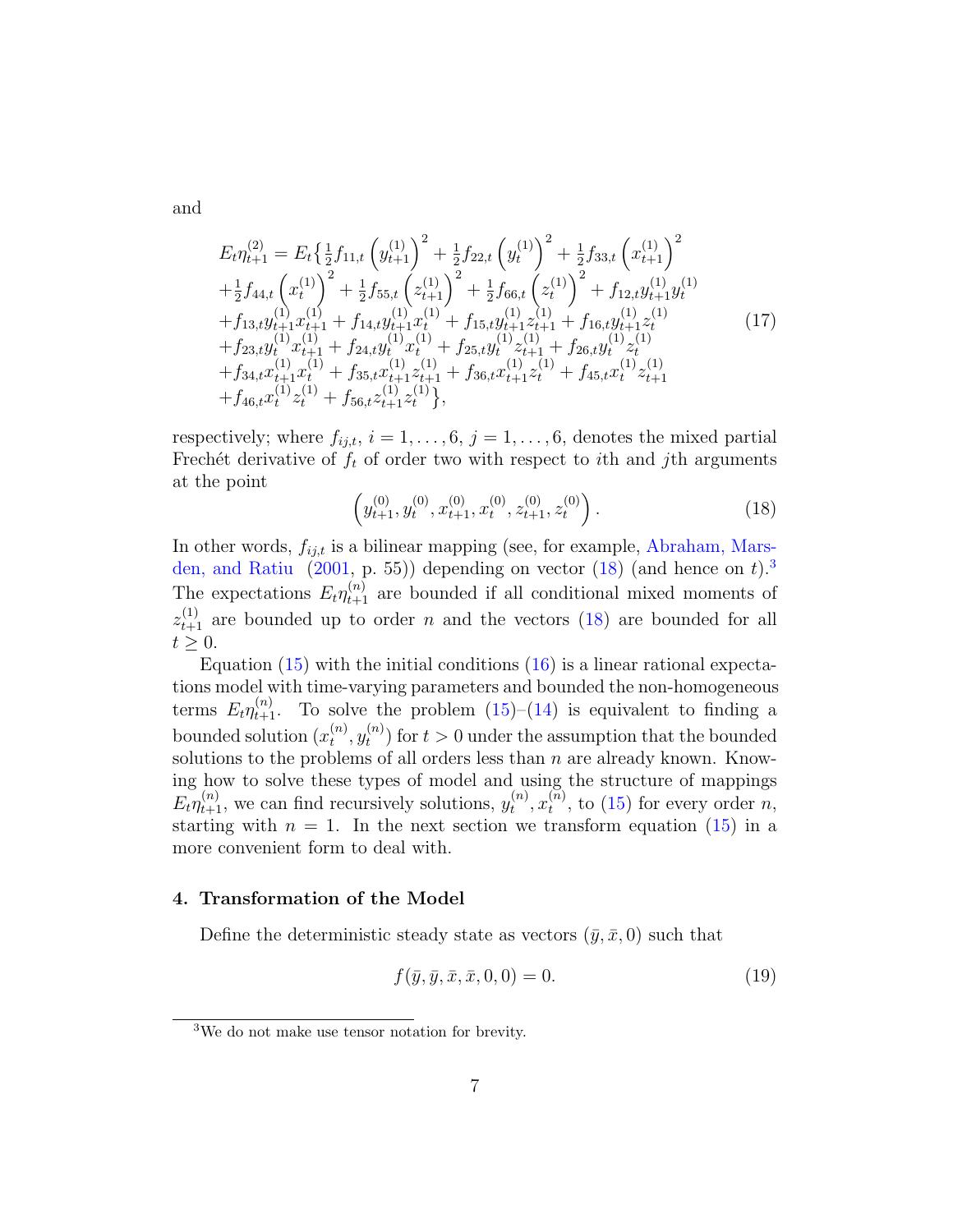We can represent  $f_{i,t}$  in [\(15\)](#page-6-0) as  $f_{i,t} = f_i + \hat{f}_{i,t}, i = 1, \ldots, 6$ , where

$$
f_i = f_i(\bar{y}, \bar{y}, \bar{x}, \bar{x}, 0, 0)
$$

are the Jacobian matrices of the mapping  $f$  at the steady state with respect to ith argument, and

$$
\hat{f}_{i,t} = f_{i,t}(y_{t+1}^{(0)}, y_t^{(0)}, x_{t+1}^{(0)}, x_t^{(0)}, z_{t+1}^{(0)}, z_t^{(0)}) - f_i(\bar{y}, \bar{y}, \bar{x}, \bar{x}, 0, 0). \tag{20}
$$

Note also that  $\hat{f}_{i,t} \to 0$  as  $t \to \infty$ , because a deterministic solution must tend to the deterministic steady state as t tends to infinity. Consequently,  $f_{i,t}$  can be thought of as a perturbation of  $f_i$ . As Equations [\(15\)](#page-6-0) have the same form for all  $n > 0$ , to shorten notation, further on we omit the superscript  $(n)$ when no confusion can arise. Therefore Equations [\(15\)](#page-6-0) can be written in the vector form

<span id="page-8-1"></span>
$$
\Phi_t E_t \left[ \begin{array}{c} x_{t+1} \\ y_{t+1} \end{array} \right] = \Lambda_t \left[ \begin{array}{c} x_t \\ y_t \end{array} \right] + E_t \eta_{t+1}, \tag{21}
$$

where  $\Phi_t = \left[ f_3 + \hat{f}_{3,t}, f_1 + \hat{f}_{1,t} \right]$  and  $\Lambda_t = \left[ f_4 + \hat{f}_{4,t}, f_2 + \hat{f}_{2,t} \right]$ . We assume that the matrices  $\Phi_t$  are invertible for all  $t \geq 0$ . For instance, this assumption always holds in some neighborhood of the steady state if the Jacobian  $[f_3, f_1]^{-1}$  at the steady state is invertible.<sup>[4](#page-8-0)</sup>

Pre-multiplying [\(21\)](#page-8-1) by  $\Phi_t^{-1}$ , we get

<span id="page-8-2"></span>
$$
E_t\left[\begin{array}{c} x_{t+1} \\ y_{t+1} \end{array}\right] = L\left[\begin{array}{c} x_t \\ y_t \end{array}\right] + M_t\left[\begin{array}{c} x_t \\ y_t \end{array}\right] + \Phi_t^{-1} E_t \eta_{t+1},\tag{22}
$$

where  $L = [f_3, f_1]^{-1} [f_4, f_2]$  and

$$
M_t = \left[ f_3 + \hat{f}_{3,t}, f_1 + \hat{f}_{1,t} \right]^{-1} \left[ f_4 + \hat{f}_{4,t}, f_2 + \hat{f}_{2,t} \right] - \left[ f_3, f_1 \right]^{-1} \left[ f_4, f_2 \right].
$$

Particularly, for  $n = 1$  we have

$$
E_t\begin{bmatrix} x_{t+1}^{(1)} \\ y_{t+1}^{(1)} \end{bmatrix} = L\begin{bmatrix} x_t^{(1)} \\ y_t^{(1)} \end{bmatrix} + M_t \begin{bmatrix} x_t^{(1)} \\ y_t^{(1)} \end{bmatrix} + \Phi_t^{-1}(f_{5,t}\Lambda + f_{6,t})z_t^{(1)}.
$$
 (23)

<span id="page-8-0"></span><sup>&</sup>lt;sup>4</sup>This assumption is made for ease of exposition. If  $[f_3, f_1]$  is a singular matrix, then further on we must use a generalized Schur decomposition for which derivations remain valid, but become more complicated.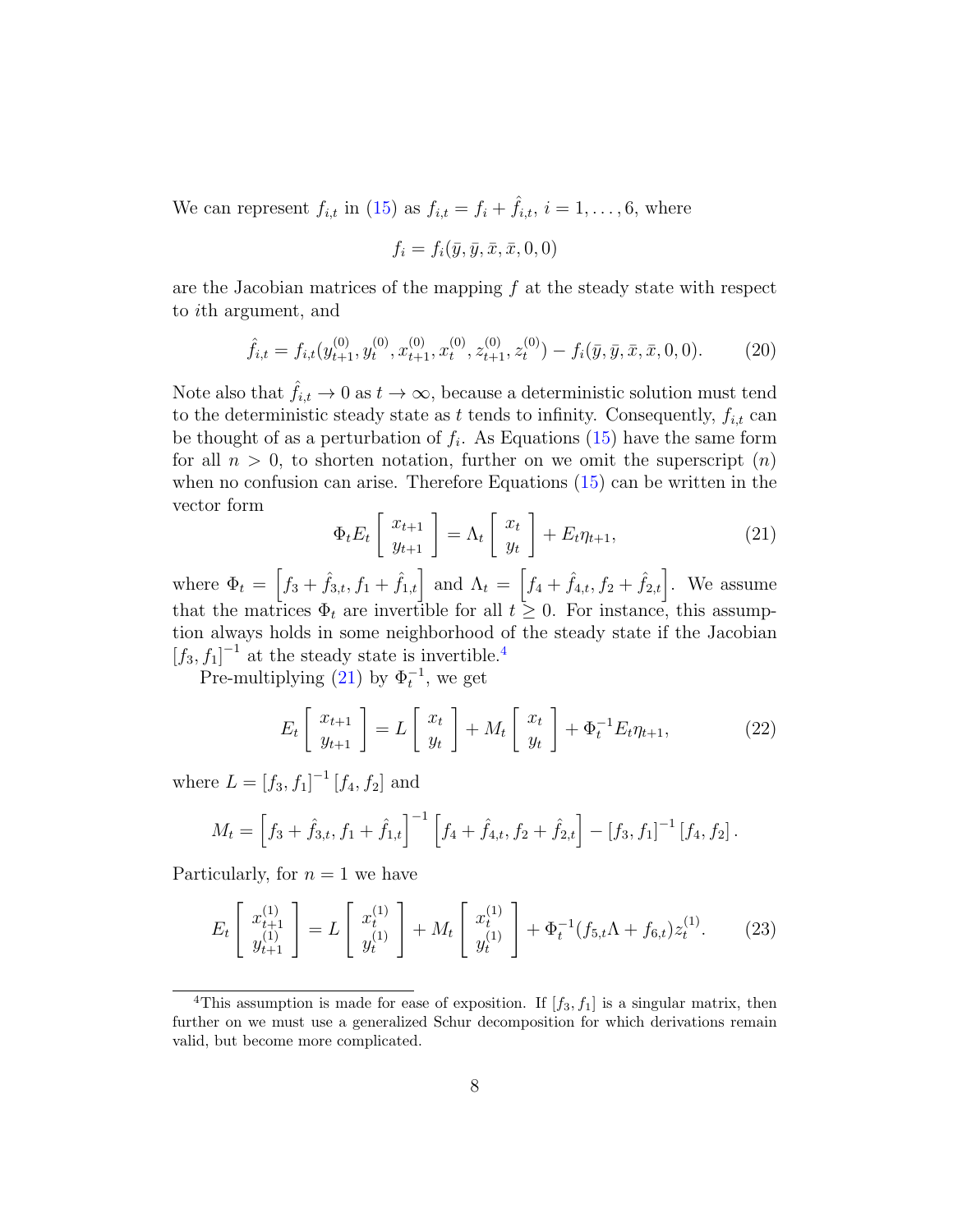Notice that  $\lim_{t\to\infty}M_t=0$ . As in the case of rational expectations models with constant parameters it is convenient to transform  $(22)$  using the spectral property of  $L$ . Namely, the matrix  $L$  is transformed into a block-diagonal one

<span id="page-9-2"></span>
$$
L = ZPZ^{-1},\tag{24}
$$

where

<span id="page-9-6"></span>
$$
P = \left[ \begin{array}{cc} A & 0 \\ 0 & B \end{array} \right],\tag{25}
$$

where  $A$  and  $B$  are matrices with eigenvalues larger and smaller than one (in modulus), respectively; and Z is an invertible matrix<sup>[5](#page-9-0)</sup>. This can be done, for example, by initially transforming L in a simple Schur form  $L = Z_1 L_1 Z_1^{-1}$ , where  $Z_1$  is a unitary matrix,  $L_1$  is an upper triangular Schur form with the eigenvalues along the diagonal. We then transform the matrix  $L_1$  in the block-diagonal Schur factorization  $L_1 = Z_2 P Z_2^{-1}$ , where  $Z_2$  is an invertible matrix and  $P$  is block-diagonal and each diagonal block is a quasi upper-triangular Schur matrix<sup>[6](#page-9-1)</sup>. Hence the matrix Z in [\(24\)](#page-9-2) has the form  $Z = Z_1 Z_2$ . We also impose the conventional Blanchard-Kan condition [\(Blanchard, and](#page-32-5) [Kahn](#page-32-5) [\(1980\)](#page-32-5)) on the dimension of the unstable subspace, i.e.,  $dim(B) = n_y$ .

After introducing the auxiliary variables

<span id="page-9-5"></span><span id="page-9-4"></span><span id="page-9-3"></span>
$$
[s_t, u_t]' = Z^{-1}[x_t, y_t]'
$$
\n(26)

and pre-multiplying  $(22)$  by  $Z^{-1}$ , we have

$$
E_t s_{t+1} = A s_t + Q_{11,t} s_t + Q_{12,t} u_t + \Psi_{1t} E_t \eta_{t+1}, \tag{27}
$$

$$
E_t u_{t+1} = B u_t + Q_{21,t} s_t + Q_{22,t} u_t + \Psi_{2t} E_t \eta_{t+1}, \tag{28}
$$

where  $[\Psi_{1,t}, \Psi_{2,t}] = Z\Phi_t^{-1}$  and

$$
\left[\begin{array}{cc} Q_{11,t} & Q_{12,t} \\ Q_{21,t} & Q_{22,t} \end{array}\right] = Z M_t Z^{-1}.
$$
\n(29)

Particularly, for  $n = 1$ , we have

$$
E_t s_{t+1}^{(1)} = A s_t^{(1)} + Q_{11,t} s_t^{(1)} + Q_{12,t} u_t^{(1)} + \Pi_{1,t} z_t^{(1)},
$$
  

$$
E_t u_{t+1}^{(1)} = B u_t^{(1)} + Q_{21,t} s_t^{(1)} + Q_{22,t} u_t^{(1)} + \Pi_{2,t} z_t^{(1)},
$$

<span id="page-9-0"></span><sup>5</sup>A simple Schur triangular factorization is also possible to be employed here, but at the cost of more complicated derivations. The block-diagonal structure of the matrix P simplifies algebra.

<span id="page-9-1"></span><sup>6</sup>The function bdschur of Matlab Control System Toolbox performs this factorization.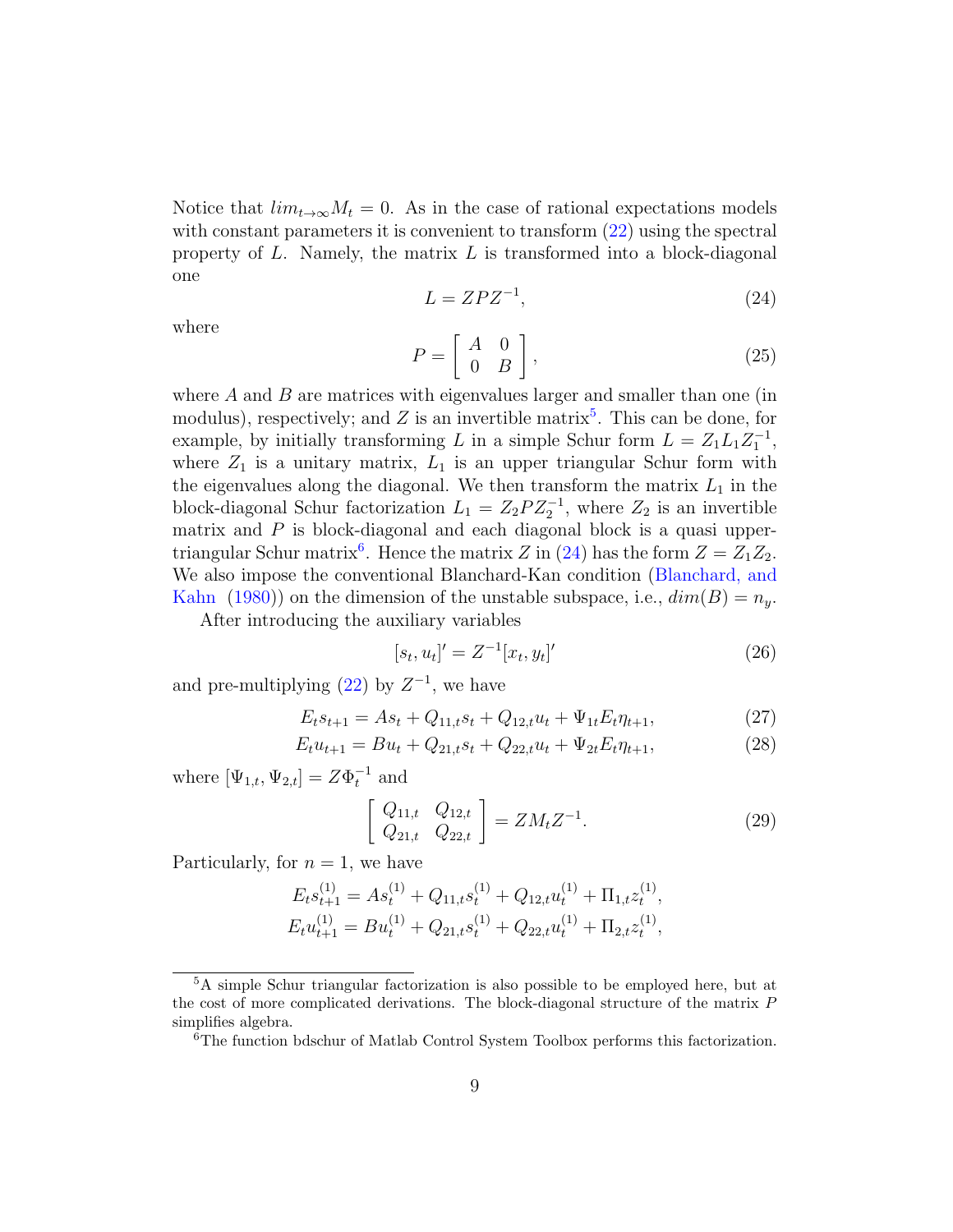where

$$
\frac{\Pi_{1,t}}{\Pi_{2,t}}\,\bigg] = Z\Phi_t^{-1}(f_{5,t}\Lambda + f_{6,t}).
$$

System [\(27\)](#page-9-3)-[\(28\)](#page-9-4) is a linear rational expectations model with time-varying parameters, therefore to solve the system we cannot apply the approaches used in the case of models with constant parameters [\(Blanchard, and Kahn](#page-32-5) [\(1980\)](#page-32-5); [Anderson and Moor](#page-32-6) [\(1985\)](#page-32-6); [Uhlig](#page-34-5) [\(1999\)](#page-34-5); [Klein](#page-34-3) [\(2000\)](#page-34-3); [Sims](#page-34-6) [\(2001\)](#page-34-6), etc.). In Subsection [5.2](#page-11-0) we devevop a method for solving this type of models.

## <span id="page-10-0"></span>5. Solving the Rational Expectations Model with Time-Varying Parameters

### <span id="page-10-4"></span>5.1. Notation

This subsection introduces some notation that will be necessary further on. By  $|\cdot|$  denote the Euclidean norm in  $\mathbb{R}^n$ . The induced norm for a real matrix  $D$  is defined by

$$
||D|| = \sup_{|s|=1} |Ds|.
$$

The matrix  $Z$  in  $(24)$  can be chosen in such a way that

 $\sqrt{ }$ 

$$
||A|| < \alpha + \gamma < 1 \text{ and } ||B^{-1}|| < \beta + \gamma < 1,
$$
 (30)

where  $\alpha$  and  $\beta$  are the largest eigenvalues (in modulus) of the matrices A and  $B^{-1}$ , respectively, and  $\gamma$  is arbitrarily small. This follows from the same arguments as in [Hartmann](#page-33-10) [\(1982,](#page-33-10) §IV 9), where it is done for the Jordan matrix decomposition. Note also that  $||B||^{-1} < 1$  for sufficiently small  $\gamma$ . Let

<span id="page-10-3"></span><span id="page-10-2"></span><span id="page-10-1"></span>
$$
B_t = B + Q_{22,t}, \quad A_t = A + Q_{11,t}.
$$
\n(31)

By definition, put

$$
a = \sup_{t=0,1,\dots} \|A_t\|, \quad b = \sup_{t=0,1,\dots} \|B_t^{-1}\|,
$$
\n(32)

$$
c = \sup_{t=0,1,\dots} \|Q_{12,t}\|, \quad d = \sup_{t=0,1,\dots} \|Q_{21,t}\|.
$$
 (33)

In the sequel, we assume that all the matrices  $B_t$ ,  $t = 0, 1, \ldots$ , are invertible. Note that the numbers  $a, b, c$  and  $d$  depend on the initial conditions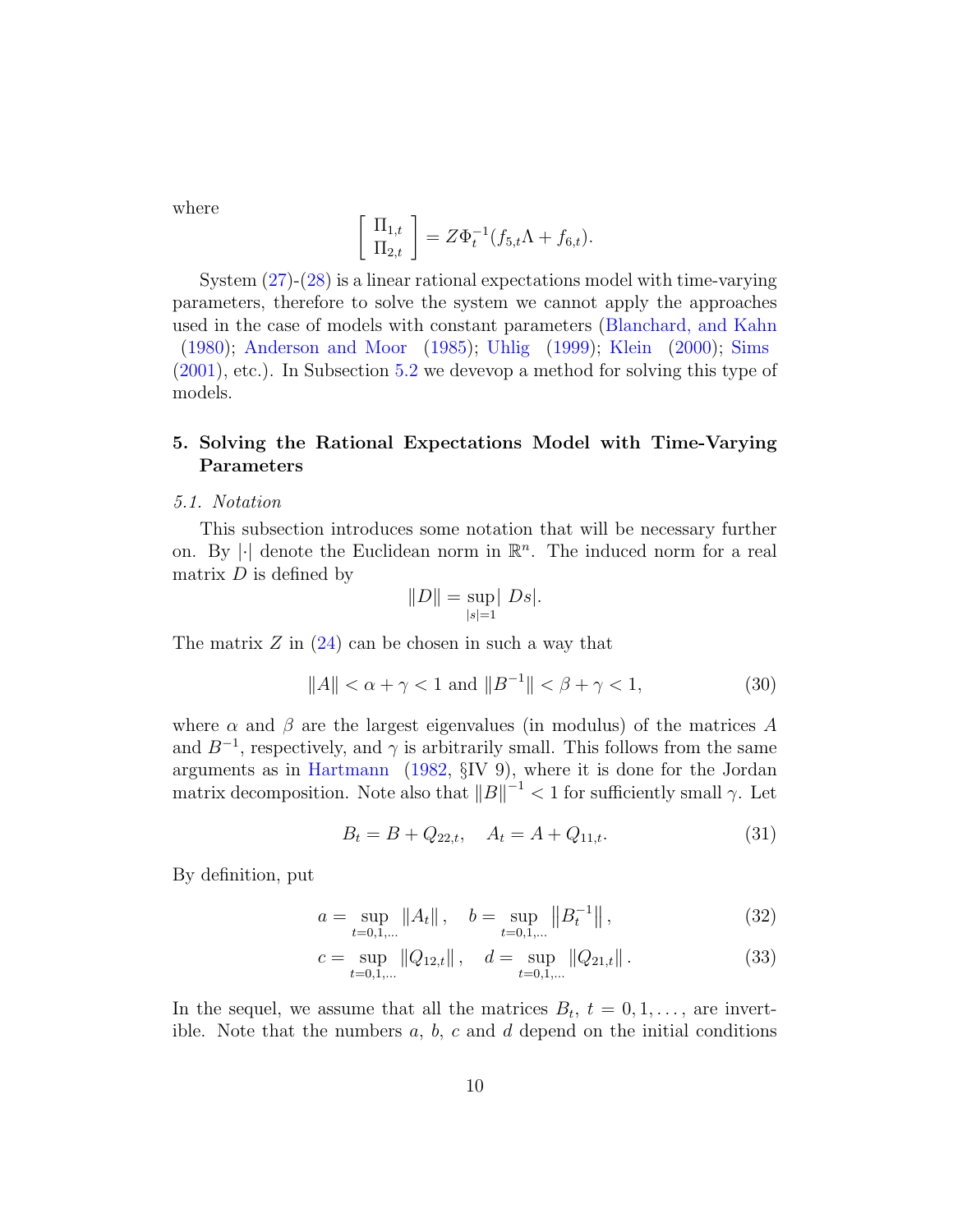$(x_0^{(0)}$  $\overset{(0)}{0},\overset{(0)}{z_0^{(0)}}$  $\binom{0}{0}$ . From the definitions of  $A_t$ ,  $A$ ,  $B_t$ ,  $B$ ,  $Q_{12,t}$  and  $Q_{21,t}$  and the condition  $lim_{t\to\infty} (x_t^{(0)}$  $\overset{(0)}{t},z_t^{(0)}$  $t_t^{(0)}$  =  $(\bar{x}, 0)$ , it follows that

<span id="page-11-5"></span>
$$
\lim_{t \to \infty} c(x_t^{(0)}, z_t^{(0)}) = 0, \quad \lim_{t \to \infty} d(x_t^{(0)}, z_t^{(0)}) = 0,\tag{34}
$$

$$
\lim_{t \to \infty} a(x_t^{(0)}, z_t^{(0)}) = ||A|| < 1, \quad \lim_{t \to \infty} b(x_t^{(0)}, z_t^{(0)}) = ||B^{-1}|| < 1.
$$

This means that c and d can be arbitrary small and

<span id="page-11-6"></span><span id="page-11-2"></span><span id="page-11-1"></span>
$$
a < 1 \quad \text{and} \quad b < 1 \tag{35}
$$

by choosing  $(x_0^{(0)}$  $\overset{(0)}{0}, \overset{(0)}{z_0^{(0)}}$  $\binom{0}{0}$  close enough to the steady state.

<span id="page-11-0"></span>5.2. Solving the transformed system [\(27\)](#page-9-3)–[\(28\)](#page-9-4)

Taking into account notation  $(31)$ , we can rewrite  $(27)-(28)$  $(27)-(28)$  $(27)-(28)$  in the form

$$
E_t s_{t+1} = A_t s_t + Q_{12,t} u_t + \Psi_{1,t} E_t \eta_{t+1},
$$
\n(36)

$$
E_t u_{t+1} = B_t u_t + Q_{21,t} s_t + \Psi_{2,t} E_t \eta_{t+1}.
$$
\n(37)

In this subsection we construct a bounded solution to  $(36)–(37)$  $(36)–(37)$  $(36)–(37)$  for  $t \ge 0$  with an arbitrary initial condition  $s_0 \in \mathbb{R}^{n_x}$  and find under which conditions this solution exists. For this purpose, we first start with solving a finite-horizon problem with a fixed terminal condition using backward recursion. Then, we prove the convergence of the obtained finite-horizon solutions to a bounded infinite-horizon one as the terminal time  $T$  tends to infinity.

Fix a horizon  $T > 0$ . At the time T using the invertibility of  $B_T$  and solving Equation [\(37\)](#page-11-2) backward, we can obtain  $u_T$  as a linear function of  $s_T$ , the terminal condition  $E_T u_{T+1}$  and the "exogenous" term  $\Psi_{2,T} E_T \eta_{T+1}$ 

$$
u_T = -B_T^{-1}Q_{21,T} s_T - B_T^{-1} \Psi_{2,t} E_T \eta_{T+1} + B_T^{-1} E_T u_{T+1}.
$$

Proceeding further with backward recursion, we shall obtain finite-horizon solutions for each  $t = 0, 1, 2, \ldots, T$ . For doing this we need to define the following recurrent sequence of matrices:

<span id="page-11-3"></span>
$$
K_{T,T-i-1} = L_{T,T-i}^{-1} (Q_{21,T-i} + K_{T,T-i} A_{T-i}), \quad i = 0, 1, ..., T,
$$
 (38)

where

<span id="page-11-4"></span>
$$
L_{T,T-i} = B_{T-i} + K_{T,T-i} Q_{12,T-i},
$$
\n(39)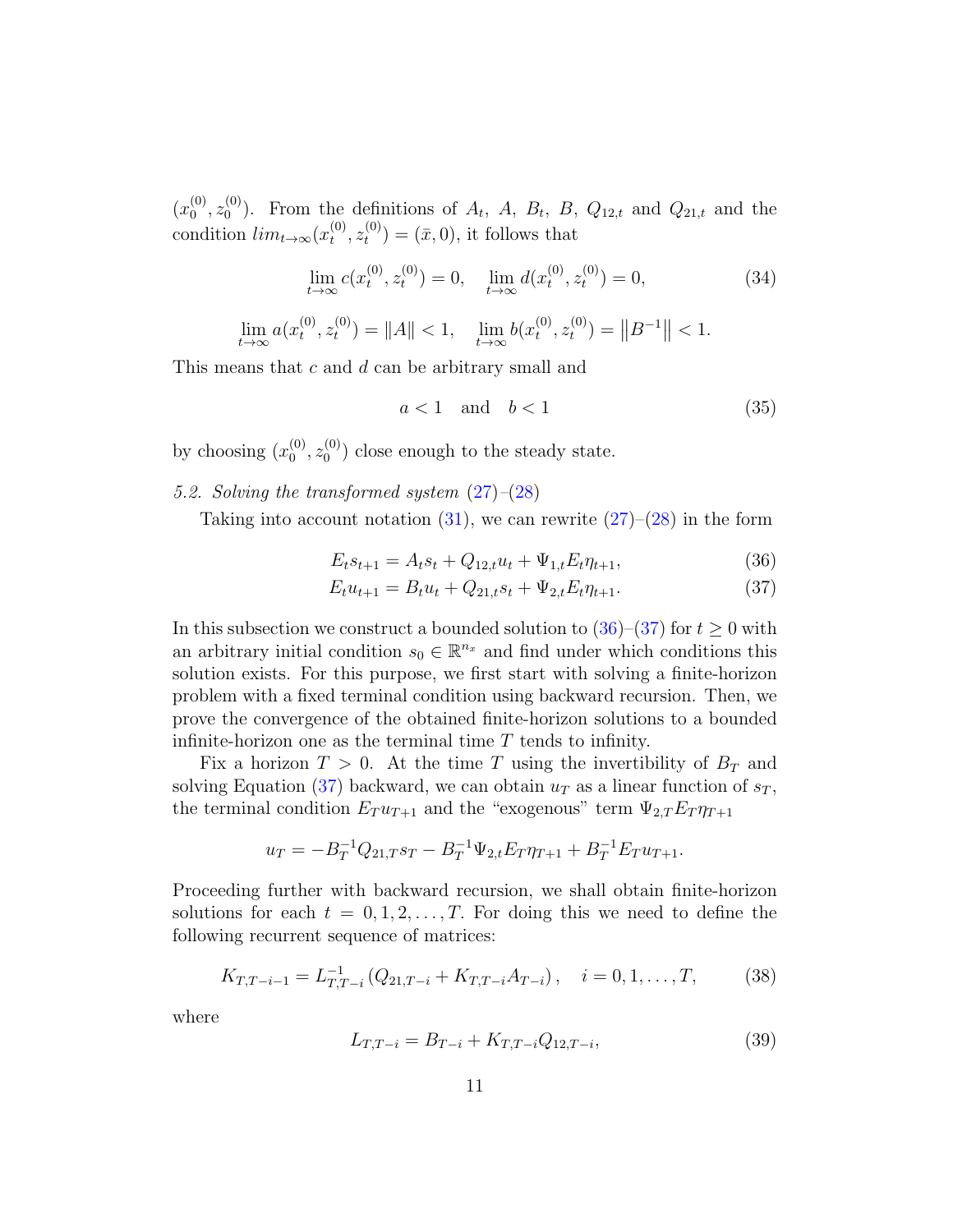with the terminal condition  $K_{T,T+1} = 0$ . In [\(38\)](#page-11-3) and [\(39\)](#page-11-4) the first subscript T defines the time horizon, while the second subscript defines all times between 0 and  $T + 1$ . Let  $u_{T,T-i}$ ,  $i = 0, 1, \ldots, T$ , denote the  $(T - i)$ -time solution obtained by backward recursion that starts at the time  $T$ . The matrices  $(38)$ and [\(39\)](#page-11-4) are needed for constructing approximate solutions by backward recursion.

<span id="page-12-4"></span>**Proposition 5.1.** Suppose that the sequence of matrices [\(38\)](#page-11-3) and [\(39\)](#page-11-4) exists; then the solution to  $(36)$ – $(37)$  has the following representation:

<span id="page-12-1"></span>
$$
u_{T,T-i} = -K_{T,T-i} s_{T-i} + g_{T,i} + \left(\prod_{k=1}^{i+1} L_{T,T-i+k}^{-1}\right) E_{T-i} \left(u_{T+1}\right),\qquad(40)
$$

where  $i = 0, 1, \ldots, T$ ; and

<span id="page-12-3"></span>
$$
g_{T,i} = -\sum_{j=1}^{i+1} \prod_{k=1}^j L_{T,T-i+k}^{-1} (\Psi_{2,T-i+j} + K_{T,T-i+j} \Psi_{1,T-i+j}) E_{T-i} \eta_{T-i+j}.
$$
 (41)

For the proof see [Appendix A.](#page-22-1) The sequence of matrices [\(38\)](#page-11-3) exists if all matrices  $L_{T,T-i}$ ,  $i = 0, 1, \ldots, T$ , are invertible. For this we need, in addition, some boundedness condition on the matrices  $B_{T-i}^{-1}K_{T,T-i+1}Q_{12,T-i}$ . From  $(34)$  the matrices  $B_{T-}^{-1}$  $T_{T-i}^{-1}$  and  $Q_{12,T-i}$  are bounded, hence this condition boils down to the boundedness of matrices  $K_{T,T-i+1}$ .

<span id="page-12-5"></span>**Proposition 5.2.** If for a, b, c and d from  $(32)$ – $(33)$  the inequality

<span id="page-12-2"></span>
$$
cd < \frac{1}{4} \left( \frac{1}{b} - a \right)^2 = \left( \frac{1 - ab}{2b} \right)^2 \tag{42}
$$

holds, then

<span id="page-12-0"></span>
$$
\|B_{T-i}^{-1}\| \cdot \|K_{T,T-i+1}\| \cdot \|Q_{12,T-i}\| < 1, \quad i = 0, 1, 2, \dots T. \tag{43}
$$

For the proof see [Appendix A.](#page-22-1)

<span id="page-12-6"></span>**Proposition 5.3.** If the inequality [\(43\)](#page-12-0) holds, then the matrices  $L_{T,T-i}$ ,  $i = 0, 1, 2, \ldots, T$ , are invertible.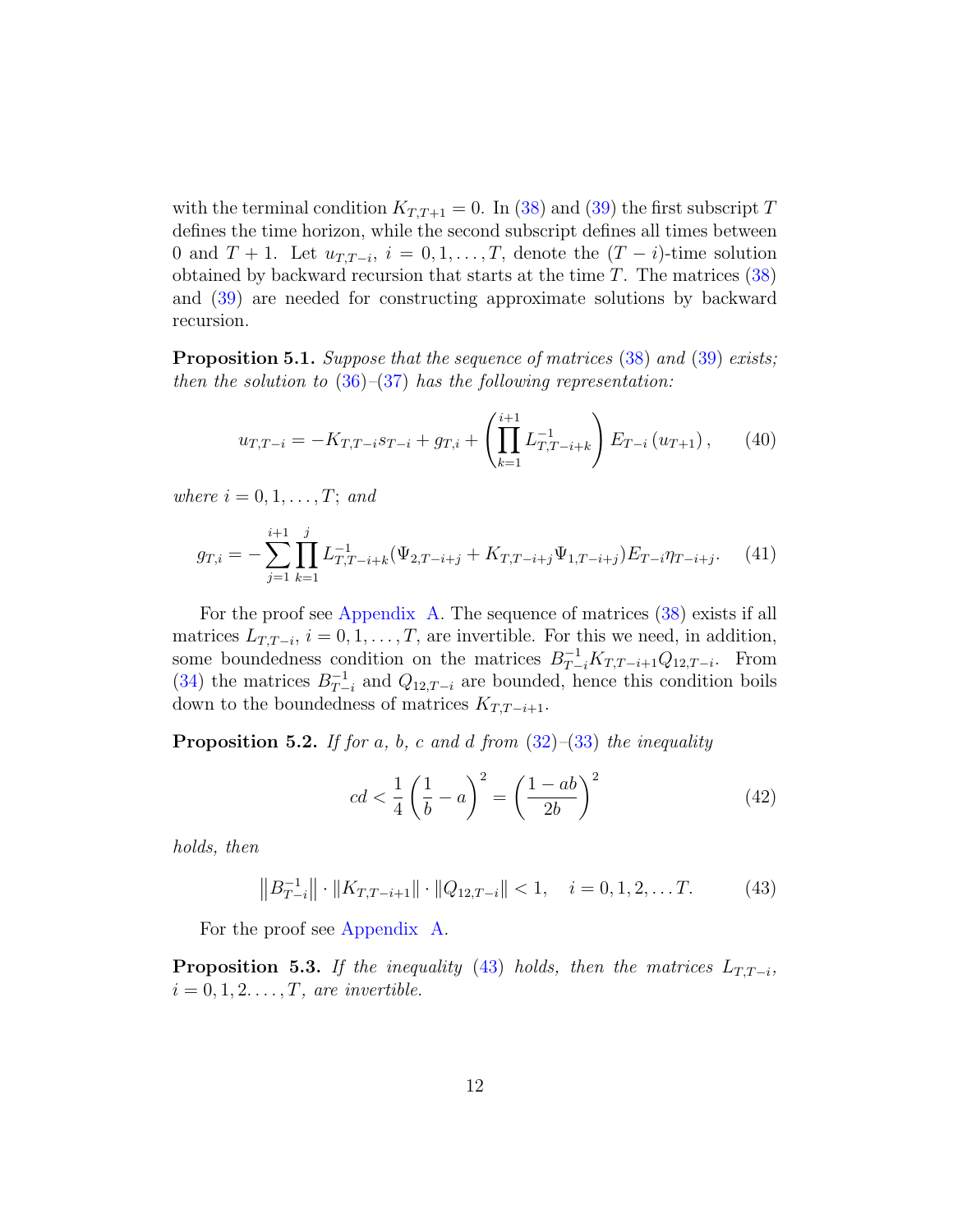*Proof.* From [\(39\)](#page-11-4) and the invertibility of  $B_{T-i}$  it follows that

$$
L_{T,T-i} = B_{T-i} \left( I + B_{T-i}^{-1} K_{T,T-i} Q_{12,T-i} \right). \tag{44}
$$

The matrices  $L_{T,T-i}$  are invertible if and only if the matrices  $(I + B_{T-i}^{-1} K_{T,T-i} Q_{12,T-i})$ are invertible. From the norm property and [\(43\)](#page-12-0) we have

$$
||B_{T-i}^{-1}K_{T,T-i+1}Q_{12,T-i}|| \le ||B_{T-i}^{-1}|| \cdot ||K_{T,T-i+1}|| \cdot ||Q_{12,T-i}|| < 1.
$$

The invertibility of  $(I + B_{T-i}^{-1} K_{T,T-i} Q_{12,T-i})$  now follows from [Golub, and](#page-33-11) [Van Loan](#page-33-11) [\(1996,](#page-33-11) Lemma 2.3.3).  $\Box$ 

For  $i = T$  from [\(40\)](#page-12-1) we have

<span id="page-13-0"></span>
$$
u_{T,0} = -K_{T,0} s_0 + g_{T,T} + \left(\prod_{k=1}^{T+1} L_{T,k}^{-1}\right) E_0\left(u_{T+1}\right). \tag{45}
$$

This is a finite-horizon solution to the rational expectations model with timevarying coefficients  $(36)-(37)$  $(36)-(37)$  $(36)-(37)$  and with a given initial condition  $s_0$ . What is left is to show that the solution  $u_{T,0}$  of the form  $(45)$  converges to some limit as  $T \to \infty$ .

<span id="page-13-1"></span>Proposition 5.4. If inequality [\(42\)](#page-12-2) holds, then the limit

$$
\lim_{T \to \infty} K_{T,j} = K_{\infty,j} \quad \text{for} \quad j = 0, 1, 2, \dots
$$

exists in the matrix space defined in Subsection [5.1.](#page-10-4)

For the proof see [Appendix A.](#page-22-1)

<span id="page-13-3"></span>Proposition 5.5. If inequality  $(43)$  holds, then

<span id="page-13-2"></span>
$$
\lim_{T \to \infty} \prod_{k=1}^{T+1} L_{T,k}^{-1} = 0 \tag{46}
$$

and

$$
\lim_{T \to \infty} g_{T,T} = g_{\infty},\tag{47}
$$

where  $g_{\infty}$  is some vector in  $\mathbb{R}^{n_y}$ .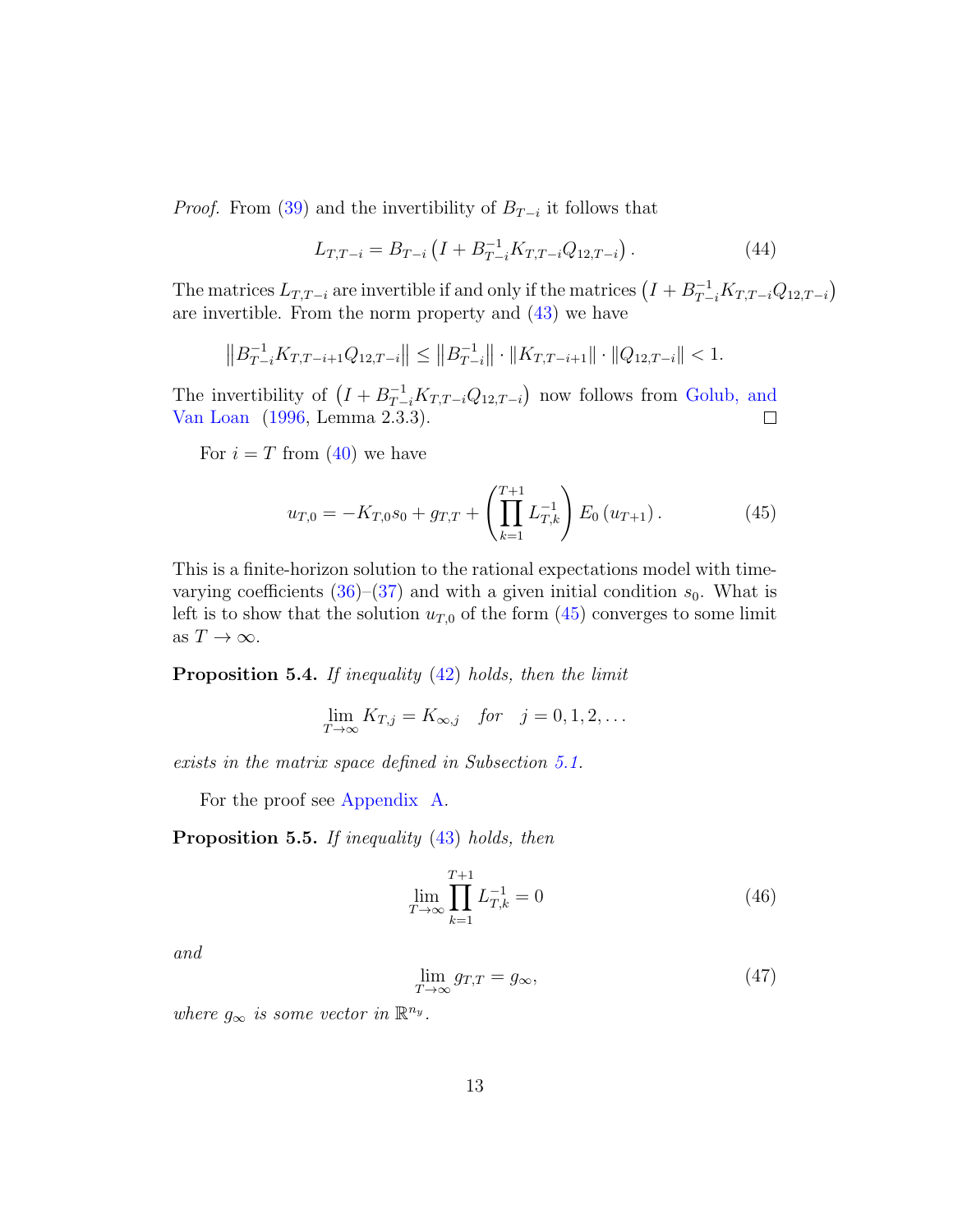Proof. From [\(39\)](#page-11-4) and [5.4](#page-13-1) it follows that

$$
\lim_{T \to \infty} L_{T,k} = B_k + K_{\infty,k} Q_{12,k} = L_{\infty,k}.
$$

Then the limit in [\(46\)](#page-13-2) can be represented as

<span id="page-14-0"></span>
$$
\lim_{T \to \infty} \prod_{k=1}^{T+1} L_{T,k}^{-1} = \lim_{T \to \infty} \prod_{k=1}^{T+1} L_{\infty,k}^{-1}.
$$
\n(48)

Since  $K_{\infty,k}$  is bounded (it follows from formula [\(A.7\)](#page-25-0) in [Appendix A\)](#page-22-1) and

$$
\lim_{k \to \infty} Q_{12,k} = 0
$$
, and  $\lim_{k \to \infty} B_k^{-1} = B^{-1}$ ,

we have  $\lim_{k\to\infty} L^{-1}_{\infty,k} = B^{-1}$ . Therefore, if  $\delta > 0$  is arbitrary small, there is an  $N=N_\delta\in\mathbb{N}$  such that

<span id="page-14-1"></span>
$$
||L_{\infty,k}^{-1}|| \le \beta + \delta = \rho < 1,
$$
\n(49)

for  $k > N$ , where  $\beta$  is the largest eigenvalue (in modulus) of the matrix  $B^{-1}$ . From this, the norm property and [\(48\)](#page-14-0) we obtain

$$
\lim_{T \to \infty} \left\| \prod_{k=1}^{T+1} L_{T,k}^{-1} \right\| \le \lim_{T \to \infty} \prod_{k=1}^{T+1} \left\| L_{\infty,k}^{-1} \right\| \le \lim_{T \to \infty} C_1 \rho^{T-K} = 0,
$$

where  $C_1$  is some constant.

By [\(49\)](#page-14-1) the products in [\(41\)](#page-12-3) decay exponentially with the factor  $\rho$  as  $j \to \infty$ . From this and the boundedness of the terms  $K_{T,k}$ ,  $\Psi_{2,k}$ ,  $\Psi_{1,k}$  and  $E_0 \eta_k$ ,  $T \in \mathbb{N}$  and  $k = 1, 2, \ldots, T + 1$ , it follows that the series

$$
g_{T,T} = -\sum_{j=1}^{T+1} \prod_{k=1}^j L_{T,k}^{-1} (\Psi_{2,j} + K_{T,j} \Psi_{1,j}) E_0 \eta_j.
$$

converges to some  $g_\infty$  as  $T\to\infty.$ 

From Proposition [5.4](#page-13-1) and Proposition [5.5](#page-13-3) it may be concluded that as T tends to infinity Equation [\(45\)](#page-13-0) takes the form:

<span id="page-14-2"></span>
$$
u_0 = -K_{\infty,0} s_0 + g_{\infty}.\tag{50}
$$

 $\Box$ 

Formula [\(50\)](#page-14-2) provides a unique bounded solution to the transformed rational expectation model with time-varying parameters  $(36)$ – $(37)$ , and may be treated as a policy function for this type of problems.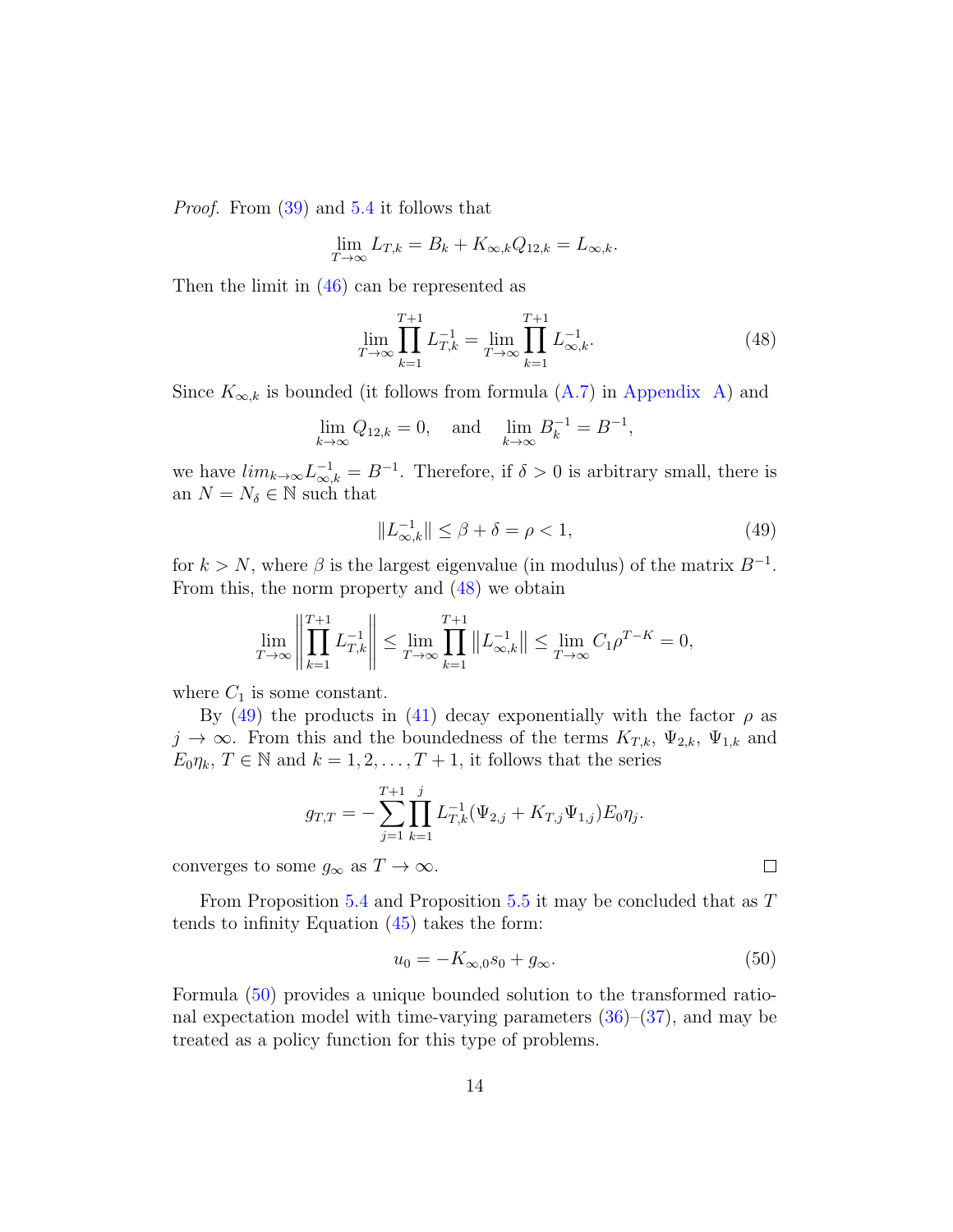**Remark 1.** Particularly, for  $n = 1$  we have

$$
g_{T,T}^{(1)} = -\sum_{j=1}^{T+1} \prod_{k=1}^{j} L_{T,k}^{-1} (\Psi_{2,j} + K_{T,j} \Psi_{1,j}) E_0 z_j^{(1)}
$$
  
= 
$$
-\sum_{j=1}^{T+1} \prod_{k=1}^{j} L_{T,k}^{-1} (\Psi_{2,j} + K_{T,j} \Psi_{1,j}) \Lambda^{j+1} z_0^{(1)}.
$$
 (51)

Taking into account [\(8\)](#page-5-6), we get  $g_{T,T}^{(1)} = 0$ .

Remark 2. The details of derivations for the solution of time-varying rational expectations model corresponding to the first order approximation of the system  $(15)$  and  $(16)$  are carried out in [Appendix B,](#page-28-0) where we also derive the moving-average representation for  $x_t^{(1)}$  and  $y_t^{(1)}$  $t^{(1)}$ . Having this representation it is not hard to compute all quadratic terms in [\(17\)](#page-7-3).

<span id="page-15-0"></span>**Remark 3.** If  $c = 0$  or  $d = 0$  (or both) in the inequality [\(42\)](#page-12-2), i.e. one of the variables  $s_t$  or  $u_t$  (or both) is exogenous to the other, then [\(42\)](#page-12-2) is always valid under the conditions [\(35\)](#page-11-6).

<span id="page-15-1"></span>**Remark 4.** The inequality  $(42)$  is a sufficient condition for the existence of the solution in the form  $(50)$ , and can be weakened. For the representation [\(50\)](#page-14-2) we need only the invertibility of matrices  $L_{T,T-i}$  defined in [\(39\)](#page-11-4).

### 5.3. Initial conditions.

It remains to find the initial condition for a stable solution to the system [\(36\)](#page-11-1)–[\(37\)](#page-11-2) corresponding the initial condition [\(16\)](#page-6-1). Recall that we deal with the *n*-order problem  $(15)$ – $(16)$ , and we now put the superscript  $(n)$  back in notation. From  $(26)$  and  $(50)$  we have

$$
\begin{bmatrix} s_0^{(n)} \\ -K_{\infty,0}^{(n)} s_0^{(n)} + g_\infty^{(n)} \end{bmatrix} = Z^{-1} \begin{bmatrix} 0 \\ y_0^{(n)} \end{bmatrix},
$$

where  $Z^{-1}$  is a matrix that is involved in the block-diagonal factorization [\(24\)](#page-9-2) and has the following block-decomposition:

$$
Z^{-1} = \left[ \begin{array}{cc} Z^{11} & Z^{12} \\ Z^{21} & Z^{22} \end{array} \right].
$$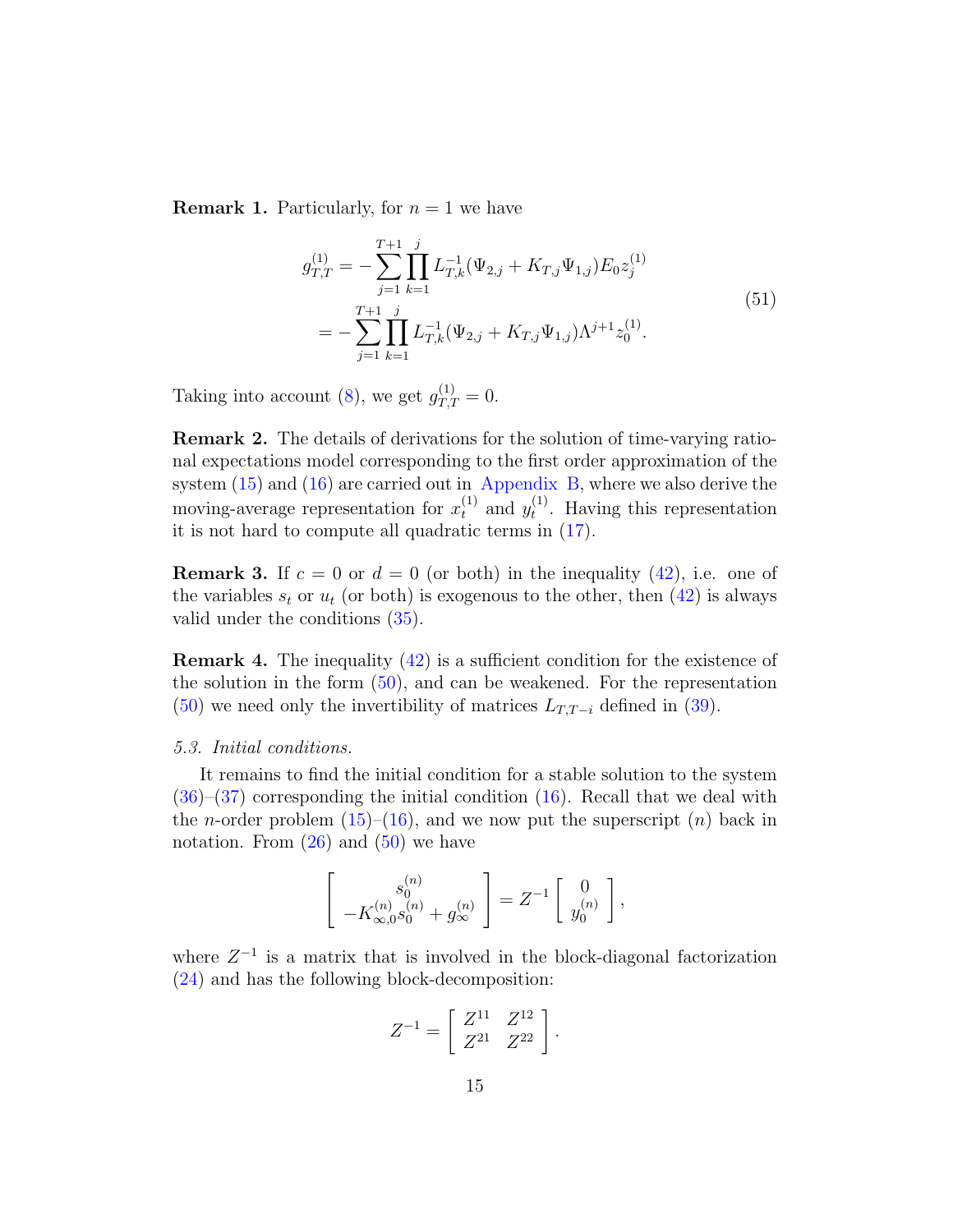Hence

<span id="page-16-1"></span><span id="page-16-0"></span>
$$
s_0^{(n)} = Z^{12} y_0^{(n)},\tag{52}
$$

$$
-K_{\infty,0}^{(n)}s_0^{(n)} + g_{\infty}^{(n)} = Z^{22}y_0^{(n)}.
$$
\n(53)

Substituting  $(52)$  into  $(53)$ , we get

<span id="page-16-2"></span>
$$
y_0^{(n)} = (Z^{22} + K_{\infty,0}^{(n)} Z^{12})^{-1} g_{\infty}^{(n)}.
$$
\n(54)

The vector  $(y_0^{(n)}$  $\binom{n}{0}$ , 0) is the initial condition corresponding to a bounded so-lution to [\(15\)](#page-6-0) for  $t > 0$ , hence formula [\(54\)](#page-16-2) determines the solution to the original rational expectations model with time-varying parameters. In other words,  $y_0^{(n)}$  $\binom{n}{0}$  is a policy function for the rational expectations model with time-varying parameters at the point  $x_0^{(n)} = 0$ . Particularly, for  $n = 1$  from [\(54\)](#page-16-2) and taking into account  $g_{T,T}^{(1)} = 0$  we have  $y_0^{(1)} = 0$ . The condition of the invertibility of matrix  $Z^{22} + K_{\infty,0}^{(n)} Z^{12}$  corresponds to Proposition 1 of [Blanchard, and Kahn](#page-32-5) [\(1980\)](#page-32-5).

#### 5.4. Expected dynamics. Restoring the original variables  $x_t^{(n)}$  and  $y_t^{(n)}$  $\binom{n}{t}$ .

To compute the expected dynamics (impulse response function) it is more convenient to work with auxiliary variables  $u_t^{(n)}$  and  $s_t^{(n)}$ , then to restore the t original variables  $x_t^{(n)}$  and  $y_t^{(n)}$  $t_t^{(n)}$ . Substituting [\(50\)](#page-14-2) for  $u_t$  in [\(36\)](#page-11-1) and taking expectations at  $t = 0$  gives

<span id="page-16-3"></span>
$$
E_0 s_{t+1}^{(n)} = (A_t - Q_{12,t} K_{\infty,t}^{(n)}) E_0 s_t^{(n)} + Q_{12,t} g_{\infty}^{(n)} + \Psi_{1,t} E_0 \eta_{t+1}^{(n)}.
$$
 (55)

From [\(52\)](#page-16-0) we can compute the initial condition  $s_0^{(n)}$  $_0^{(n)}$  for [\(55\)](#page-16-3). Knowing the initial value  $s_0^{(n)}$  $\binom{n}{0}$  allows us to obtain the whole trajectory of the solution to [\(55\)](#page-16-3), i.e.  $E_0 s_t, t \in \mathbb{N}$ . The expected dynamics of  $E_0 u_t$  can easily be obtained from  $(50)$ 

<span id="page-16-6"></span><span id="page-16-5"></span><span id="page-16-4"></span>
$$
E_0 u_t = -K_{\infty, t}^{(n)} E_0 s_t + g_{\infty}.
$$
\n(56)

Then the expected dynamics of the original variables is restored by

$$
E_0 x_t^{(n)} = Z_{11} E_0 s_t^{(n)} + Z_{12} E_0 u_t^{(n)},\tag{57}
$$

$$
E_0 y_t^{(n)} = Z_{21} E_0 s_t^{(n)} + Z_{22} E_0 u_t^{(n)},\tag{58}
$$

where  $Z_{ij}$ ,  $i = 1, 2, j = 1, 2$ , are blocks of the block-decomposition of the matrix Z. From  $(55)$  and  $(56)$  it follows that the process  $(s_t, u_t)$  is stable,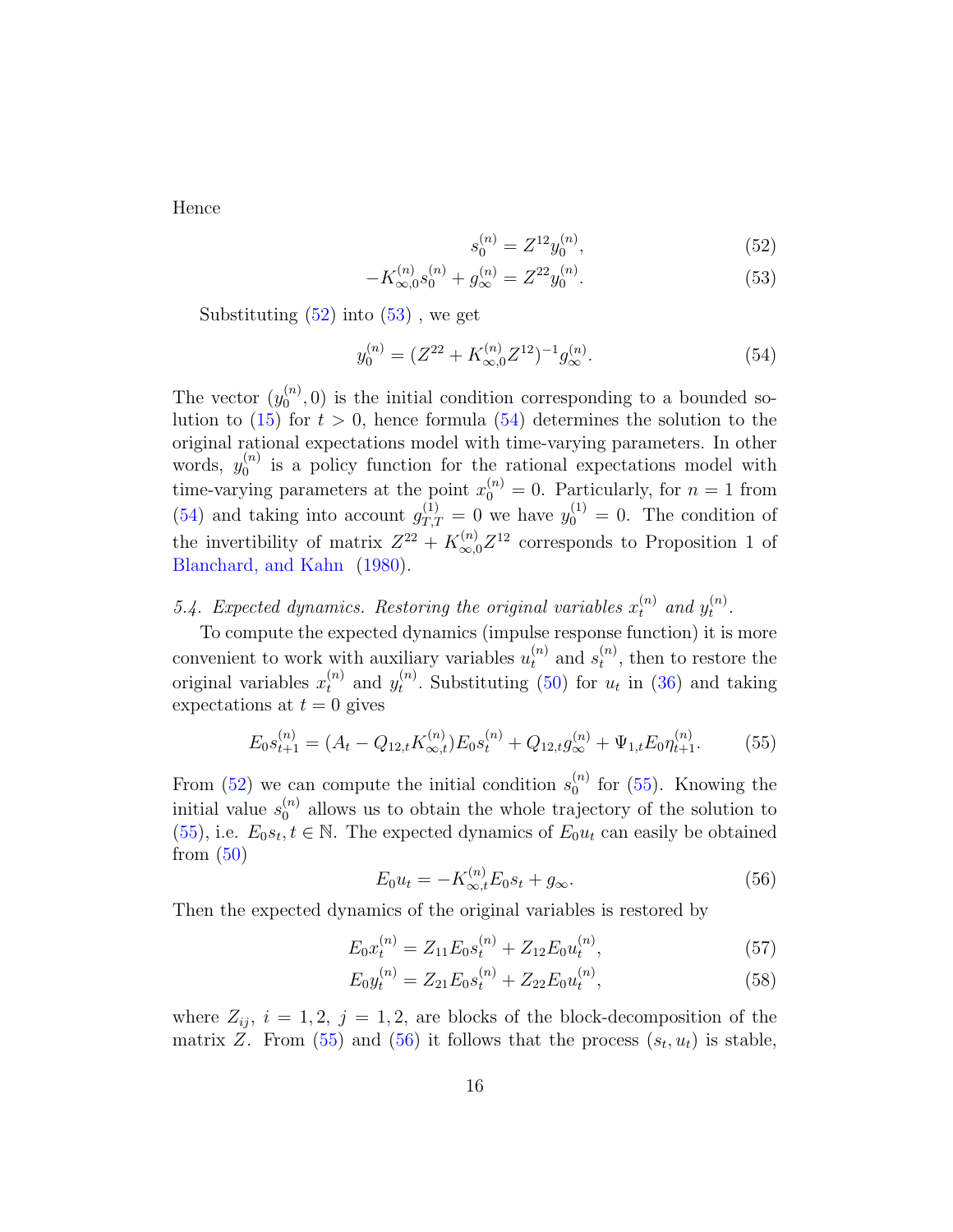since  $A_t \to A$  as  $t \to \infty$ , but A is a stable matrix,  $Q_{12,t} \to 0$  as  $t \to \infty$ , and  $K_{\infty,t}^{(n)}$  are bounded matrices for  $t \geq 0$ . From this and [\(57\)](#page-16-5) and [\(58\)](#page-16-6) it may be concluded that the process  $(y_t^{(n)})$  $t^{(n)}, x_t^{(n)}$  $\binom{n}{t}$  is also stable. To sum up, under the assumption that the solutions of lower order than  $n$  are already computed in the same manner as for the nth order, we find the stable solution to the original model [\(1\)](#page-4-1) in the form

$$
E_0 y_t = \sum_{i=0}^n \sigma^i E_0 y_t^{(i)},
$$
  

$$
E_0 x_t = \sum_{i=0}^n \sigma^i E_0 x_t^{(i)}.
$$

### <span id="page-17-0"></span>6. An Asset Pricing Model

To illustrate how the presented method works we apply it to an nonlinear asset pricing model proposed by [Burnside](#page-32-2) [\(1998\)](#page-32-2) and analyzed by [Collard,](#page-32-3) [and Juillard](#page-32-3)  $(2001)$ ; Schmitt-Grohé, and Uribe  $(2004)$ . The simplicity of the model allows us to derive all approximations in the analytical form.

The representative agent maximizes the lifetime utility function

$$
\max\left(E_0 \sum_{t=0}^{\infty} \beta^t \frac{C_t^{\theta}}{\theta}\right)
$$

subject to

$$
p_t e_{t+1} + C_t = p_t e_t + d_t e_t,
$$

where  $\beta > 0$  is a subjective discount factor,  $\theta < 1$  and  $\theta \neq 0$ ,  $C_t$  denotes consumption,  $p_t$  is the price at date t of a unit of the asset,  $e_t$  represents units of a single asset held at the beginning of period  $t$ , and  $d_t$  is dividends per asset in period t. The growth of rate of the dividends follows an  $AR(1)$ process[7](#page-17-1)

<span id="page-17-3"></span>
$$
\mathbf{x}_{t} = (1 - \rho) \bar{\mathbf{x}} + \rho x_{t-1} + \sigma \varepsilon_{t+1}, \tag{59}
$$

where  $x_t = ln(d_t/d_{t-1})$ , and  $\varepsilon_{t+1} \sim NIID(0, 1)$ . The first order condition and market clearing yields the equilibrium condition

<span id="page-17-2"></span>
$$
y_t = \beta E_t \left[ \exp(\theta x_{t+1}) \left( 1 + y_{t+1} \right) \right],\tag{60}
$$

<span id="page-17-1"></span><sup>&</sup>lt;sup>7</sup>By abuse of our previous notation, we let  $x_t$  stand for the exogenous process as in [Burnside](#page-32-2) [\(1998\)](#page-32-2); [Collard, and Juillard](#page-32-3) [\(2001\)](#page-32-3); Schmitt-Grohé, and Uribe [\(2004\)](#page-34-0).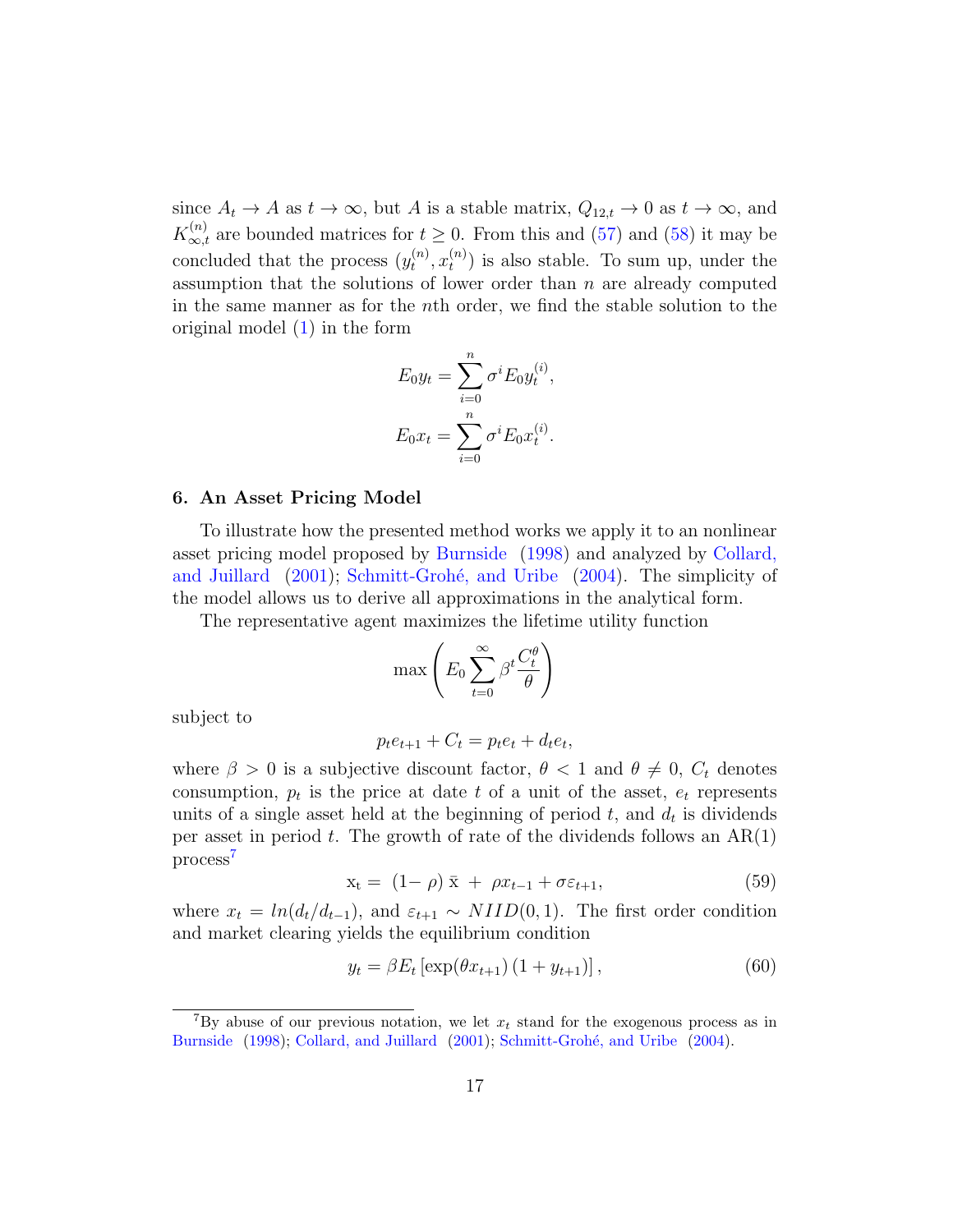where  $y_t = p_t/d_t$  is the price-dividend ratio. This equation has an exact solution of the form [\(Burnside](#page-32-2) [\(1998\)](#page-32-2))

$$
y_t = \sum_{i=1}^{\infty} \beta^i \exp\left[a_i + b_i(x_t - \bar{x})\right],\tag{61}
$$

where

$$
a_i = \theta \bar{x} i + \frac{1}{2} \left( \frac{\theta \sigma}{1 - \rho} \right)^2 \left[ i - \frac{2\rho (1 - \rho^i)}{1 - \rho} + \frac{\rho^2 (1 - \rho^{2i})}{1 - \rho^2} \right]
$$
(62)

and

$$
b_i = \frac{\theta \rho (1 - \rho^i)}{1 - \rho}.
$$

It follows from [\(60\)](#page-17-2) that the deterministic steady state of the economy is

$$
\bar{y} = \frac{\beta \exp(\theta \bar{x})}{1 - \beta \exp(\theta \bar{x})}.
$$

### 6.1. Approximate solution

We now obtain a solution to the system  $(59)-(60)$  $(59)-(60)$  $(59)-(60)$  as an expansion in powers of the parameter  $\sigma$  using the second-order approximation method developed in Sections [3](#page-4-0)[–5.](#page-10-0) Specifically, we are seeking for the solution of the form:

<span id="page-18-1"></span><span id="page-18-0"></span>
$$
y_t = y_t^{(0)} + \sigma y_t^{(1)} + \sigma^2 y_t^{(2)}
$$
\n(63)

$$
x_t = x_t^{(0)} + \sigma x_t^{(1)}.
$$
\n(64)

Substituting [\(64\)](#page-18-0) into [\(59\)](#page-17-3) and collecting the terms containing  $\sigma^0$  and  $\sigma^1$ , we obtain the representation  $(64)$  for  $x_t$ 

<span id="page-18-3"></span>
$$
x_{t+1}^{(0)} = (1 - \rho) \bar{x} + \rho x_t^{(0)}
$$
 (65)

$$
x_{t+1}^{(1)} = \rho x_t^{(1)} + \varepsilon_{t+1}.\tag{66}
$$

Since the expansion [\(64\)](#page-18-0) must be valid for all  $\sigma$  at the initial time  $t = 0$ , the initial conditions are  $(1)$ 

<span id="page-18-2"></span>
$$
x_0^{(0)} = x_0 \quad \text{and} \quad x_0^{(1)} = 0. \tag{67}
$$

Substituting [\(63\)](#page-18-1) and [\(64\)](#page-18-0) into [\(60\)](#page-17-2), expanding in series for small  $\sigma$ , then collecting the terms of like powers of  $\sigma$  and setting the coefficients of like powers of  $\sigma$  to zero, we have (for details see [Appendix C\)](#page-31-0)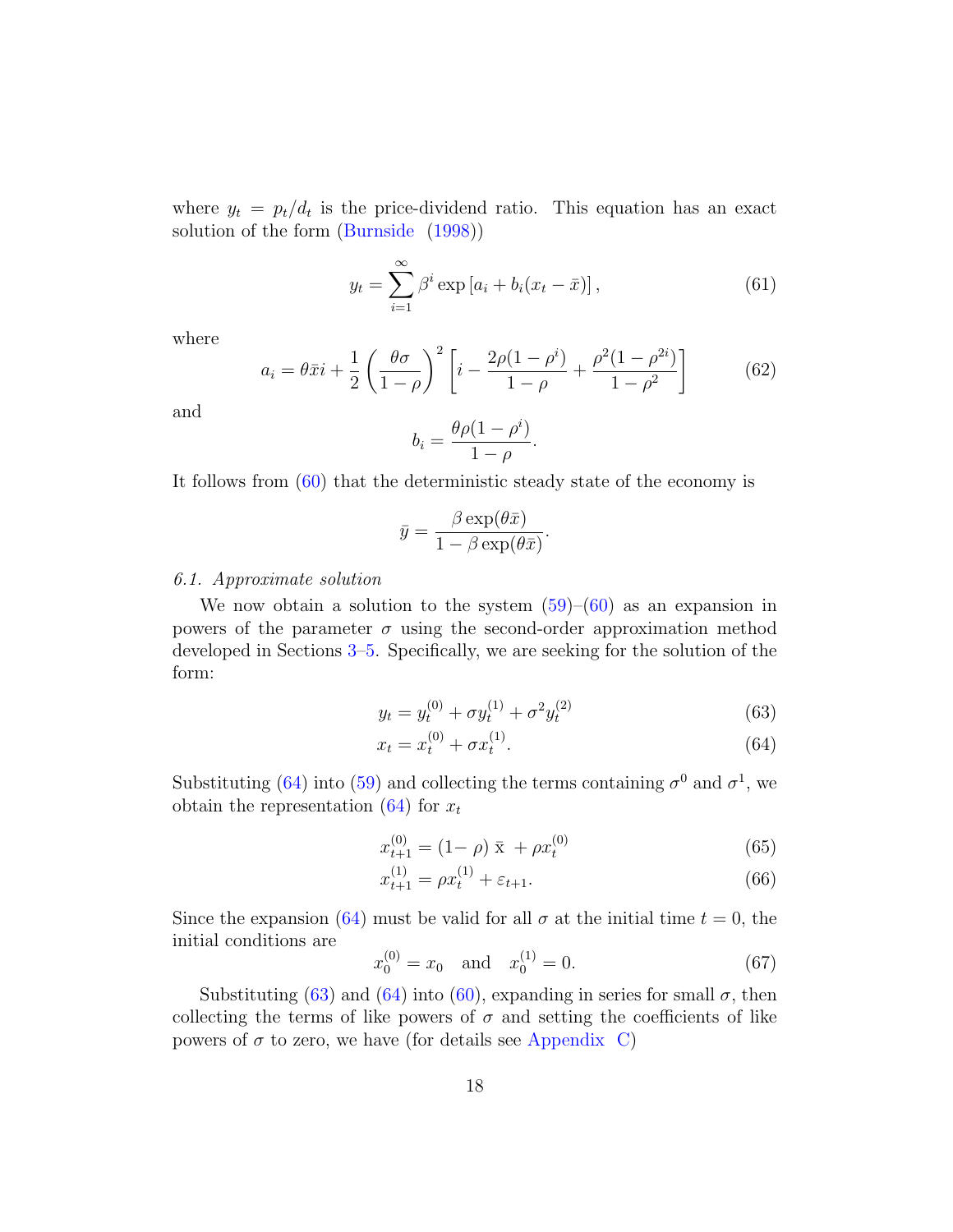Coefficient of  $\sigma^0$ 

$$
y_t^{(0)} = \beta \exp(\theta x_{t+1}^{(0)})(1 + y_{t+1}^{(0)}), \tag{68}
$$

$$
x_{t+1}^{(0)} = \rho x_t^{(0)}.\tag{69}
$$

<span id="page-19-2"></span>Coefficient of  $\sigma$ <sup>1</sup>

$$
y_t^{(1)} = \exp(\theta x_{t+1}^{(0)}) \beta E_t \left[ \theta x_{t+1}^{(1)} (1 + y_{t+1}^{(0)}) + y_{t+1}^{(1)} \right],\tag{70}
$$

<span id="page-19-3"></span><span id="page-19-1"></span><span id="page-19-0"></span>
$$
x_{t+1}^{(1)} = \rho x_t^{(1)} + \varepsilon_{t+1}.
$$
\n(71)

Coefficient of  $\sigma^2$ 

<span id="page-19-4"></span>
$$
y_t^{(2)} = \frac{1}{2}\beta \exp(\theta x_{t+1}^{(0)})\theta^2 \left(1 + y_{t+1}^{(0)}\right) E_t \left(x_{t+1}^{(1)}\right)^2 + \beta \exp(\theta x_{t+1}^{(0)}) E_t \left(\theta x_{t+1}^{(1)} y_{t+1}^{(1)}\right) + \beta \exp(\theta x_{t+1}^{(0)}) E_t \left(y_{t+1}^{(2)}\right).
$$
(72)

The system [\(68\)](#page-19-0) and [\(69\)](#page-19-1) is a deterministic model. Its solution can easily be obtained by, for example, forward induction

$$
y_t^{(0)} = \sum_{i=1}^{\infty} \beta^i \exp\left\{\theta \left[\bar{x}i + \frac{\rho(1-\rho^i)}{1-\rho}(x_t-\bar{x})\right]\right\}.
$$
 (73)

Under the assumption that  $y_t^{(0)}$  and  $x_t^{(0)}$  are known for  $t \geq 0$ , Equations [\(70\)](#page-19-2) and [\(71\)](#page-19-3) constitute a linear rational expectations model with time varying deterministic coefficients that can be solved by the backward recursion method considered in Section [5.](#page-10-0) Assuming that the terminal moment  $T = \infty$ , we have

<span id="page-19-5"></span>
$$
y_t^{(1)} = \theta \left[ \sum_{i=1}^{\infty} (\beta \rho)^i \left( 1 + y_{t+i}^{(0)} \right) \exp \left( \theta \sum_{j=1}^i x_{t+j}^{(0)} \right) \right] x_t^{(1)} = -K_{\infty, t} x_t^{(1)}.
$$
 (74)

Note that  $x_0^{(1)} = 0$ , hence  $y_0^{(1)} = 0$ .

Equation [\(72\)](#page-19-4) is also a linear forward-looking equation with time varying deterministic coefficients. Substituting [\(74\)](#page-19-5) for  $y_t^{(1)}$  $t_t^{(1)}$  in [\(72\)](#page-19-4) and collecting the terms with  $E_t\left(x_{t+1}^{(1)}\right)^2$  yields

<span id="page-19-6"></span>
$$
y_t^{(2)} = \frac{1}{2} \beta \exp(\theta x_{t+1}^{(0)}) \theta \left[ \theta \left( 1 + y_{t+1}^{(0)} \right) - 2K_{\infty, t+1} \right] E_t \left( x_{t+1}^{(1)} \right)^2 + \exp(\theta x_{t+1}^{(0)}) E_t \left( y_{t+1}^{(2)} \right), \tag{75}
$$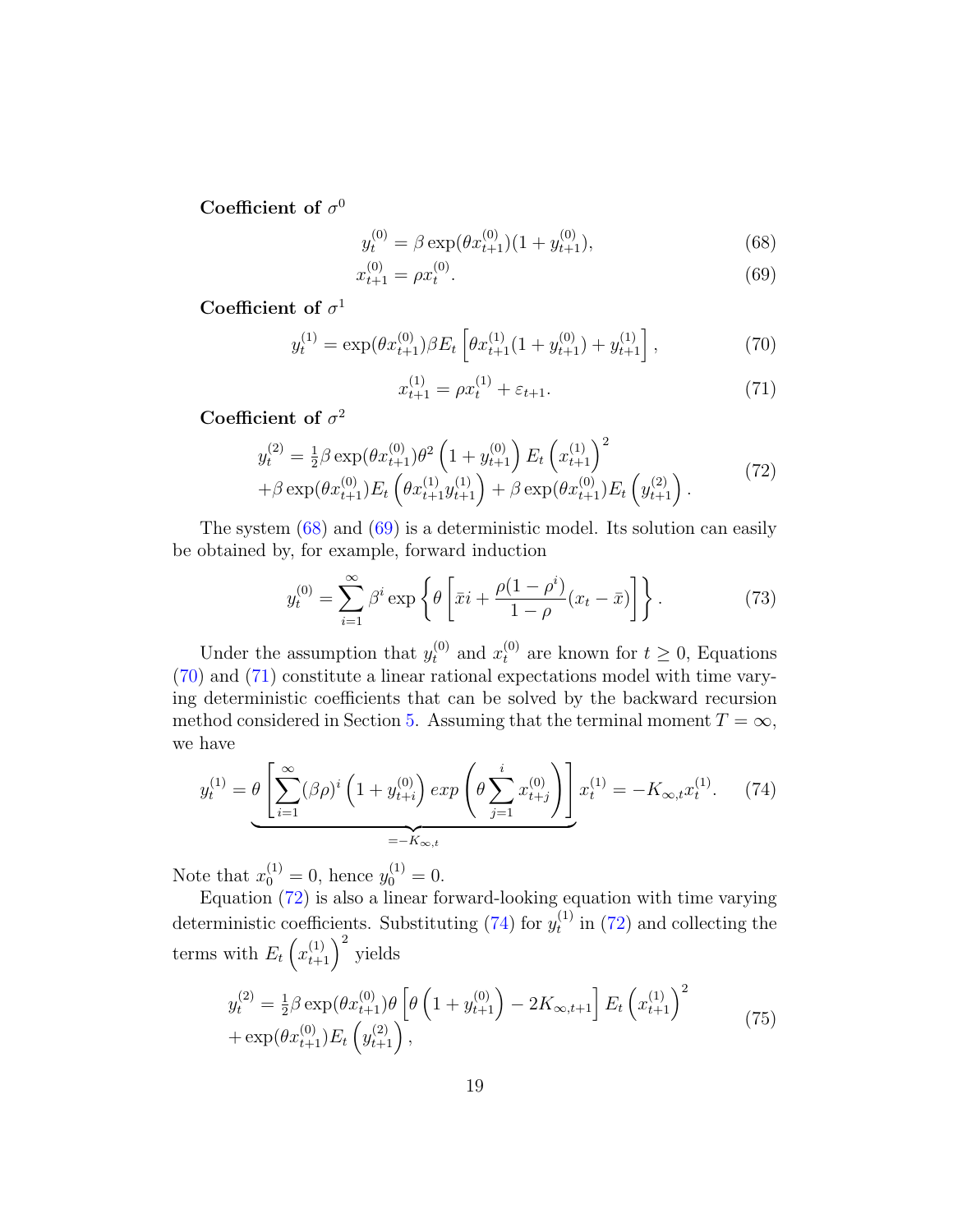This equation can also be solved by the backward recursion considered in Section [5.](#page-10-0) It is easily shown that the solution of [\(75\)](#page-19-6) has the form

<span id="page-20-2"></span>
$$
y_t^{(2)} = \frac{1}{2} \theta \sum_{i=1}^{\infty} \beta^i \exp\left(\theta \sum_{j=1}^i x_{t+j}^{(0)}\right) \left[\theta \left(1 + y_{t+i}^{(0)}\right) - 2K_{\infty, t+i}\right] E_t \left(x_{t+i}^{(1)}\right)^2 \tag{76}
$$

From [\(71\)](#page-19-3) and [\(67\)](#page-18-2) we have the moving-average representation for  $x_{t+1}^{(1)}$ :

$$
x_{t+i}^{(1)} = \varepsilon_{t+i} + \rho \varepsilon_{t+i-1} + \dots + \rho^{i-1} \varepsilon_{t+1}.
$$

<span id="page-20-0"></span>Since the sequence of innovations  $\varepsilon_t$ ,  $t > 0$ , is independent it follows that

$$
E_t \left( x_{t+i}^{(1)} \right)^2 = E_t \left( \varepsilon_{t+i} + \rho \varepsilon_{t+i-1} + \dots + \rho^{i-1} \varepsilon_{t+1} \right)^2
$$
  
=  $1 + \rho^2 + \dots + \rho^{2(i-1)} = \frac{1 - \rho^{2i}}{1 - \rho^2}.$  (77)

From [\(65\)](#page-18-3) we have

<span id="page-20-1"></span>
$$
x_{t+1}^{(0)} + x_{t+2}^{(0)} + \dots + x_{t+i}^{(0)} = \bar{x} + \rho (x_t^{(0)} - \bar{x}) + \bar{x} + \rho^2 (x_t^{(0)} - \bar{x})
$$
  
 
$$
+ \bar{x} + \rho^i (x_t^{(0)} - \bar{x}) = i\bar{x} + \frac{\rho(1-\rho^i)}{1-\rho} (x_t^{(0)} - \bar{x}).
$$
 (78)

Finally, inserting [\(77\)](#page-20-0) and [\(78\)](#page-20-1) into [\(76\)](#page-20-2) gives

$$
y_t^{(2)} = \frac{\theta}{2} \sum_{i=1}^{\infty} \beta^i \frac{1-\rho^{2i}}{1-\rho^2} \exp \left\{ \theta \Big[ i\bar{x} + b(x_t^{(0)} - \bar{x}) \Big] \right\} \Big[ \theta(1+y_{t+i}^{(0)}) - 2K_{\infty,t+1} \Big] \, .
$$

From Remarks [3](#page-15-0) and [4](#page-15-1) it follows that the solution in this form exists for any initial condition  $x_0$ . To summarize, we find the policy function approximation in the form

$$
y(x_0) = h(x_0) = y_t^{(0)}(x_0) + \sigma^2 y_t^{(2)}(x_0).
$$

The solutions for the higher orders  $y_t^{(n)}$  $t^{(n)}(x)$ ,  $n > 2$ , can be obtained in much the same way as for  $y_t^{(2)}$  $t^{(2)}(x).$ 

### 6.2. Comparison with the local perturbation

This subsection compares the policy functions of the second order of the presented method with the local Taylor series expansions of order two (Schmitt-Grohé, and Uribe [\(2004\)](#page-34-0)).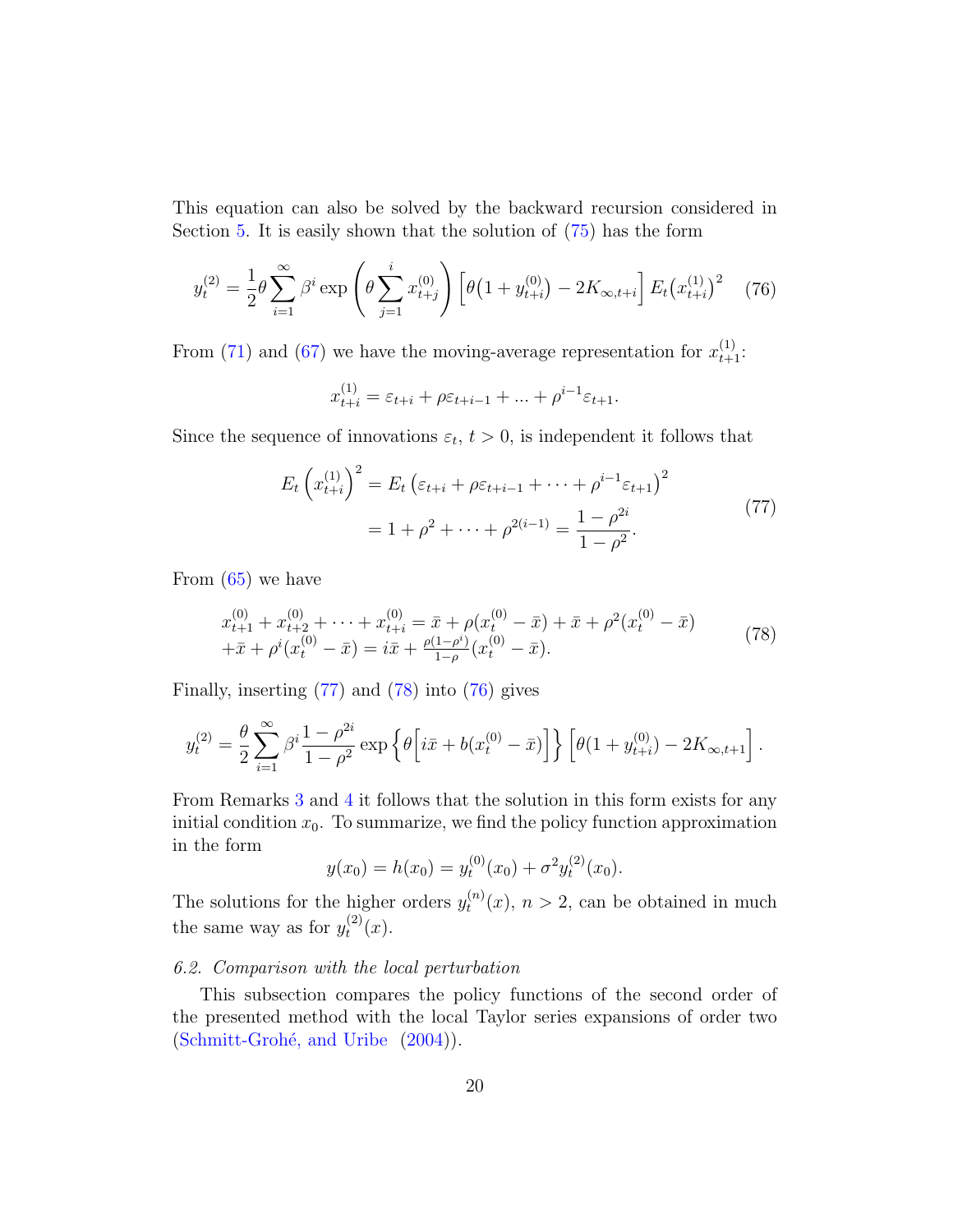

<span id="page-21-0"></span>Figure 1: Comparison of the policy functions.

The parameterization follows [Collard, and Juillard](#page-32-3) [\(2001\)](#page-32-3), where the benchmark parameterization is chosen as in [Mehra, and Prescott](#page-34-7) [\(1985\)](#page-34-7). We therefore set the mean of the rate of growth of dividend to  $\bar{x} = 0.0179$ , the volatility of the innovations to  $\sigma = 0.015$ , the parameter  $\theta$  to  $-1.5$  and  $\beta$ to 0.95. For illustrative purpose, we choose the highly persistent exogenous process with  $\rho = 0.9$ .

Figure [1](#page-21-0) illustrates the exact policy function with the approximate ones constructed by the semi-global method and the local Taylor series expansions. The figure shows that the semi-global method traces globally the pattern of the true policy function much better than the local Taylor series expansion. Moreover, from Figure [1](#page-21-0) we can also see another undesirable property of the the local Taylor series expansion, namely this method may provide impulse response functions with wrong signs. Indeed, the steady state value of  $y_t$ is  $\bar{y} = 12.3$ . After a big positive shock the true impulse response function is negative (the policy function values are below the steady state), whereas the impulse response function implied by the local perturbation method is positive (the approximate policy function is above the steady state). Note also that the solution produced by the semi-global method is indistinguishable from the true solution for positive shocks (the bottom right corner of the Figure [1\)](#page-21-0).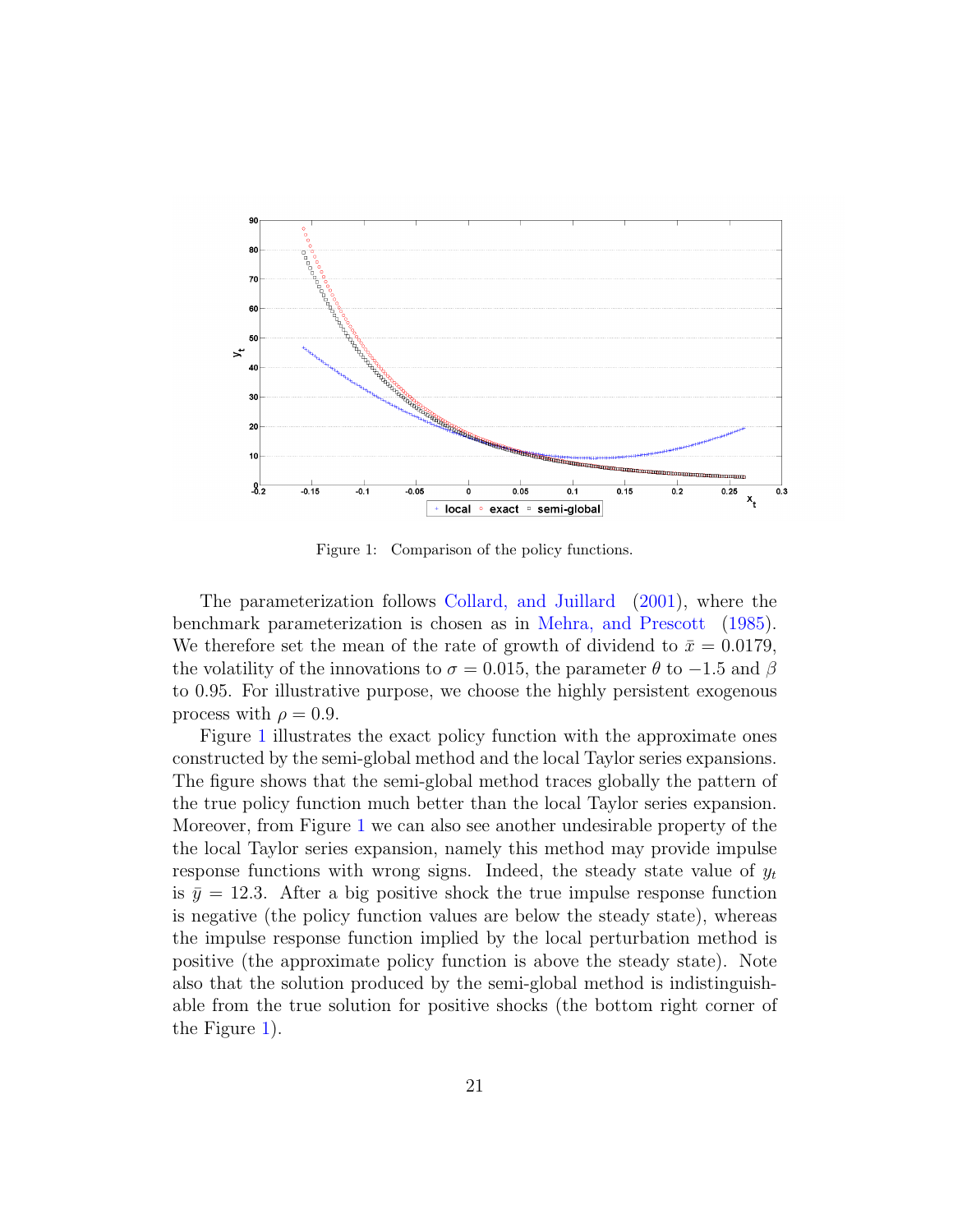### <span id="page-22-0"></span>7. Conclusion

This study proposes an approach based on a perturbation around a deterministic path for constructing global approximate solutions to DSGE models. Under the assumption that the deterministic solution to the model is already found, the approach reduces the problem to solving recursively a set of linear rational expectations models with deterministic time-varying parameters and the same homogeneous part. The paper also proposes a method to solve linear rational expectations models with deterministic time-varying parameters. The method may be valuable in itself, for example for solving models with anticipated structural changes in parameters. The conditions under which the solutions exist are found; all results are obtained for DSGE models in general form and proved rigorously.

The proposed approach has a potential to solve high-dimensional models as it shares some preferable properties with the local perturbation methods. Namely, the computational gain may come from the calculation of conditional expectations. To compute conditional expectations using the semi-global method all we need is to know the moments of distribution up to the order of approximation, while the use of the global methods, such as projection and simulation, involves either quadrature or stochastic simulations. The former can deal with only low-order integrals, the latter is time consuming. Actually, under the conditions of "smallness" of a scaling parameter and existence of higher order moments for stochastic terms, all derivations of Section 3 hold irrespective of probability distribution functions for these stochastic terms.

The paper illustrates the algorithm up to order two using an nonlinear asset pricing model by [Burnside](#page-32-2) [\(1998\)](#page-32-2) and compares it with the local Taylor series expansion. The author leaves the practical implementation of the approach to models of larger size for future research.

### <span id="page-22-1"></span>Appendix A. Proofs for Section 5

PROOF OF PROPOSITION [5.1:](#page-12-4) The proof is by induction on i. Suppose that  $i = 0$ . For the time T from [\(37\)](#page-11-2) we have

$$
E_T u_{T+1} = B_T u_T + Q_{21,T} s_T + \Psi_{2,T} E_T \eta_{T+1}.
$$

As  $B_T$  is invertible, we have

$$
u_{T,T} = -K_{T,T} s_T - g_{T,0} + L_{T,T}^{-1} E_T u_{T+1},
$$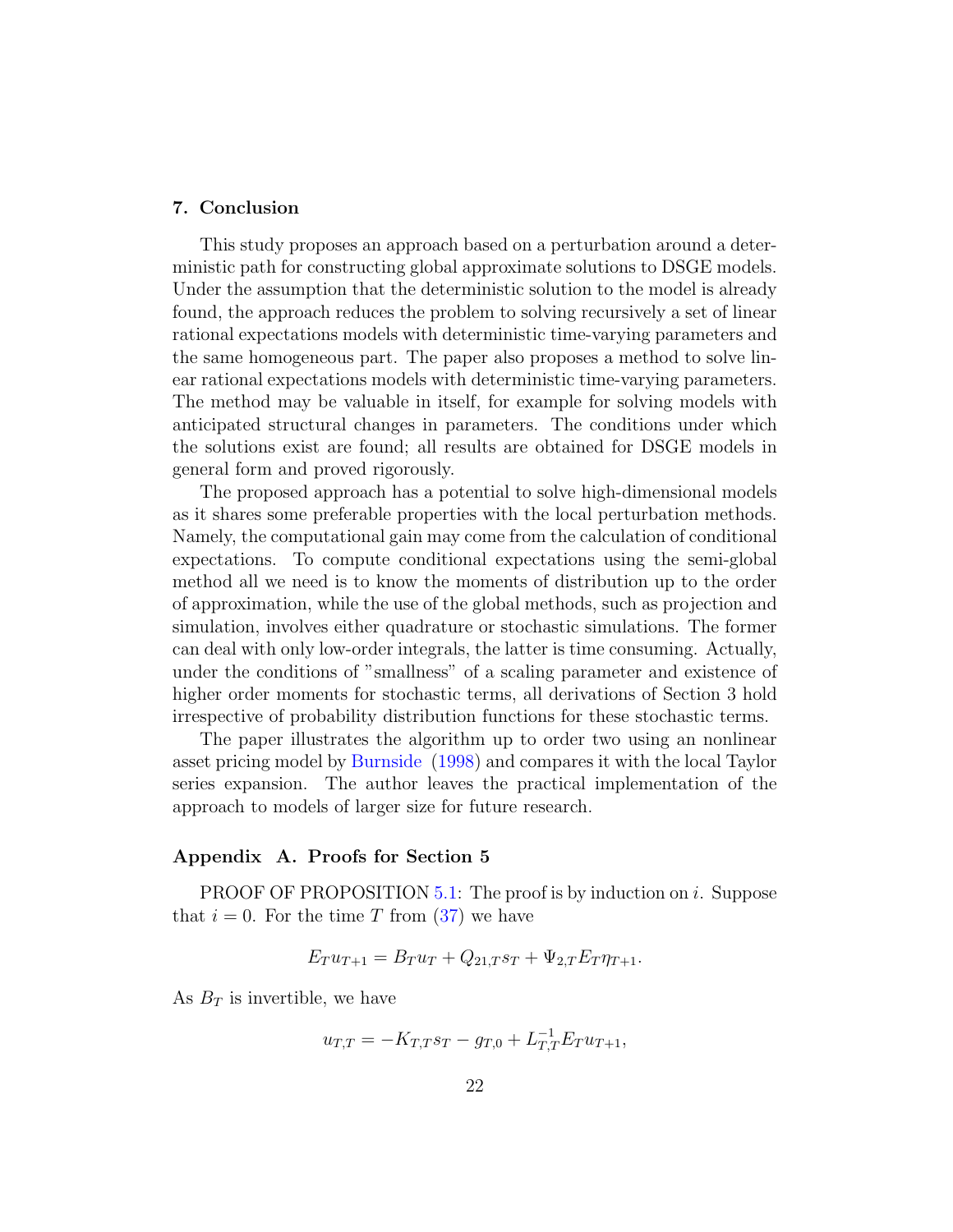where  $K_{T,T} = B_T^{-1} Q_{21,T}$ ;  $g_{T,0} = -B_T^{-1} \Psi_{2,T} E_T \eta_{T+1}$  and  $L_{T,T}^{-1} = B_T^{-1}$  $T^{-1}$ . From [\(38\)](#page-11-3), [\(39\)](#page-11-4) and [\(41\)](#page-12-3) it follows that the inductive assumption is proved for  $i = 0$ . Assuming that [\(40\)](#page-12-1) holds for  $i > 0$ , we will prove it for  $i + 1$ . To this end, consider Equation [\(37\)](#page-11-2) for the time  $t = T - i - 1$ . As the matrix  $B_{T-i}$ is invertible, we obtain

$$
u_{T,T-i-1} = -B_{T-i-1}^{-1}Q_{21,T-i-1}s_{T-i-1} - B_{T-i-1}^{-1}\Psi_{2,T-i-1}E_{T-i-1}\eta_{T-i} + B_{T-i-1}^{-1}E_{T-i-1}u_{T,T-i}.
$$

Substituting the induction assumption [\(40\)](#page-12-1) for  $u_{T,T-i}$  yields

$$
u_{T,T-i-1} = -B_{T-i-1}^{-1} Q_{21,T-i-1} s_{T-i-1} - B_{T-i-1}^{-1} \Psi_{2,T-i-1} E_{T-i-1} \eta_{T-i} + B_{T-i-1}^{-1} E_{T-i-1} \left[ -K_{T,T-i} s_{T-i} + g_{T,i} + \left( \prod_{k=1}^{i+1} L_{T,T-i+k}^{-1} \right) E_{T-i} \left( u_{T+1} \right) \right].
$$

Substituting [\(36\)](#page-11-1) for  $E_{T-i-1}(s_{T-i})$  and using the law of iterated expectations gives

$$
u_{T,T-i-1} = -B_{T-i}^{-1} Q_{21,T-i} s_{T-i-1} - B_{T-i}^{-1} \Psi_{2,T-i} E_{T-i-1} \eta_{T-i} + B_{T-i}^{-1} g_{T,i}
$$
  
+
$$
B_{T-i}^{-1} \left( \prod_{k=1}^{i+1} L_{T,T-i+k}^{-1} \right) E_{T-i-1} (u_{T+1})
$$
  
+
$$
B_{T-i}^{-1} \left[ -K_{T,T-i} (A_{T-i} s_{T-i-1} + Q_{12,T-i} u_{T,T-i-1} + \Psi_{1,T-i} E_{T-i-1} \eta_{T-i}) \right].
$$

Collecting the terms with  $u_{T,T-i-1}$ ,  $s_{T-i-1}$  and  $\eta_{T-i}$ , we get

$$
\left(I + B_{T-i}^{-1} K_{T,T-i} Q_{12,T-i}\right) u_{T,T-i-1} = -B_{T-i}^{-1} \left[ (Q_{21,T-i} + K_{T,T-i} A_{T-i}) s_{T-i-1} + (\Psi_{2,T-i} + K_{T,T-i} \Psi_{1,T-i}) E_{T-i-1} \eta_{T-i} + g_{T,i} + \left( \prod_{k=1}^{i+1} L_{T,T-i+k}^{-1} \right) E_{T-i-1} \left( u_{T+1} \right) \right]
$$

Suppose for the moment that the matrix  $Z_{T,T-i} = I + B_{T-i}^{-1} K_{T,T-i} Q_{12,T-i}$  is invertible. Pre-multiplying the last equation by  $Z_{T}^{-1}$  $T_{T,T-i}^{-1}$ , we obtain

$$
u_{T,T-i-1} = -Z_{T,T-i}^{-1} B_{T-i}^{-1} [(Q_{21,T-i} + K_{T,T-i} A_{T-i})s_{T-i-1}+( \Psi_{2,T-i} + K_{T,T-i} \Psi_{1,T-i}) E_{T-i-1} \eta_{T-i} + g_{T,i}+ ( \prod_{k=1}^{i+1} L_{T,T-i+k}^{-1} ) E_{T-i-1} (u_{T+1}) ].
$$

Note that  $L_{T,T-i} = B_{T-i} Z_{T,T-i}$ ; then using the definition of  $K_{T,T-i-1}$  [\(38\)](#page-11-3), we see that

<span id="page-23-0"></span>
$$
u_{T,T-i-1} = -K_{T,T-i-1}s_{T-i-1}
$$
  
\n
$$
-L_{T,T-i}^{-1} (\Psi_{2,T-i} + K_{T,T-i} \Psi_{1,T-i}) E_{T-i-1} \eta_{T-i}
$$
  
\n
$$
+L_{T,T-i}^{-1} g_{T,i} + L_{T,T-i}^{-1} (\prod_{k=1}^{i+1} L_{T,T-i+k}^{-1}) E_{T-i-1} (u_{T+1}).
$$
\n(A.1)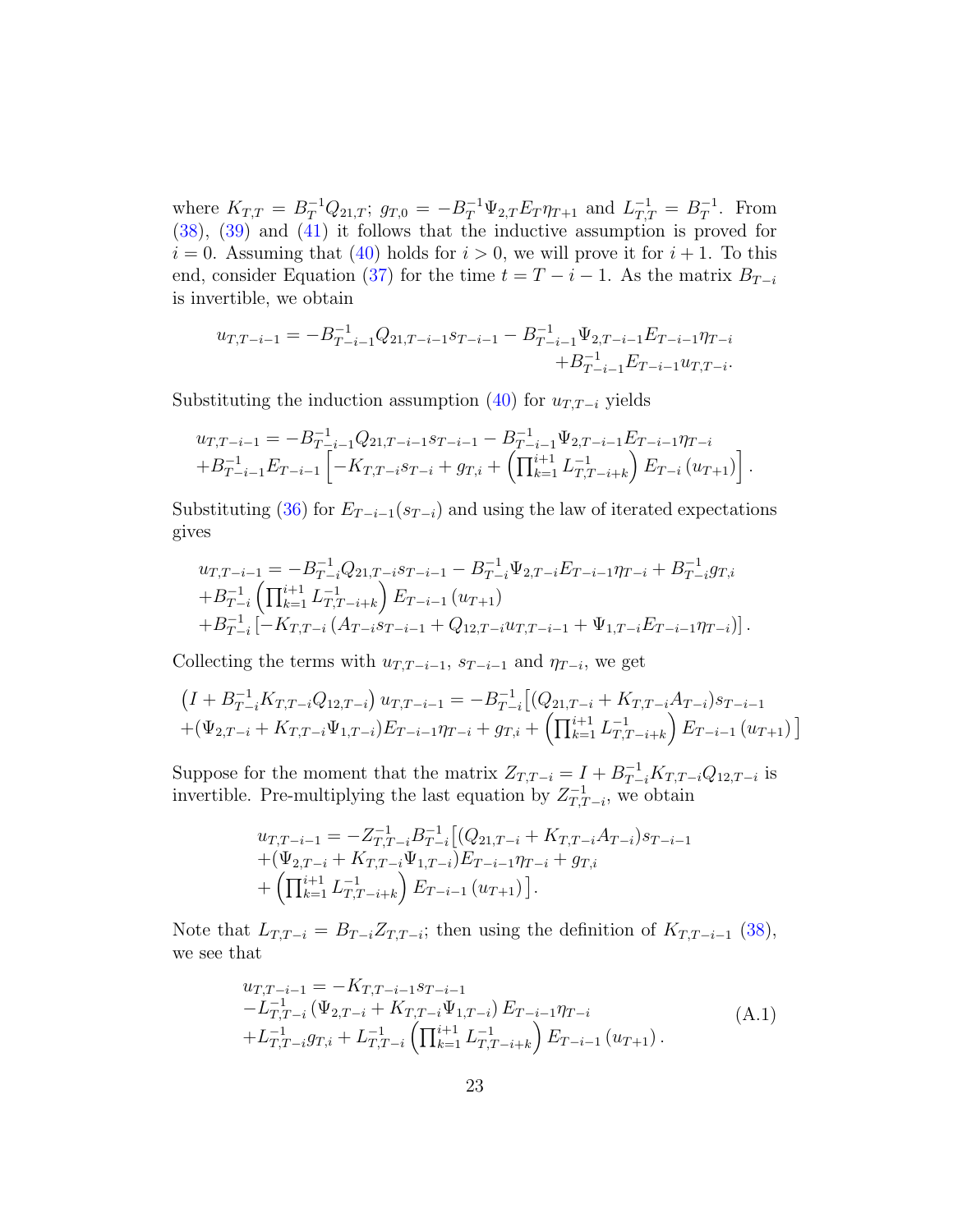Using the definition of  $g_{T,i}$  and  $L_{T-i,T-i+j}$  ([\(39\)](#page-11-4) and [\(41\)](#page-12-3)), we deduce that

<span id="page-24-0"></span>
$$
g_{T,i+1} = -L_{T,T-i}^{-1} \left( \Psi_{2,T-i} + K_{T,T-i} \Psi_{1,T-i} \right) E_{T-i-1} \eta_{T-i} + L_{T,T-i}^{-1} g_{T,i}.
$$
 (A.2)

From  $(A.1)$  and  $(A.2)$  it follows that

$$
u_{T,T-i-1} = -K_{T,T-i-1}s_{T-i-1} + g_{T,i+1} + \left(\prod_{k=1}^{i+2} L_{T,T-i-1+k}^{-1}\right) E_{T-i-1}(u_{T+1}).
$$

PROOF OF PROPOSITION [5.2:](#page-12-5) We begin by rewriting [\(38\)](#page-11-3) as

$$
(B_{T-i} + K_{T,T-i}Q_{12,T-i}) K_{T,T-(i+1)} = (Q_{21,T-i} + K_{T,T-i}A_{T-i}).
$$

<span id="page-24-3"></span>Rearranging terms, we have

$$
K_{T,T-(i+1)} = B_{T-i}^{-1} \cdot (Q_{21,T-i} + K_{T,T-i} A_{T-i})
$$
  
- B\_{T-i}^{-1} K\_{T,T-i} Q\_{12,T-i} K\_{T,T-(i+1)}. (A.3)

Taking the norms and using the norm properties gives

$$
||K_{T,T-(i+1)}|| \le ||B_{T-i}^{-1}|| \cdot ||Q_{21,T-i}|| + ||B_{T-i}^{-1}|| \cdot ||K_{T,T-i}|| \cdot ||A_{T-i}||
$$
  
+ 
$$
||B_{T-i}^{-1}|| \cdot ||K_{T,T-i}|| \cdot ||Q_{12,T-i}|| \cdot ||K_{T,T-(i+1)}||.
$$

Rearranging terms, we get

<span id="page-24-1"></span>
$$
||K_{T,T-(i+1)}|| \le \frac{||B_{T-i}^{-1}|| \cdot ||Q_{21,T-i}|| + ||B_{T-i}^{-1}|| \cdot ||K_{T,T-i}|| \cdot ||A_{T-i}||}{1 - ||B_{T-i}^{-1}|| \cdot ||K_{T,T-i}|| \cdot ||Q_{12,T-i}||}.
$$
 (A.4)

Inequality [\(A.4\)](#page-24-1) is a difference inequality with respect to  $||K_{T,T-i}||$ ,  $i =$  $0, 1, \ldots, T$ , and with the time-varying coefficients  $||A_{T-i}||$ ,  $||B_{T-i}^{-1}||$  $\left\| \frac{-1}{T-i} \right\|, \, \left\| Q_{12,T-i} \right\|$ and  $||Q_{21,T-i}||$ . In [\(A.4\)](#page-24-1) we assume that

 $1 - ||B_T^{-1}$  $\|T_{-i}^{-1}\| \cdot \|K_{T,T-i}\| \cdot \|Q_{12,T-i}\| \neq 0.$ 

This is obviously true if  $||K_{T,T-i}|| = 0$ . We shall show that if the initial condition  $||K_{T,T+1}|| = 0$ , then  $(1 - ||B_{T-1}^{-1}||)$  $\|T_{t-i}^{-1}\| \cdot \|K_{T,T-i}\| \cdot \|Q_{12,T-i}\| > 0, i =$  $1, 2, \ldots, T$ . Indeed, consider the difference equation:

<span id="page-24-2"></span>
$$
s_{i+1} = \frac{bd + bas_i}{(1 - bcs_i)}.
$$
 (A.5)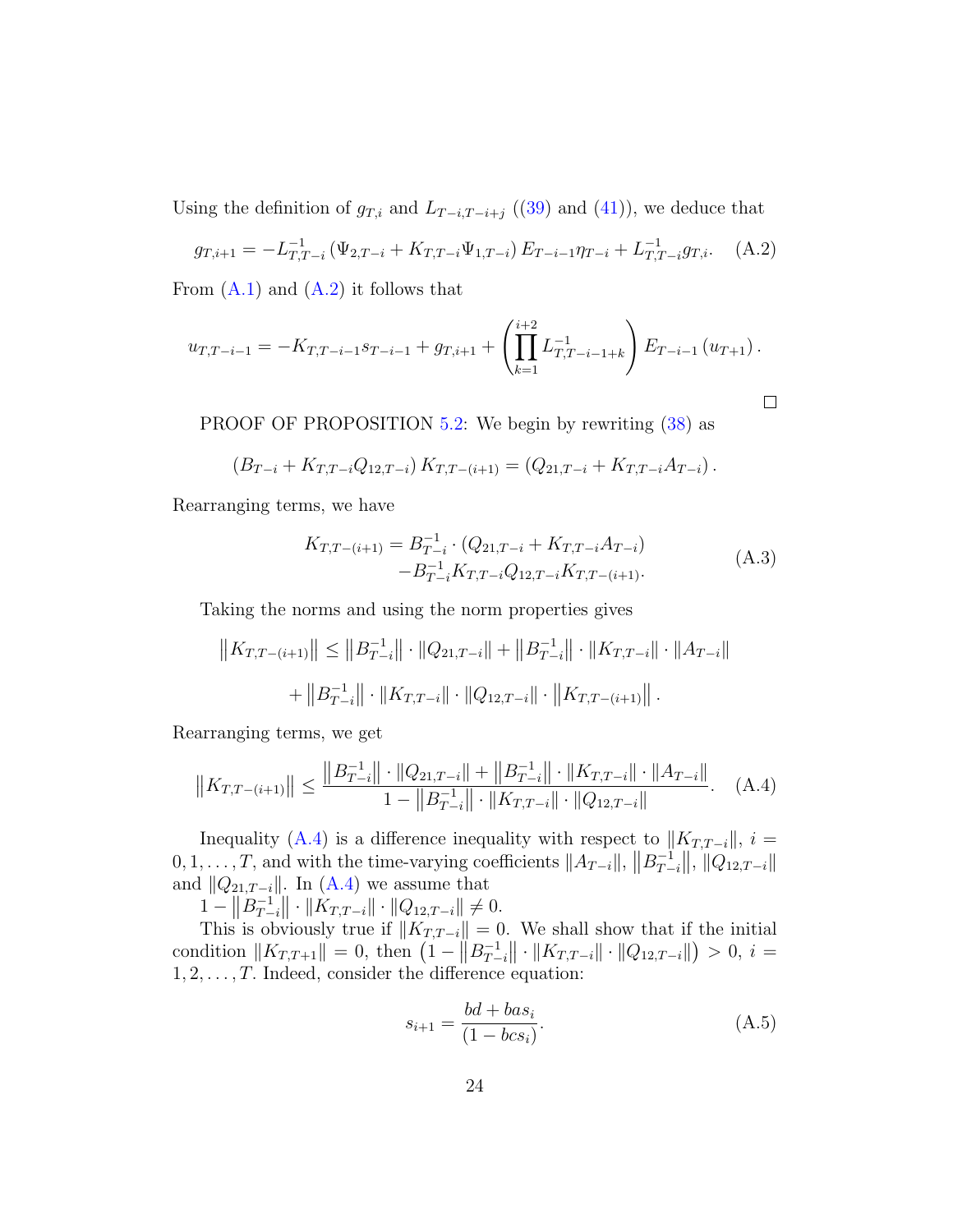<span id="page-25-1"></span>**Lemma Appendix A.1.** If inequality  $(42)$  holds, then the difference equation [\(A.5\)](#page-24-2) has two fixed points

<span id="page-25-2"></span>
$$
s_1^* = \frac{2bd}{1 - ba + \sqrt{(1 - ba)^2 - 4b^2cd}},
$$
\n
$$
s_2^* = \frac{1 - ba + \sqrt{(1 - ba)^2 - 4b^2cd}}{2bc},
$$
\n(A.6)

where  $s_1^*$  is a stable fixed point whereas  $s_2^*$  is an unstable one. Moreover, under the initial condition  $s_0 = 0$  the solution  $s_i$ ,  $i = 1, 2, \ldots$ , is an increasing sequence and converges to  $s_1^*$ .

The lemma can be proved by direct calculation. From  $(33)$ – $(32)$  the values a, b, c and d majorize  $||A_{T-i}||$ ,  $||B_{T-i}^{-1}||$  $\|T_{-i}^{-1}\|, \|Q_{12,T-i}\| \text{ and } \|Q_{21,T-i}\|, \text{ respec-}$ tively. If we consider Equation  $(A.2)$  and inequality  $(A.5)$  as initial value problems with the initial conditions  $||K_{T,T+1}|| = 0$  and  $s_0 = 0$ , then their solutions obviously satisfy the inequality  $||K_{T,T-i}|| \leq s_{i+1}, i = 1, 2, ..., T$ . In other words,  $||K_{T,T-i}||$  is majorized by  $s_i$ . From the last inequality and Lemma [Appendix A.1](#page-25-1) it may be concluded that

<span id="page-25-0"></span>
$$
||K_{T,T-i}|| \le s_1^*, \quad i = 0, 1, 2, \dots, T, \quad T \in \mathbb{N}.
$$
 (A.7)

From  $(A.6)$ ,  $(A.7)$  and  $(33)$  it follows that

<span id="page-25-3"></span>
$$
||B_{T-i}^{-1}|| \cdot ||K_{T,T-i}|| \cdot ||Q_{12,T-i}|| \le \frac{2b^2dc}{1-ba+\sqrt{(1-ba)^2-4b^2cd}}.\tag{A.8}
$$

From [\(42\)](#page-12-2) we see that  $2b^2dc < (1 - ab)^2/2$ . Substituting this inequality into [\(A.8\)](#page-25-3) gives

<span id="page-25-4"></span>
$$
||B_{T-i}^{-1}|| \cdot ||K_{T,T-i}|| \cdot ||Q_{12,T-i}|| \leq \frac{(1-ba)^2}{2(1-ba+\sqrt{(1-ba)^2-4b^2cd})}
$$
  

$$
< \frac{(1-ba)^2}{2(1-ba)} = \frac{1-ba}{2} < 1,
$$
 (A.9)

where the last inequality follows from  $(35)$ .

PROOF OF PROPOSITION [5.4:](#page-13-1) The assertion of the proposition is true if there exist constants M and r such that  $0 < r < 1$  and for  $T \in \mathbb{N}$ 

<span id="page-25-5"></span>
$$
||K_{T,j} - K_{T+1,j}|| \le Mr^{T+1}, \quad j = 0, 1, 2, \dots
$$
 (A.10)

 $\Box$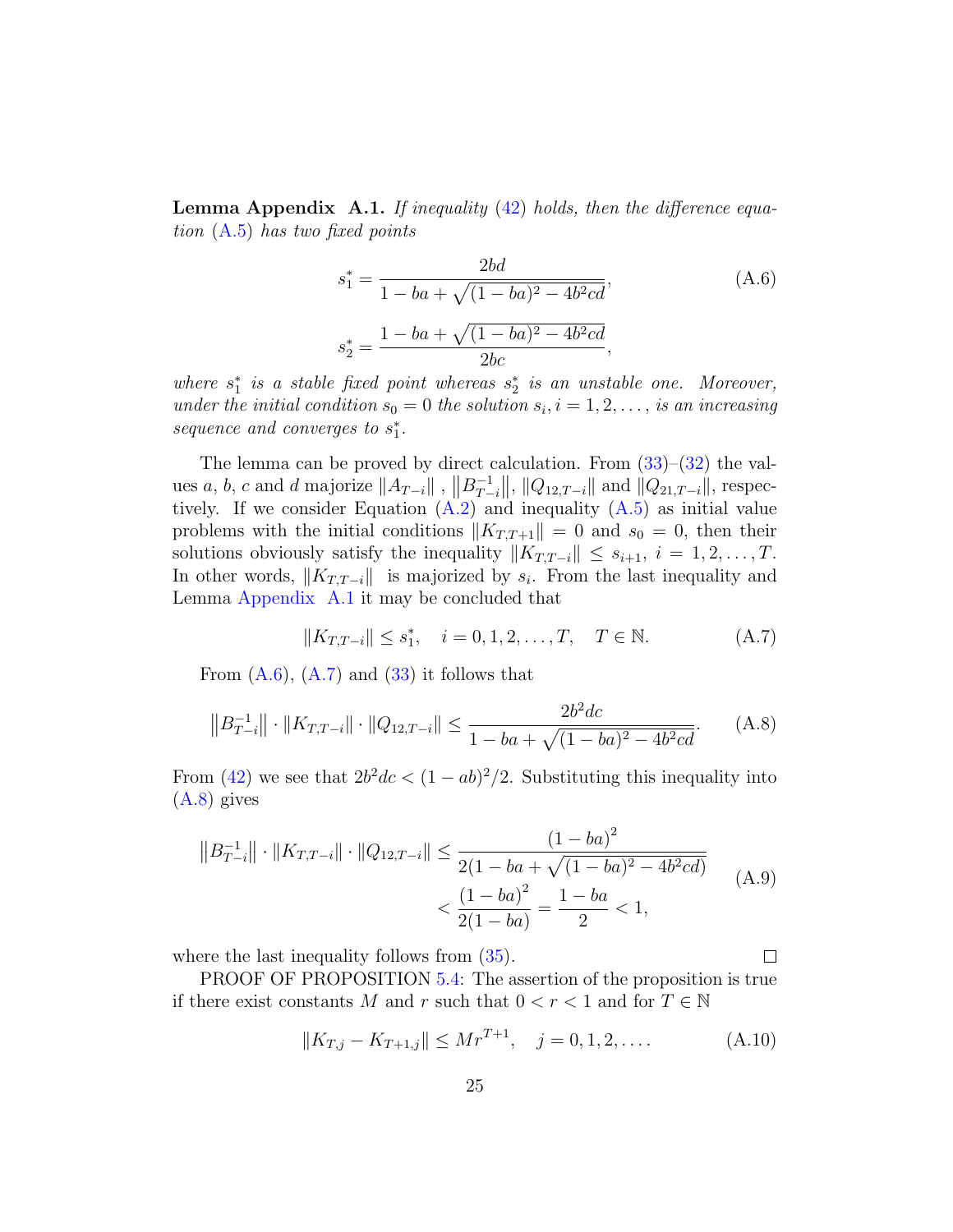Note now that  $K_{T,j}$   $(K_{T+1,j})$  is a solution to the matrix difference equation [\(38\)](#page-11-3) at  $i = T - j$   $(i = T + 1 - j)$  with the initial condition  $K_{T,T+1} = 0$  $(K_{T+1,T+2} = 0)$ . Subtracting [\(A.3\)](#page-24-3) for  $K_{T,T-(i+1)}$  from that for  $K_{T+1,T-(i+1)}$ , we have

$$
K_{T,T-(i+1)} - K_{T+1,T-(i+1)} = B_{T-i}^{-1}(K_{T,T-i)} - K_{T+1,T-i}A_{T-i}
$$
  
- 
$$
B_{T-i}^{-1}K_{T,T-i}Q_{12,T-i}K_{T,T-(i+1)} + B_{T-i}^{-1}K_{T+1,T-i}Q_{12,T-i}K_{T+1,T-(i+1)}.
$$

Adding and subtracting  $B_{T-}^{-1}$  $T_{T-i}^{-1} \cdot K_{T,T-i} \cdot Q_{12,T-i} \cdot K_{T+1,T-(i+1)}$  in the right hand side gives

$$
K_{T,T-(i+1)} - K_{T+1,T-(i+1)} = B_{T-i}^{-1} (K_{T,T-i)} - K_{T+1,T-i} A_{T-i}
$$
  
- 
$$
B_{T-i}^{-1} \cdot K_{T,T-i} \cdot Q_{12,T-i} (K_{T,T-(i+1)} - K_{T+1,T-(i+1)})
$$
  
- 
$$
B_{T-i}^{-1} (K_{T,T-i} - K_{T+1,T-i}) Q_{12,T-i} \cdot K_{T+1,T-(i+1)}.
$$

Rearranging terms yields

$$
(I + B_{T-i}^{-1} K_{T,T-i} Q_{12,T-i}) (K_{T,T-(i+1)} - K_{T+1,T-(i+1)})
$$
  
=  $B_{T-i}^{-1} (K_{T,T-i} - K_{T+1,T-i}) A_{T-i}$   
-  $B_{T-i}^{-1} (K_{T,T-i} - K_{T+1,T-i}) Q_{12,T-i} K_{T+1,T-(i+1)}.$ 

From Proposition [5.3](#page-12-6) it follows that the matrix

$$
Z_{T,T-i} = (I + B_{T-i}^{-1} K_{T,T-i} Q_{12,T-i})
$$

is invertible, then pre-multiplying the last equation by this matrix yields

$$
K_{T,T-(i+1)} - K_{T+1,T-(i+1)} = Z_{T,T-i}^{-1} (B_{T-i}^{-1} (K_{T,T-i} - K_{T+1,T-i}) A_{T-i} - B_{T-i}^{-1} (K_{T,T-i}) - K_{T+1,T-i} Q_{12,T-i} K_{T+1,T-(i+1)}).
$$

Taking the norms, using the norm property and the triangle inequality, we get

$$
||K_{T,T-(i+1)} - K_{T+1,T-(i+1)}||
$$
  
\n
$$
\leq ||Z_{T,T-i}^{-1}|| \cdot (||B_{T-i}^{-1}|| \cdot ||K_{T,T-i} - K_{T+1,T-i}|| \cdot ||A_{T-i}||)
$$
  
\n
$$
+ ||B_{T-i}^{-1}|| \cdot ||K_{T,T-i} - K_{T+1,T-i}|| \cdot ||Q_{12,T-i}|| \cdot ||K_{T+1,T-(i+1)}||).
$$
\n(A.11)

<span id="page-26-0"></span>From  $(32)$  and  $(A.9)$  we have

$$
||K_{T,T-(i+1)} - K_{T+1,T-(i+1)}||
$$
  
\n
$$
\leq \left(ab + \frac{1 - ba}{2}\right) ||Z_{T,T-i}^{-1}|| \cdot ||K_{T,T-i} - K_{T+1,T-i}||
$$
  
\n
$$
= \frac{1 + ba}{2} ||Z_{T,T-i}^{-1}|| \cdot ||K_{T,T-i} - K_{T+1,T-i}||.
$$
\n(A.12)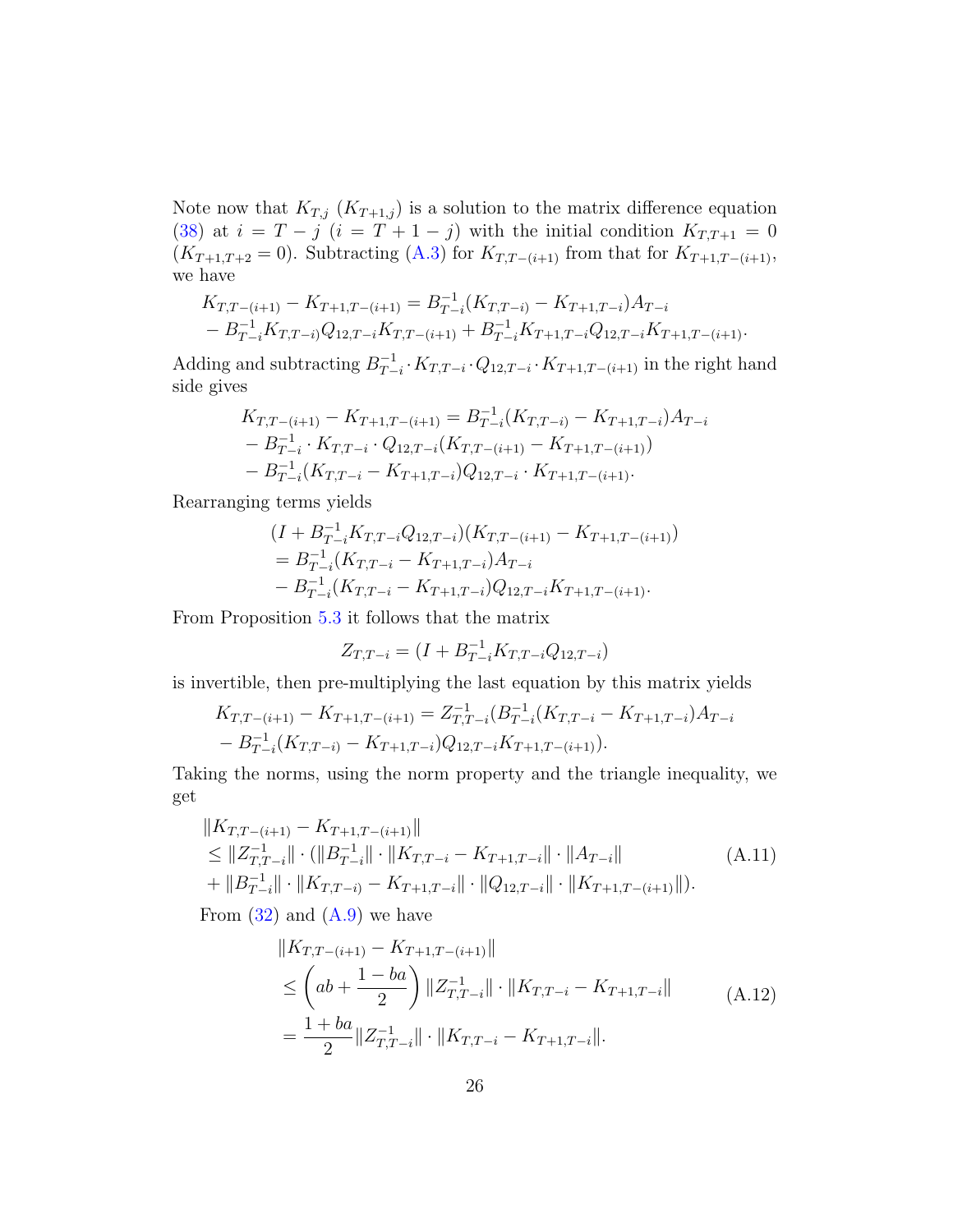From the norm property and [Golub, and Van Loan](#page-33-11) [\(1996,](#page-33-11) Lemma 2.3.3) we get the estimate

$$
||Z_{T,T-i}^{-1}|| = ||(I + B_{T-i}^{-1} K_{T,T-i} Q_{12,T-i})^{-1}|| \le \frac{1}{1 - ||B_{T-i}^{-1} K_{T,T-i} Q_{12,T-i}||}
$$
  

$$
\le \frac{1}{1 - ||B_{T-i}^{-1}|| \cdot ||K_{T,T-i}|| \cdot ||Q_{12,T-i}||}
$$

By  $(A.9)$ , we have

$$
\|Z_{T,T-i}^{-1}\| = < \frac{1}{1-\frac{1-ba}{2}} = \frac{2}{1+ba}
$$

Substituting the last inequality into  $(A.12)$  gives

$$
||K_{T,T-(i+1)} - K_{T+1,T-(i+1)}|| < ||K_{T,T-i} - K_{T+1,T-i}||.
$$
\n(A.13)

Using [\(A.16\)](#page-27-0) successively for  $i = -1, 0, 1, \ldots, T-1$ , and taking into account  $K_{T,T+1} = 0$  and  $K_{T+1,T+1} = B_{T+2}^{-1} Q_{21,T+2}$  results in

$$
||K_{T,j} - K_{T+1,j}|| < ||K_{T,T+1} - K_{T+1,T+1}|| = ||B_{T+2}^{-1} Q_{21,T+2}||
$$
  
\n
$$
\le ||B_{T+2}^{-1}|| \cdot ||Q_{21,T+2}|| \le b||Q_{21,T+2}||, \quad j = 0, 1, 2, ....
$$
\n(A.14)

Recall that  $Q_{21,T}$  depends on the solution to the deterministic problem [\(10\)](#page-5-2), i.e.

$$
Q_{21,T} = Q_{21}\left(x_{T+1}^{(0)}, x_T^{(0)}, z_{T+1}^{(0)}, z_T^{(0)}\right).
$$

From [Hartmann](#page-33-10) [\(1982,](#page-33-10) Corollary 5.1) and differentiability of  $Q_{21}$  with respect to the state variables it follows that

<span id="page-27-1"></span>
$$
||Q_{21,T}|| \le C(\alpha + \theta)^{T}, \tag{A.15}
$$

where  $\alpha$  is the largest eigenvalue modulus of the matrix A from [\(25\)](#page-9-6), C is some constant and  $\theta$  is arbitrary small positive number. In fact,  $\alpha + \theta$ determines the speed of convergence for the deterministic solution to the steady state. Inserting  $(A.15)$  into  $(A.16)$ , we can conclude

$$
||K_{T,j} - K_{T+1,j}|| < bC(\alpha + \theta)^{T+2}, \quad j = 0, 1, 2, \dots
$$
 (A.16)

<span id="page-27-0"></span>Denoting  $M = bC(\alpha + \theta)$  and  $r = \alpha + \theta$  we finally obtain [\(A.10\)](#page-25-5).  $\Box$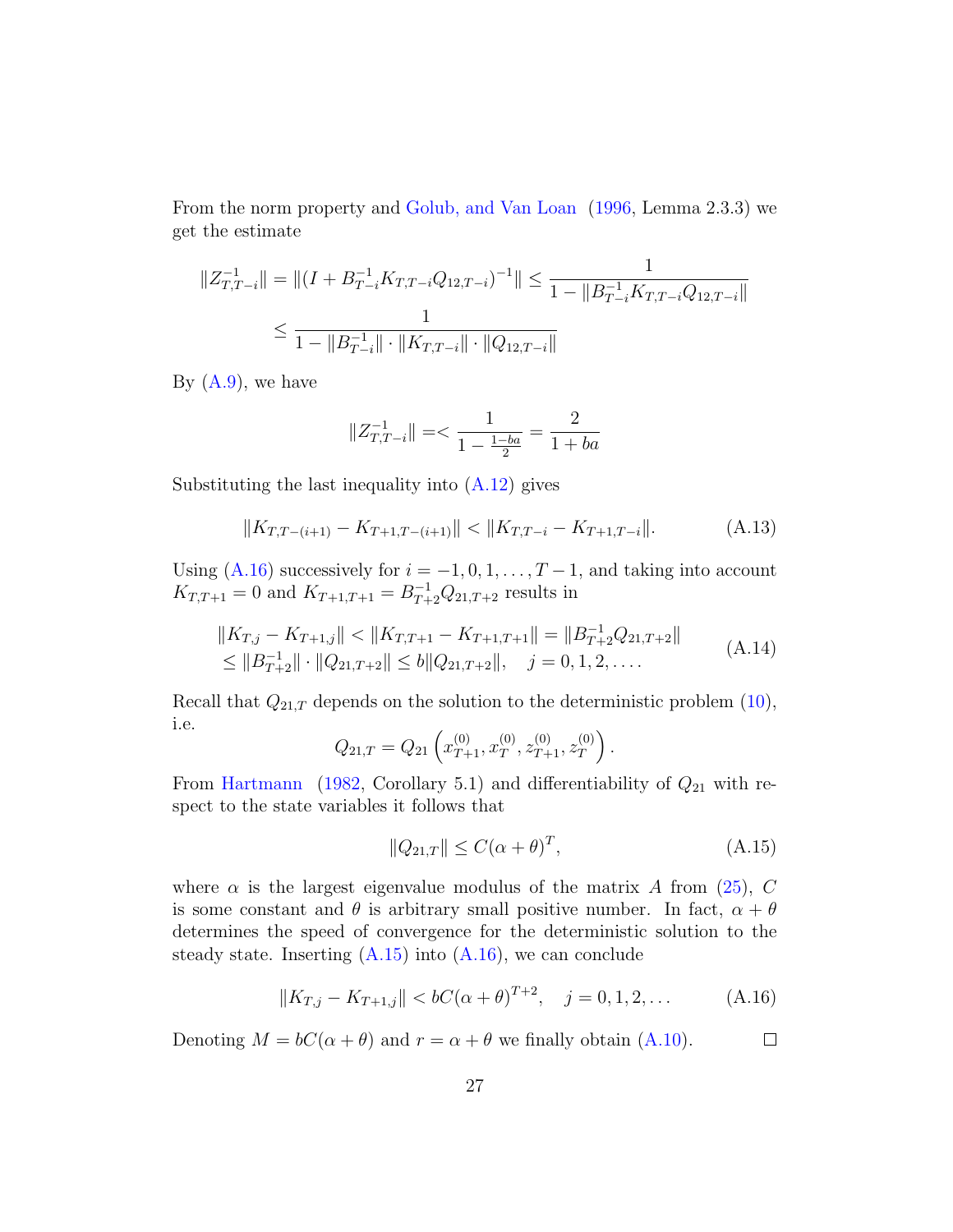## <span id="page-28-0"></span>Appendix B. The First Order System

For  $n = 1$  we have

$$
\begin{bmatrix} s_0^{(1)} \\ u_0^{(1)} \end{bmatrix} = Z_1 Z^{-1} \begin{bmatrix} x_0^{(1)} \\ y_0^{(1)} \end{bmatrix} = 0,
$$

From  $(28)$  for the time T we have

$$
u_T^{(1)} = -B_{T+1}^{-1} Q_{21,T+1} s_T^{(1)} - B_{T+1}^{-1} \Pi_{2,t+1} z_T^{(1)} + B_{T+1}^{-1} E_T u_{T+1}^{(1)}.
$$

Denoting  $K_{T,T} = B_{T+1}^{-1} Q_{21,T+1}$  and  $R_T = B_{T+1}^{-1} \Pi_{2,t+1}$  gives

<span id="page-28-1"></span>
$$
u_T^{(1)} = -K_{T,T} s_T^{(1)} - R_T z_T^{(1)} + B_{T+1}^{-1} E_T u_{T+1}^{(1)}.
$$
 (B.1)

For  $T-1$  we have

<span id="page-28-3"></span>
$$
u_{T-1}^{(1)} = -B_T^{-1} Q_{21,T} s_{T-1}^{(1)} - B_T^{-1} \Pi_{2,t} z_{T-1}^{(1)} + B_T^{-1} E_{T-1} u_T^{(1)}.
$$
 (B.2)

Taking conditional expectations at the time  $T - 1$  from both side [\(B.1\)](#page-28-1) and inserting [\(2\)](#page-4-1) we get

<span id="page-28-2"></span>
$$
E_{T-1}u_T^{(1)} = -K_{T,T}E_{T-1}s_T^{(1)} - R_T\Lambda z_{T-1}^{(1)} + B_{T+1}^{-1}E_{T-1}u_{T+1}^{(1)}.
$$
 (B.3)

<span id="page-28-4"></span>Inserting  $(B.3)$  into  $(B.2)$  gives

$$
u_{T-1}^{(1)} = -B_T^{-1} Q_{21,T} s_{T-1}^{(1)} - B_T^{-1} \Pi_{2,t} z_{T-1}^{(1)}
$$
  
+ 
$$
B_T^{-1} E_{T-1} (-K_{T,T} E_{T-1} s_T - R_T \Lambda z_{T-1}^{(1)} + B_{T+1}^{-1} E_T u_{T+1}^{(1)}).
$$
 (B.4)

Inserting now  $E_{T-1}s_T$  into [\(B.4\)](#page-28-4) from [\(27\)](#page-9-3) yields

$$
u_{T-1}^{(1)} = -B_T^{-1} Q_{21,T} s_{T-1}^{(1)} - B_T^{-1} \Pi_{2,t} z_{T-1}^{(1)}
$$
  
+  $B_T^{-1} E_{T-1} [-K_{T,T} (A_{T-1} s_{T-1}^{(1)} + Q_{12,T} u_{T-1}^{(1)} + \Pi_{1,T} z_{T-1}^{(1)})$   
-  $R_T \Lambda z_{T-1}^{(1)} + B_{T+1}^{-1} E_T u_{T+1}^{(1)}].$ 

Reshuffling terms, we have

<span id="page-28-5"></span>
$$
(I + B_T^{-1} K_{T,T} Q_{12,T}) u_{T-1}^{(1)} = -B_T^{-1} (Q_{21,T} + B_T^{-1} K_{T,T} A_{T-1}) s_{T-1}^{(1)}
$$
  
- 
$$
B_T^{-1} (\Pi_{2,t} + K_{T,T} \Pi_{1,T} + R_T \Lambda) z_{T-1}^{(1)} + B_T^{-1} B_{T+1}^{-1} E_T u_{T+1}^{(1)}.
$$
 (B.5)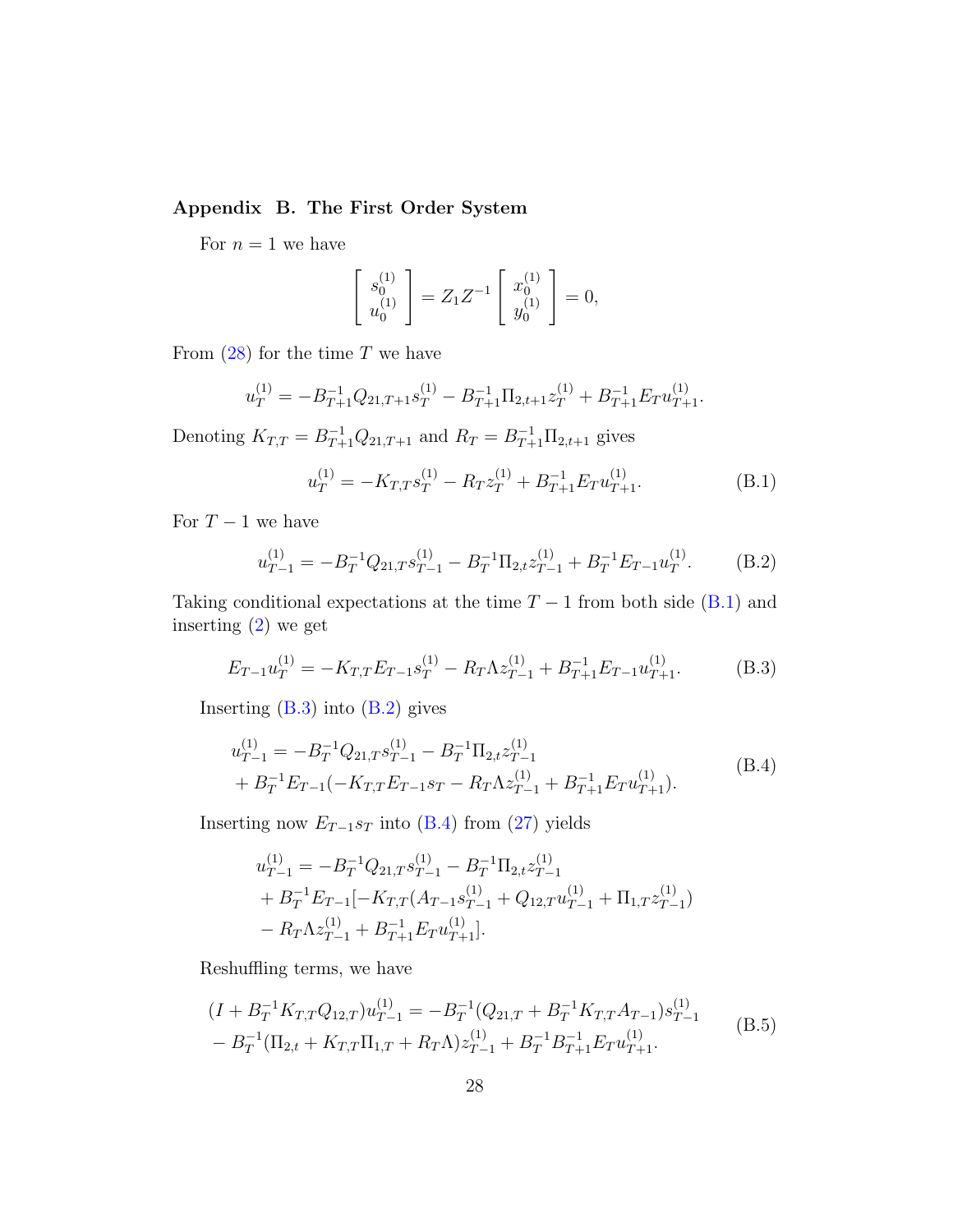Multiplying [\(B.5\)](#page-28-5) by  $(I + B_T^{-1}K_{T,T}Q_{12,T})^{-1}$  yields

$$
u_{T-1}^{(1)} = -(I + B_T^{-1} K_{T,T} Q_{12,T})^{-1} B_T^{-1} (Q_{21,T} + B_T^{-1} K_{T,T} A_{T-1}) s_{T-1}^{(1)}
$$
  
-(I + B\_T^{-1} K\_{T,T} Q\_{12,T})^{-1} B\_T^{-1} (\Pi\_{2,t} + K\_{T,T} \Pi\_{1,T} + R\_T \Lambda) z\_{T-1}^{(1)}  
+(I + B\_T^{-1} K\_{T,T} Q\_{12,T})^{-1} B\_T^{-1} B\_{T+1}^{-1} E\_T u\_{T+1}^{(1)}.

or

$$
u_{T-1}^{(1)} = -(B_T + K_{T,T}Q_{12,T})^{-1}(Q_{21,T} + B_T^{-1}K_{T,T}A_{T-1})s_{T-1}^{(1)}
$$
  
- 
$$
(B_T + K_{T,T}Q_{12,T})^{-1}(\Pi_{2,t} + K_{T,T}\Pi_{1,T} + R_T\Lambda)z_{T-1}^{(1)}
$$
  
+ 
$$
(B_T + K_{T,T}Q_{12,T})^{-1}B_{T+1}^{-1}E_Tu_{T+1}^{(1)}.
$$

Denoting  $L_{T,T-1} = (B_{T-1} + K_{T,T} Q_{12,T-1})$ , we obtain

$$
u_{T-1}^{(1)} = -L_{T,T-1}^{-1} (Q_{21,T} + B_T^{-1} K_{T,T} A_{T-1}) s_{T-1}^{(1)}
$$
  
-  $L_{T,T-1}^{-1} (\Pi_{2,t} + K_{T,T} \Pi_{1,T} + R_T \Lambda) z_{T-1}^{(1)}$   
+  $L_{T,T-1}^{-1} B_{T+1}^{-1} E_T u_{T+1}^{(1)}$ .

Denoting

$$
K_{T,T-1} = L_{T,T-1}^{-1}(Q_{21,T} + B_T^{-1}K_{T,T}A_{T-1})
$$

and

$$
R_{T-1} = L_{T,T-1}^{-1}(\Pi_{2,t} + K_{T,T}\Pi_{1,T} + R_T\Lambda),
$$

we have

$$
u_{T-1}^{(1)} = -K_{T,T-1}s_{T-1}^{(1)} - R_{T-1}z_{T-1}^{(1)} + L_{T,T-1}^{-1}L_{T,T}^{-1}E_Tu_{T+1}^{(1)}.
$$

Following the same derivation as in [Appendix A](#page-22-1) for the proof of Proposition [5.1,](#page-12-4) we obtain the following representation:

<span id="page-29-0"></span>
$$
u_t^{(1)} = -K_{T,t} s_t^{(1)} - R_t z_t^{(1)},
$$
\n(B.6)

where  $R_t$  can be computed by backward recursion

$$
R_t = L_{T,t+1}^{-1}(\Pi_{2,t} + K_{T,t}\Pi_{1,t} + R_{t+1}\Lambda)
$$

Inserting  $(27)$  into  $(B.6)$  gives

$$
E_t s_{t+1}^{(1)} = A s_t^{(1)} + Q_{11,t+1} s_t^{(1)} + Q_{12,t+1} \left( -K_{T,t} s_t^{(1)} - R_t z_t^{(1)} \right) + \Pi_{1,t+1} z_t^{(1)}
$$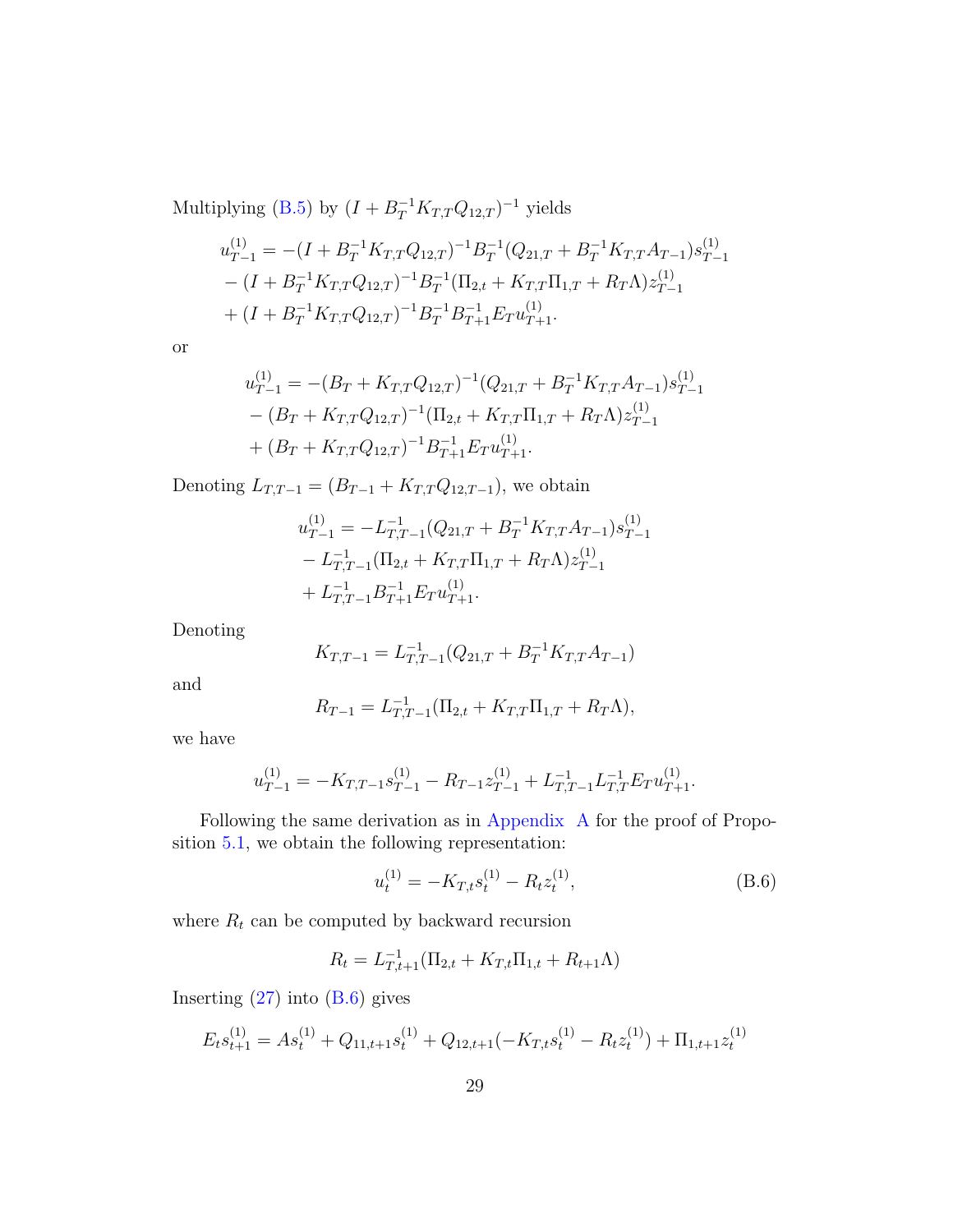After reshuffling we get

$$
E_t s_{t+1}^{(1)} = (A_{t+1} - Q_{12,t+1} K_{T,t}) s_t^{(1)} + (-Q_{12,t+1} R_t + \Pi_{1,t+1}) z_t^{(1)}.
$$

Denoting  $A_t = A_{t+1} - Q_{12,t+1}K_{T,t}$  and  $\mathbb{P}_t = -Q_{12,t+1}R_t + \Pi_{1,t+1}$ , we have

<span id="page-30-0"></span>
$$
E_t s_{t+1}^{(1)} = \mathbb{A}_t s_t^{(1)} + \mathbb{P}_t z_t^{(1)}
$$
 (B.7)

It is easy to see that

$$
\begin{bmatrix} s_{t+1}^{(1)} \\ u_{t+1}^{(1)} \end{bmatrix} - E_t \begin{bmatrix} s_{t+1}^{(1)} \\ u_{t+1}^{(1)} \end{bmatrix} = \begin{bmatrix} \mathbb{R}_{1,t} \\ \mathbb{R}_{2,t} \end{bmatrix} \varepsilon_{t+1} = Z\Phi_{t+1}^{-1} f_{5,t+1} \varepsilon_{t+1}.
$$

From [\(B.7\)](#page-30-0) it follows that

$$
(E_ts_{t+1} - s_{t+1}) + s_{t+1} = \mathbb{A}_t s_t + \mathbb{P}_t z_t,
$$

thus, we obtain

<span id="page-30-1"></span>
$$
s_{t+1} = \mathbb{A}_t s_t + \mathbb{P}_t z_t + \mathbb{R}_{1,t} \varepsilon_{t+1}.
$$
 (B.8)

Recall now that the initial conditions are  $s_0^{(1)} = 0$  and  $z_0^{(1)} = 0$ , then for  $t = 1$ from  $(B.8)$  we have

$$
s_1^{(1)} = \mathbb{R}_{1,0} \varepsilon_1;
$$

for  $t = 2$ 

$$
s_2^{(1)} = (\mathbb{A}_1 \mathbb{R}_{1,0} + \mathbb{P}_t) \varepsilon_1 + \mathbb{R}_{1,1} \varepsilon_2.
$$

Continuing in this fashion, we get the moving-average representation of  $s_t^{(1)}$  $\frac{1}{t}$ :

<span id="page-30-2"></span>
$$
s_t^{(1)} = \gamma_{t,t} \varepsilon_t + \gamma_{t,t-1} \varepsilon_{t-1} + \dots + \gamma_{t,2} \varepsilon_2 + \gamma_{t,1} \varepsilon_1, \tag{B.9}
$$

where the coefficients  $\gamma_{t,t-i}$  can be obtained by forward recursion in  $t =$  $1, 2, \ldots, T$  and backward recursion in  $i = 0, 1, \ldots, t - 1$ 

$$
\gamma_{t,t} = \mathbb{R}_{1,t-1},
$$
  
\n
$$
\gamma_{t,t-1} = \mathbb{A}_{t-1} \gamma_{t-1,t-1} + \mathbb{P}_{t-1},
$$
  
\n...  
\n
$$
\gamma_{t,t-i} = \mathbb{A}_{t-1} \gamma_{t-1,t-i} + \mathbb{P}_{t-1} \Lambda^{i-1},
$$
  
\n...  
\n...  
\n
$$
\gamma_{t,1} = \mathbb{A}_{t-1} \gamma_{t-1,1} + \mathbb{P}_{t-1} \Lambda^{t-2}
$$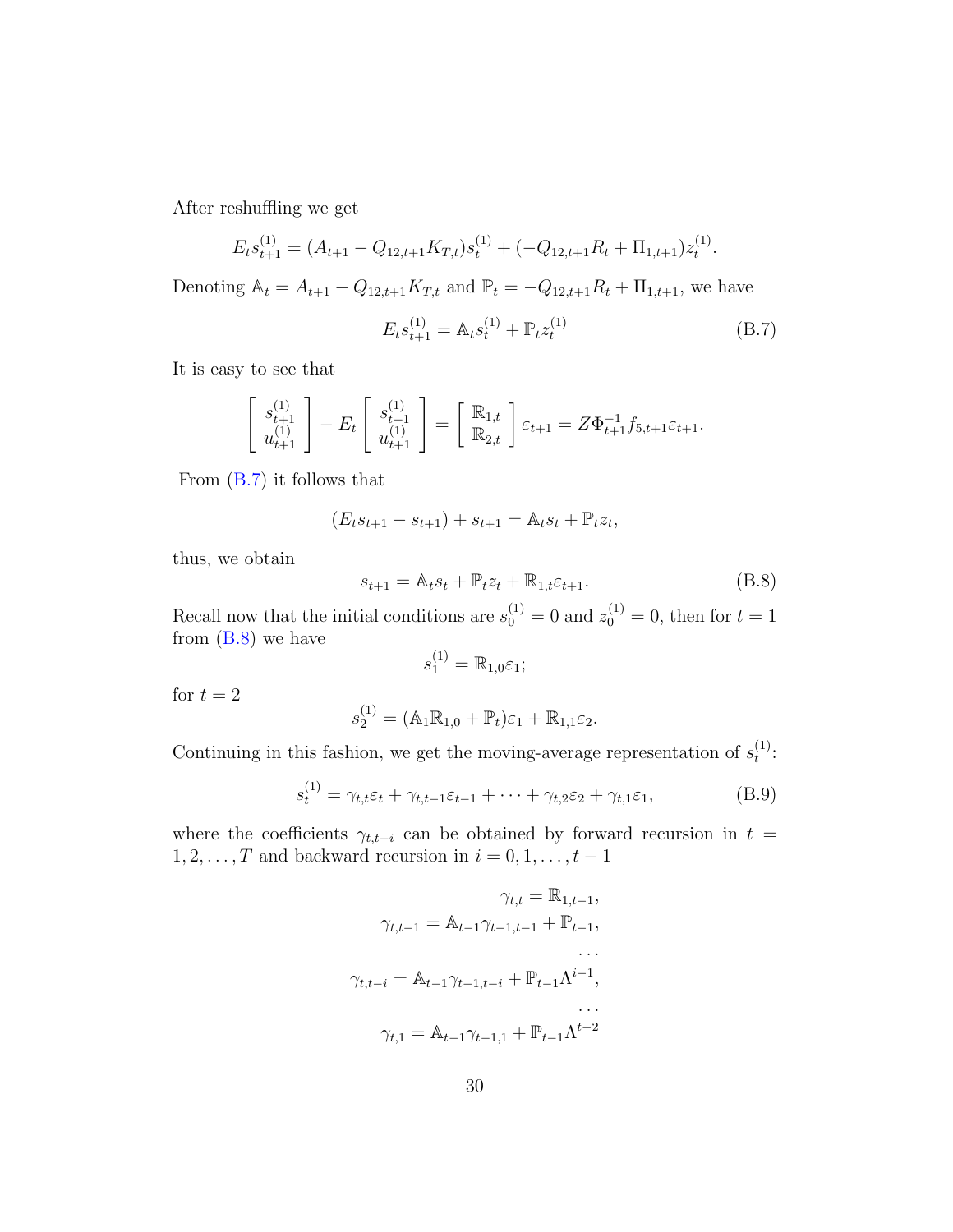Indeed, inserting [\(B.9\)](#page-30-2) into [\(B.8\)](#page-30-1) and taking into account  $z_t = \varepsilon_t + \Lambda \varepsilon_{t-1}$  +  $\cdots + \Lambda^{t-1} \varepsilon_1$ , we obtain

$$
s_{t+1} = \mathbb{A}_t(\gamma_{t,t}\varepsilon_t + \gamma_{t,t-1}\varepsilon_{t-1} + \dots + \gamma_{t,2}\varepsilon_2 + \gamma_{t,1}\varepsilon_1) + \mathbb{P}_t(\varepsilon_t + \Lambda\varepsilon_{t-1} + \dots + \Lambda^{t-1}\varepsilon_1) + \mathbb{R}_{1,t}\varepsilon_{t+1},
$$
 (B.10)

Collecting terms with  $\varepsilon_j$  gives

$$
s_{t+1} = \mathbb{R}_{1,t} \varepsilon_{t+1} + (\mathbb{A}_t \gamma_{t,t} + \mathbb{P}_t) \varepsilon_t
$$

$$
+ (\mathbb{A}_t \gamma_{t,t-1} + \mathbb{P}_t \Lambda) \varepsilon_{t-1} + \dots + (\mathbb{A}_t \gamma_{t,1} + \mathbb{P}_t \Lambda^{t-1}) \varepsilon_1.
$$

Thus, for each t we compute  $\gamma_{t,i}$ , starting with the first index  $t = 1$ , then decreasing the index  $i = t, t - 1, \ldots, 1$  and using at each step  $\gamma_{t-1,i}$ . For the variable  $u_t^{(1)}$  we also have a moving-average representation. Inserting the moving-average representation of the process  $z_t^{(1)}$  and [\(B.9\)](#page-30-2) in [\(B.6\)](#page-29-0), we have

$$
u_t^{(1)} = -K_{T,t}(\gamma_{t,t}\varepsilon_t + \dots + \gamma_{t,1}\varepsilon_1) - R_t(\varepsilon_t + \Lambda\varepsilon_{t-1} + \dots + \Lambda^{t-1}\varepsilon_1), \quad (B.11)
$$

or in the shorter form

where  $\rho_t^x$ 

$$
u_t^{(1)} = \delta_{t,t}\varepsilon_t + \delta_{t,t-1}\varepsilon_{t-1} + \dots + \delta_{t,2}\varepsilon_2 + \delta_{t,1}\varepsilon_1,\tag{B.12}
$$

where  $\delta_{t,i} = -K_{T,t}\gamma_{t,i} - R_t \Lambda^{i-1}$ .

Taking into account that  $x_t^{(1)} = Z_{11} s_t^{(1)} + Z_{12} u_t^{(1)}$  and  $y_t^{(1)} = Z_{21} s_t^{(1)} +$  $Z_{22}u_{t}^{(1)}$  $t^{(1)}$ , we get the moving-average representation for original variables

$$
x_t^{(1)} = \rho_{t,t}^x \varepsilon_t + \rho_{t,t-1}^x \varepsilon_{t-1} + \dots + \rho_{t,2}^x \varepsilon_2 + \rho_{t,1}^x \varepsilon_1,
$$
  

$$
y_t^{(1)} = \rho_{t,t}^y \varepsilon_t + \rho_{t,t-1}^y \varepsilon_{t-1} + \dots + \rho_{t,2}^y \varepsilon_2 + \rho_{t,1}^y \varepsilon_1,
$$
  

$$
x_{t,i}^x = Z_{11} \gamma_{t,i} + Z_{12} \delta_{t,i} \text{ and } \rho_{t,i}^y = Z_{21} \gamma_{t,i} + Z_{22} \delta_{t,i}.
$$

### <span id="page-31-0"></span>Appendix C. Series expansion for Burnside's model

Substituting  $(63)$  and  $(64)$  into  $(60)$  yields

$$
y_t^{(0)} + \sigma y_t^{(1)} + \sigma^2 y_t^{(2)} + \cdots
$$
  
=  $\beta E_t \{ \exp \left[ \theta \left( x_{t+1}^{(0)} + \sigma x_{t+1}^{(1)} \right) \right] \left[ 1 + y_t^{(0)} + \sigma y_t^{(1)} + \sigma^2 y^{(2)} + \cdots \right] \}$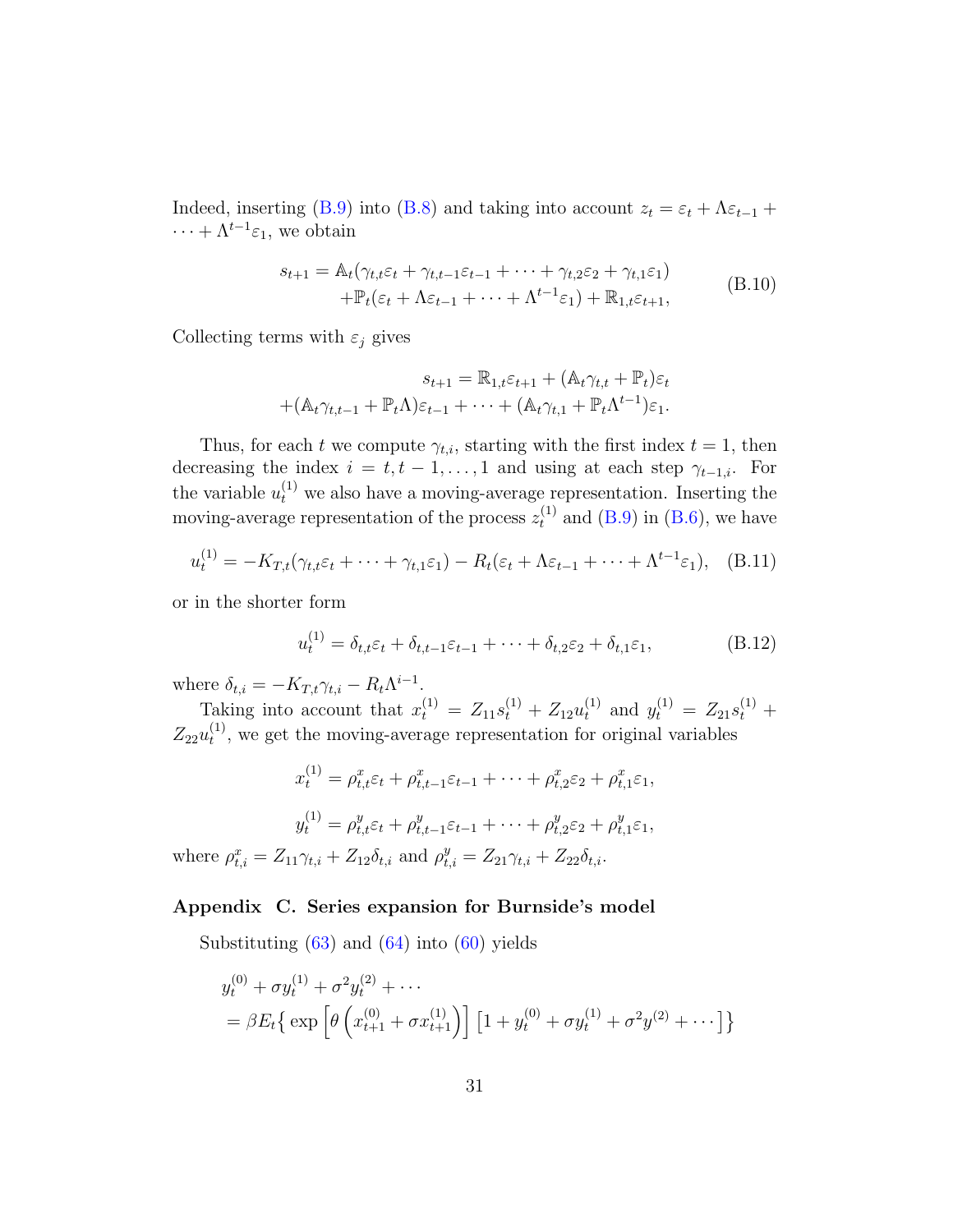Expanding exponential for small  $\sigma$ 

$$
y_t^{(0)} + \sigma y_t^{(1)} + \sigma^2 y_t^{(2)} + \cdots
$$
  
=  $\beta E_t \exp(\theta x_{t+1}^{(0)}) \left[ 1 + \sigma \theta x_{t+1}^{(1)} + \frac{1}{2} \left( \sigma \theta x_{t+1}^{(1)} \right)^2 + \cdots \right] \left[ 1 + y_{t+1}^{(0)} + \sigma y_{t+1}^{(1)} + \sigma^2 y_{t+1}^{(2)} + \cdots \right]$ 

Collecting the terms of like powers of  $\sigma$  of the last equation, we have

$$
y_t^{(0)} + \sigma y_t^{(1)} + \sigma^2 y_t^{(2)} + \cdots
$$
  
=  $\beta \exp \left(\theta x_{t+1}^{(0)}\right) E_t \left\{ (1 + y_{t+1}^{(0)}) + \sigma \left[ \theta x_{t+1}^{(1)} (1 + y_{t+1}^{(0)}) + y_{t+1}^{(1)} \right] + \sigma^2 \left[ \frac{1}{2} (\theta x_{t+1}^{(1)})^2 (1 + y_{t+1}^{(0)}) + \theta x_{t+1}^{(1)} y_{t+1}^{(1)} + y_{t+1}^{(2)} + \cdots \right\}$ 

### References

- <span id="page-32-4"></span>ABRAHAM, R., J.E. MARSDEN, and T. RATIU (2001): *Manifolds, Tensor* Analysis, and Applications, 2nd ed. Springer-Verlag, Berlin-Heidelberg-New-York-Tokyo.
- <span id="page-32-1"></span>ADJEMIAN, S., H. BASTANI, M. JUILLARD, F. KARAMÉ, F. MIHOUBI, G. PERENDIA, J. PFEIFER, M. RATTO, and S. VILLEMOT (2011): "Dynare: Reference Manual, Version 4." Dynare Working Papers, 1, CEPREMA
- <span id="page-32-6"></span>Anderson, G., and G. Moor (1985): "A Linear Algebraic Procedure for Solving Linear Perfect Foresight Models," Economics Letters 17 247–252
- <span id="page-32-5"></span>BLANCHARD, O.J., and C.M. KAHN (1980): "The Solution of Linear Difference Models Under Rational Expectations," Econometrica 48 1305-1311.
- <span id="page-32-2"></span>Burnside, C. (1998): "Solving asset pricing models with Gaussian shocks," Journal of Economic Dynamics and Control 22 329–340
- <span id="page-32-3"></span>COLLARD, F., and M. JUILLARD (2001): "Accuracy of stochastic perturbation methods: the case of asset pricing models," Journal of Economic Dynamics and Control 25 979–999.
- <span id="page-32-0"></span>DEN HAAN, W. J., and J. DE WIND (2012): "Nonlinear and stable perturbation-based approximations," Journal of Economic Dynamics and Control 36 1477–1497.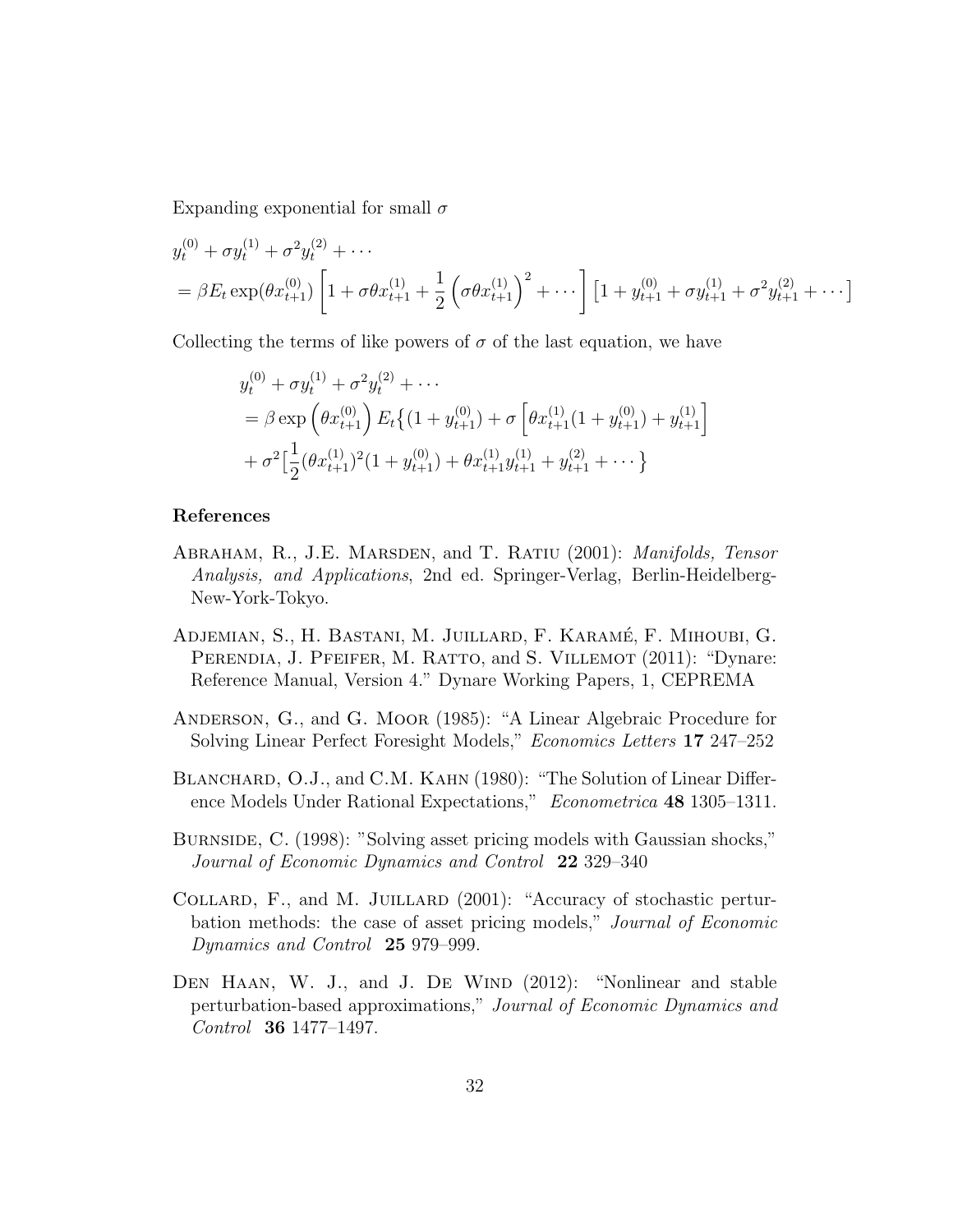- <span id="page-33-8"></span>FAIR, R., and J.TAYLOR (1983): "Solution and maximum likelihood estimation of dynamic rational expectation models," Econometrica 51 1169–1185.
- <span id="page-33-3"></span>GASPAR, J., and K. L. JUDD (1997): "Solving Large-Scale Rational-Expectations Models," Macroeconomic Dynamics 1 45–75.
- <span id="page-33-11"></span>Golub, G.H., and C.F. Van Loan (1996): Matrix Computations, 3rd ed. Johns Hopkins University Press, Baltimore.
- <span id="page-33-6"></span>Gomme, P., and P. Klein (2011): "Second-Order Approximation of Dynamic Models without the Use of Tensors," Journal of Economic Dynamics and Control 35 604–615.
- <span id="page-33-10"></span>HARTMANN, P. (1982): *Ordinary Differential Equations*, 2nd ed. Wiley, New York.
- <span id="page-33-1"></span>Hollinger, P. (2008): "How TROLL Solves a Million Equations: Sparse-Matrix Techniques for Stacked-Time Solution of Perfect-Foresight Models", presented at the 14th International Conference on Computing in Economics and Finance, Paris, France, 2628 June, 2008, Intex Solutions, Inc., Needham, MA, http://www.intex.com/troll/Hollinger CEF2008.pdf
- <span id="page-33-7"></span>Holmes, M. H. (2013): Introduction to Perturbation Methods, 3rd ed Springer-Verlag, Berlin-Heidelberg-New-York-Tokyo.
- <span id="page-33-5"></span>JIN, H., and K. L. JUDD (2002): "Perturbation methods for general dynamic stochastic models." Discussion Paper, Hoover Institution, Stanford.
- <span id="page-33-2"></span>JUDD, K. L. (1998): *Numerical Methods in Economics*, The MIT Press, Cambridge.
- <span id="page-33-4"></span>JUDD K. L., and S.-M. GUU (1997): "Asymptotic Methods for Aggregate Growth Models," Journal of Economic Dynamics and Control 21 1025– 1042.
- <span id="page-33-9"></span>JUILLARD, M. (1996): "DYNARE: a program for the resolution and simulation of dynamic models with forward variables through the use of a relaxation algorithm." CEPREMAP working paper No. 9602, Paris
- <span id="page-33-0"></span>Kim, J., S.Kim, E.Schaumburg, and C. A.Sims (2008): "Calculating and using second order accurate solutions of discrete time dynamic equilibrium models," Journal of Economic Dynamics and Control 32 3397–3414.